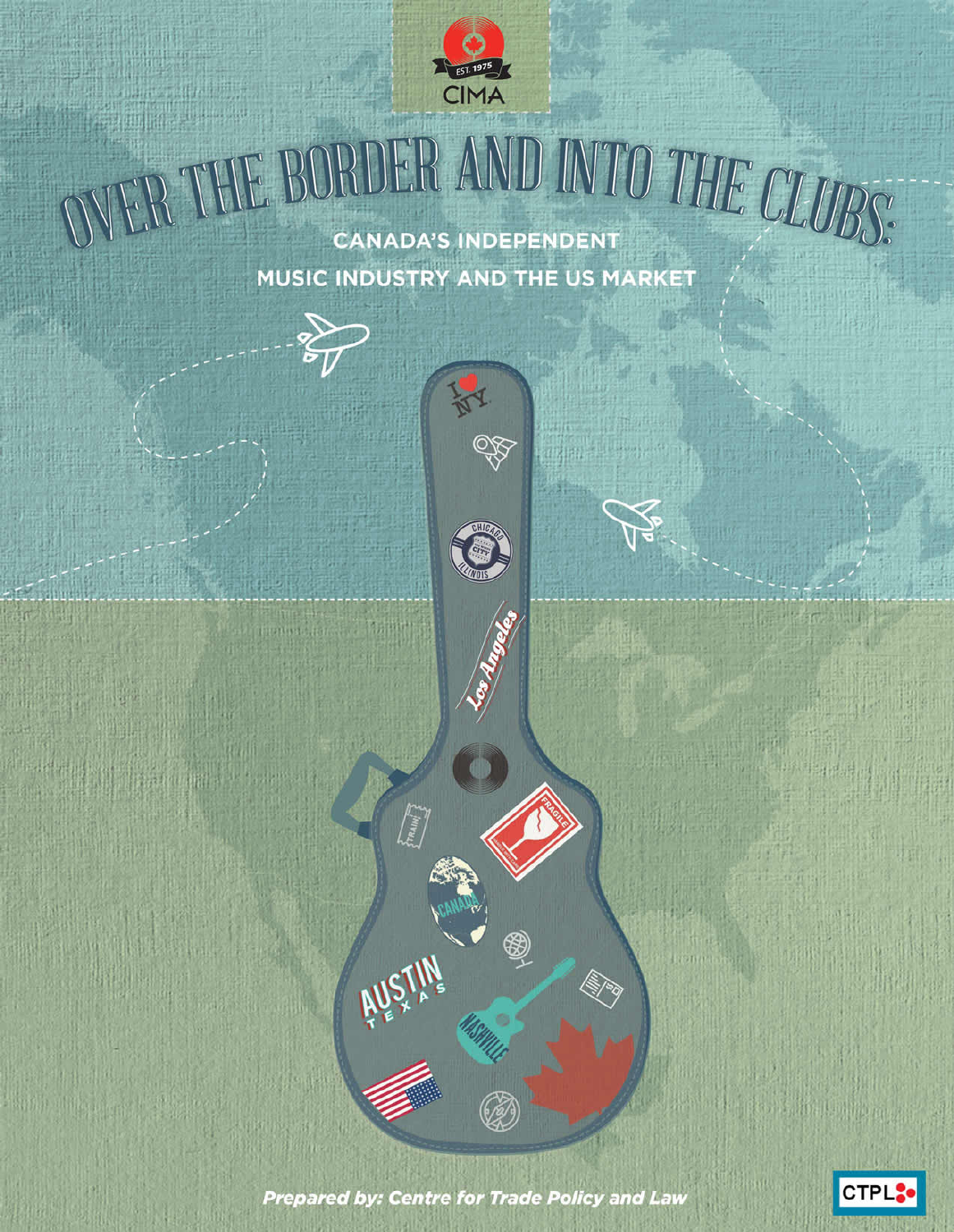# **Over the Border and into the Clubs: Canada's music industry and the US market**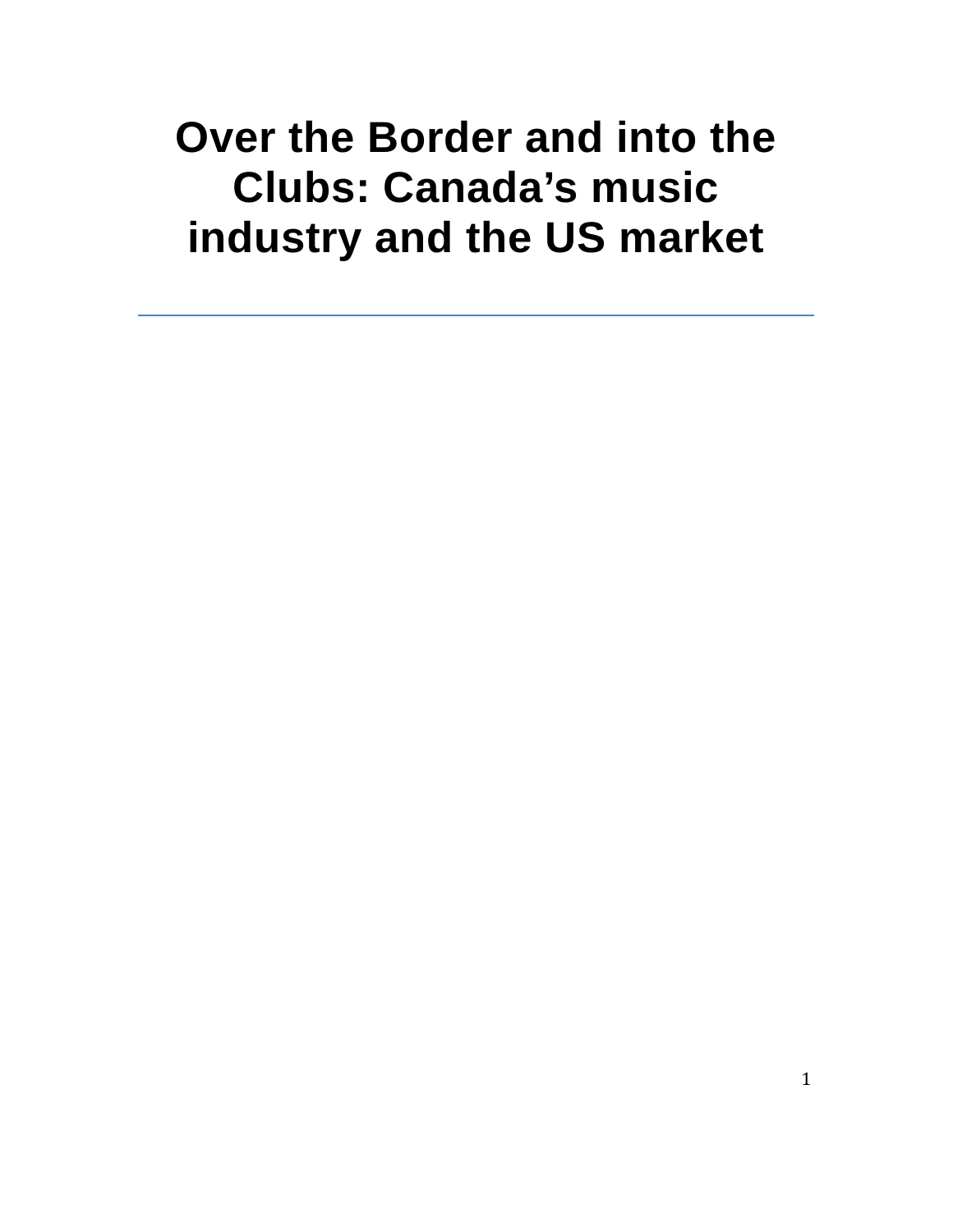The Canadian Independent Music Association (CIMA) would like to acknowledge that this report would not have been possible without the support of the Ontario Media Development Corporation. The content of this report represents the opinions of the authors and does not necessarily represent the policies or the views of the Ontario Media Development Corporation.

CIMA also acknowledges the invaluable assistance of the independent music community as a whole for its cooperation, engagement and participation in the research.

htario

**Ontario Media Development** Corporation Société de développement de l'industrie des médias de l'Ontario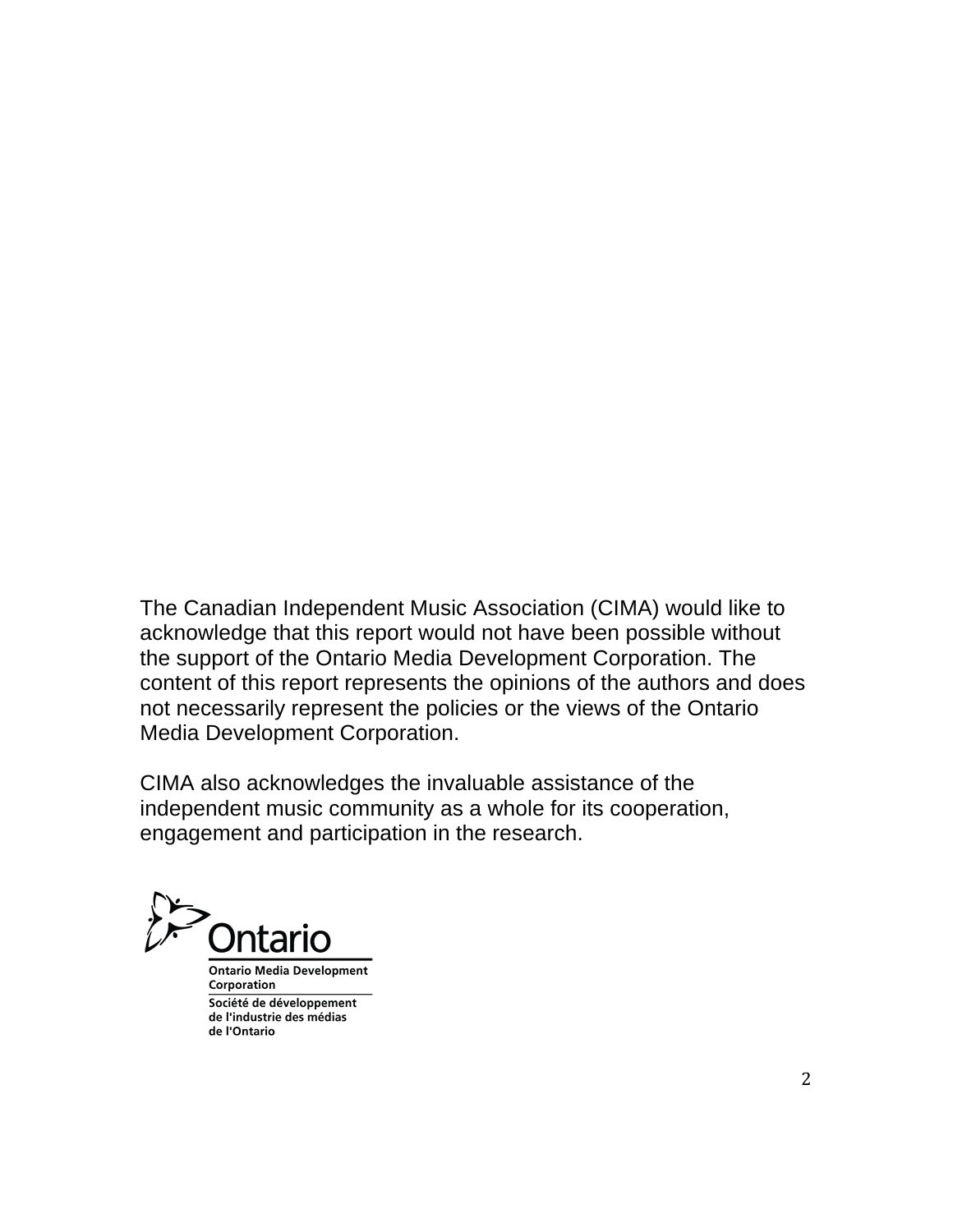# Table of Contents

| Section 1: Canadian Independent Music Companies and the US Market12<br>A Demographic Portrait of Firms in the English-Language Independent Music   |   |
|----------------------------------------------------------------------------------------------------------------------------------------------------|---|
| Section 2: The Impact of the Canadian Independent Music Industry on the<br>Measuring the Impact of Canada's Music Industry through Welfare Gain 28 |   |
| Section 3: Addressing the costs and related challenges of entering the US<br>Canadian Cultural Policy and Temporary Entry in Trade Agreements 33   |   |
| The US Regulatory Framework for Temporary Entry of Professionals 36                                                                                |   |
| Section 5: US Tax Policy and Prospects for Reciprocity in Treatment46<br>IRS - Withholding Tax, Tax Returns and Mitigation Measures  46            | 3 |
|                                                                                                                                                    |   |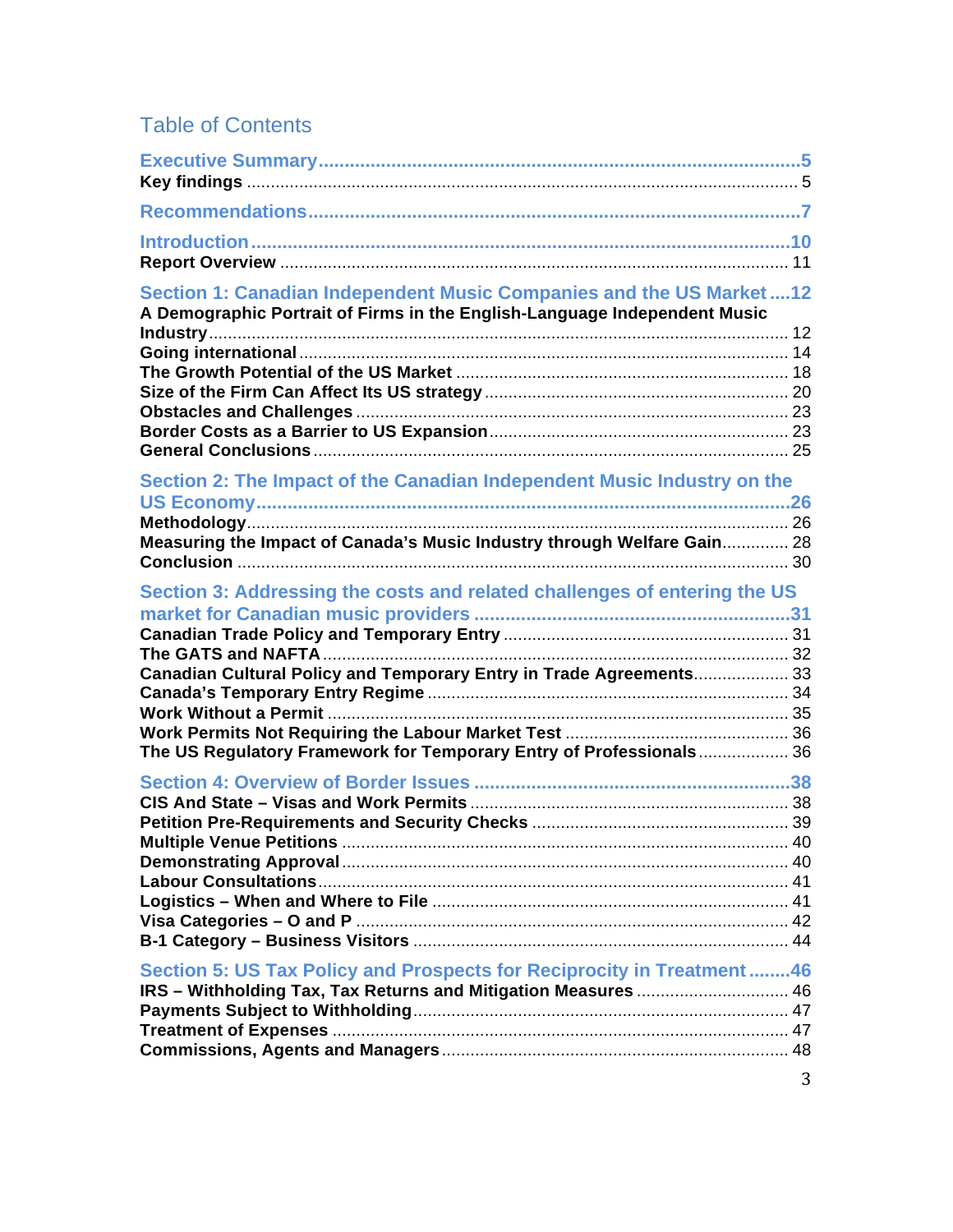| Section 6: Recommendations and Action Plan for Improved Access to the |  |
|-----------------------------------------------------------------------|--|
|                                                                       |  |
|                                                                       |  |
|                                                                       |  |
|                                                                       |  |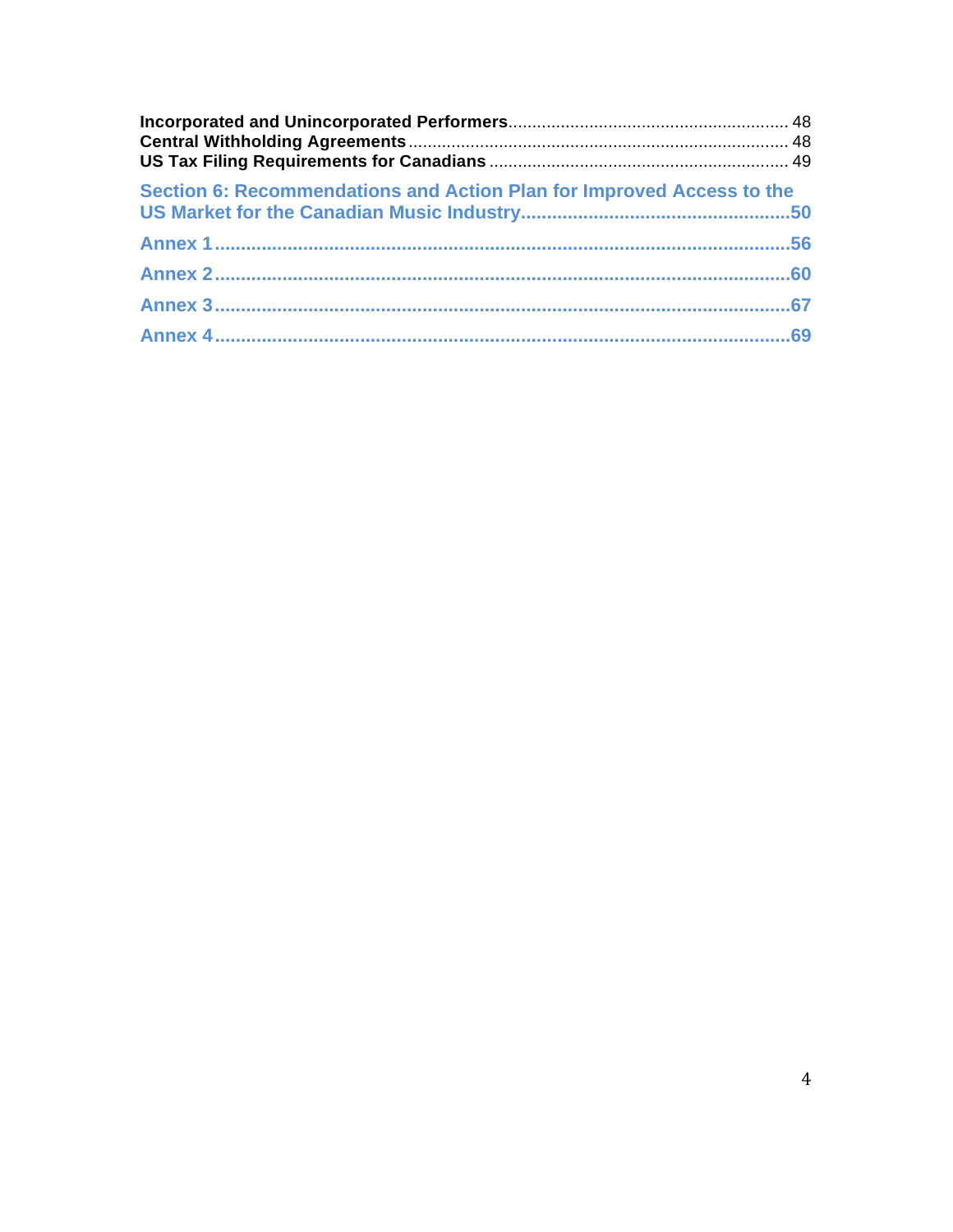# Executive Summary

Musicians intuitively understand that the creative process works best when there is a free flow of ideas, sounds, and talent. Musicians understand from experience that the more open and dynamic the creative process is, the greater the chance of success. Thus, a world without borders is good for art.

A world without borders can also be good for business. Canada, currently home to 34.8 million people, boasts a music industry that punches above its weight. The latest statistics from the International Federation of the Phonographic Industry (IFPI) place Canada as the  $7<sup>th</sup>$  largest music market in the world, with revenues from recorded music reaching \$342.5 million in 2014. The independent Canadian-owned segment of the music industry accounts for almost one quarter of all national revenues, and a 2013 study, *Sound Analysis,* valued the independent sector's annual contribution to GDP as totaling more than \$300 million.

While Canadian-owned firms in the music industry derive the majority of their revenues here at home (73%), export to the United States is a key part of the revenue portrait. Now, three years after the publication of *Sound Analysis*, the Canadian Independent Music Association (CIMA) returns with another landmark report, this time assessing the importance of the United States music market, and providing a roadmap to understanding and navigating the treacherous terrain of visas, withholding taxes and the border.

To examine the changing border environment, CIMA commissioned the Centre for Trade Policy and Law (CTPL) at Carleton University to survey the independent music industry, build an economic argument for facilitating export of Canadian music and music business to the United States, and offer policy recommendations on how to get Canadian musicians – and Canadian-owned music businesses – over the border and into the clubs in a more timely and effective fashion.

# **Key findings**

For the purposes of this study, CTPL surveyed 177 professionals in the Canadian music industry, including artists, artist managers, booking agents and label personnel. These survey results were supplemented by in-person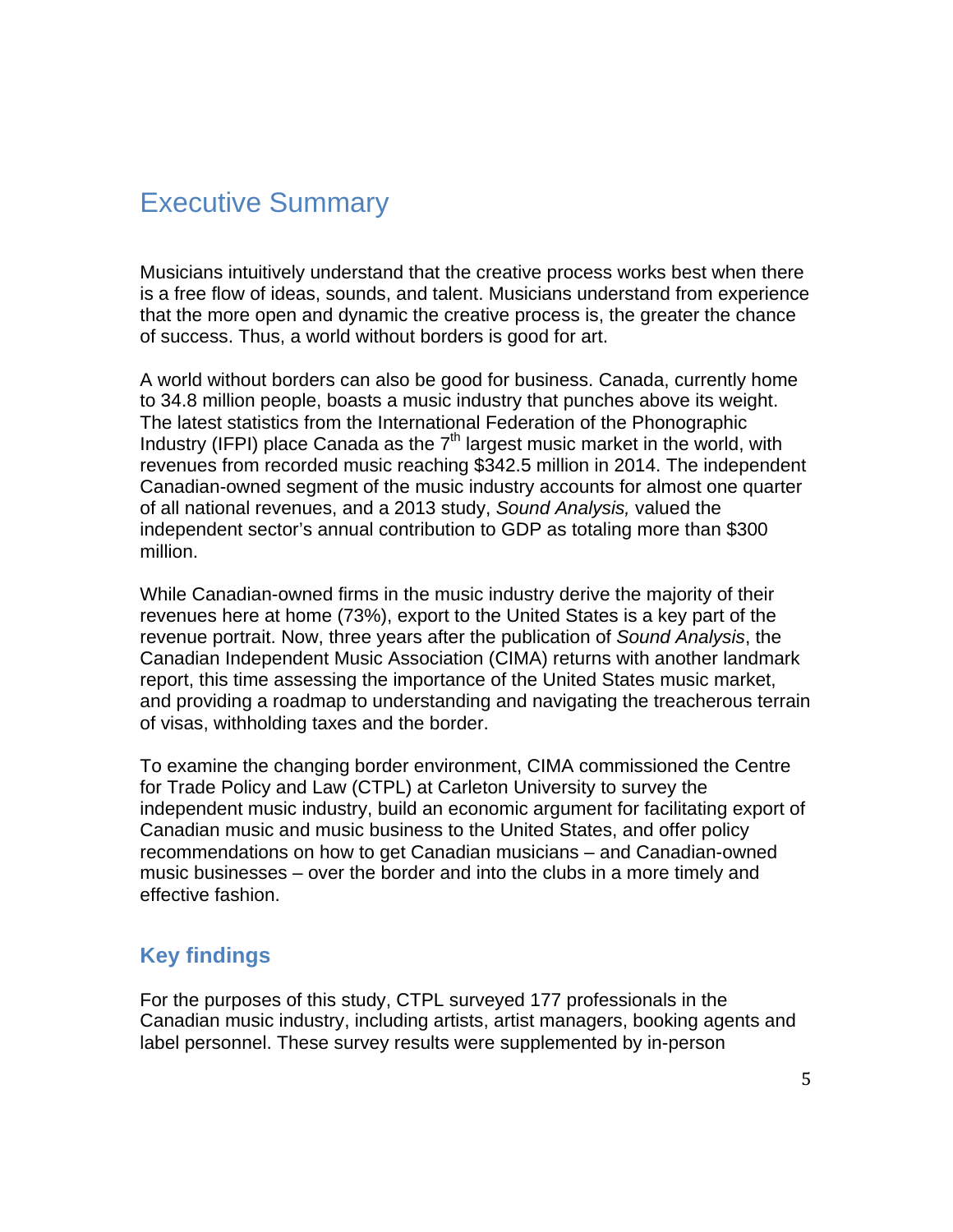interviews with a targeted selection of CIMA members and broader industry. These survey results build a profile of the type of firms engaging in export and expansion activities to the USA, as well as provide insight on the key challenges they've been facing as they try to grow their business south of the border.

The key findings from the survey include:

- The independent music industry is increasingly interested in expanding its business activities into the United States, with 74.2% of all firms viewing the US music market as "important" or "very important" to their current and future business.
- While the data from *Sound Analysis* estimated that approximately 19% of revenues were generated from the US in 2011, this study suggests that this figure has grown. The survey results indicate that 35% of Canadianowned businesses in the independent music sector believe they will be able to double their US business market share to 50% of overall revenues within the next five years.
- The survey also provided some important insight into the two major obstacles that Canada's independent music sector faces when attempting to cross the border for business purposes: the administrative costs associated with crossing the border, and the cost of compliance with the US withholding tax.

With this information as a baseline, CTPL set out to build a case for the economic contributions made by the Canadian independent music industry to the US economy. While we have an understanding of the importance of the US as a market for the Canadian independent music industry, understanding the impact on the US is equally important as it provides evidence in support of developing a reciprocal relationship when it comes to border crossings. This analysis suggests that the presence of Canadian music in the US music market provides a **net welfare gain** for the US economy, and as a result, the US music industry is more competitive and creative.

Finally, the report concludes with a series of priorities for engagement and recommendations for the Canadian and US governments, as well as the music industries on both sides. While the main recommendation is for reciprocity in the application of border procedures and in the taxing of foreign income to the benefit of both countries, the report identifies several areas of reform that could be targeted with the goal of facilitating trade between both music markets.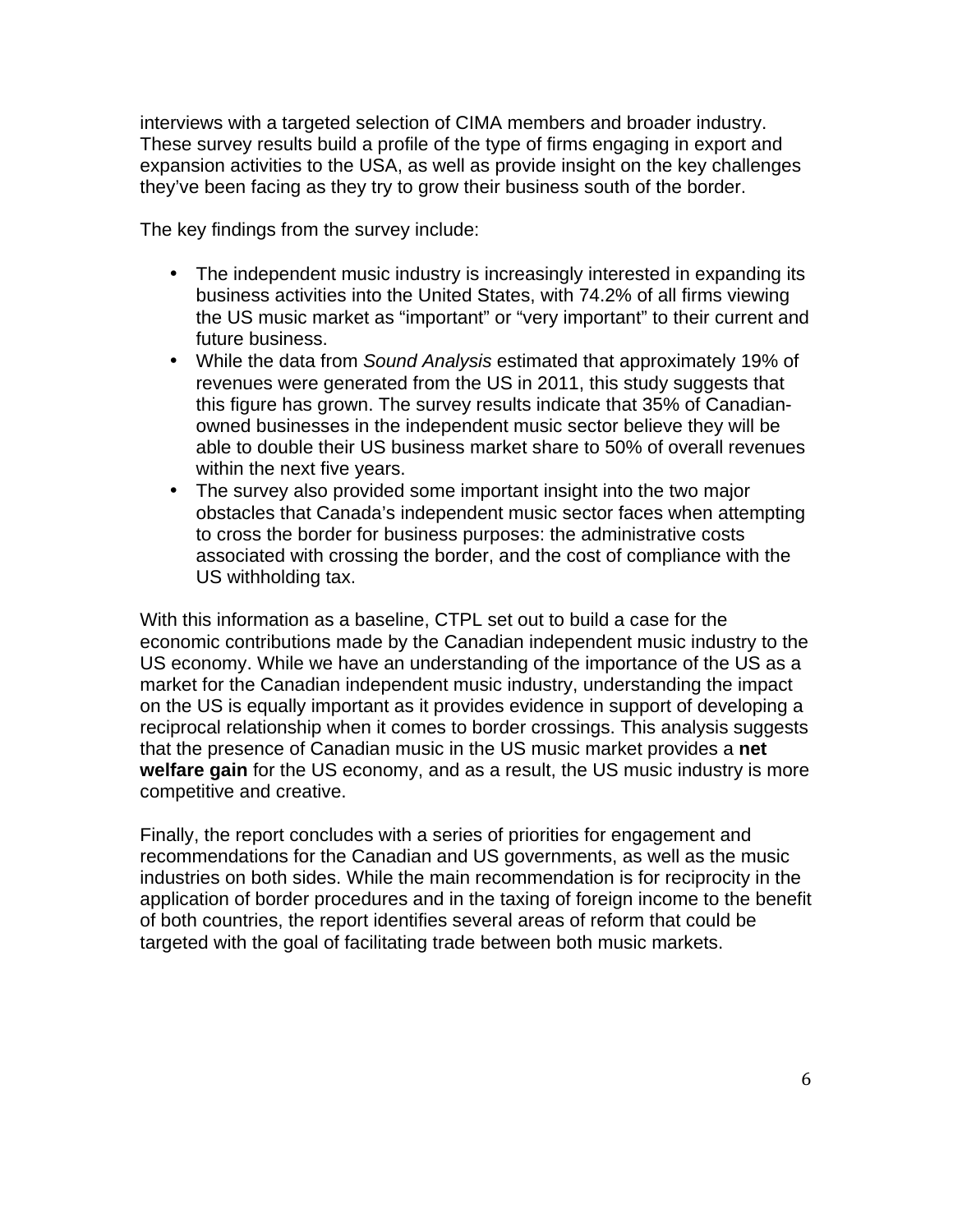# Recommendations

#### **RECOMMENDATION #1:**

#### **Reciprocity in the treatment of Canadian musicians crossing the border to work in the United States**

- 1. Global Affairs Canada and Heritage Canada should support CIMA in its efforts to work with A2IM to eliminate the visa requirement for Canadian artists touring the United States.
- 2. Immigration, Refugees and Citizenship Canada should work with USCIS to develop and implement an "express program" for both individual Canadian musicians/artists and Canadian music companies for expedited and preclearance service to facilitate two-way travel for business purposes. This program would be based on the experience and lessons learned from existing express programs, in consultation with CIMA, A2IM and other business associations.
- 3. GAC should work with CIMA, A2IM and other US arts organization supporters of the ARTS Act to reintroduce this legislation in the US Congress and advocate for its implementation.
- 4. GAC should work with CIMA to persuade US organization supporters of the ARTS Act to amend the legislation to exempt Canadian performing artists appearing alone or in a group in an artistic performance from the visa requirement.

#### **RECOMMENDATION #2:**

#### **Reciprocity in the application of the withholding tax rate for Canadian musicians doing business in the United States**

- 1. Finance Canada should work with the IRS to introduce an amendment to the Canada-US Income Tax Convention to reduce the US federal withholding tax rate to 15%, the applied Canadian rate.
- 2. Finance Canada should seek from the IRS an immediate administrative reduction to 15% in the applied withholding tax rate on income generated by Canadian music professionals in the United States.
- 3. Finance Canada and the IRS should revise the Canada-US Income Tax Convention in two respects:
	- Include the category of "music professionals" in the application of its minimum threshold for tax exempt revenue;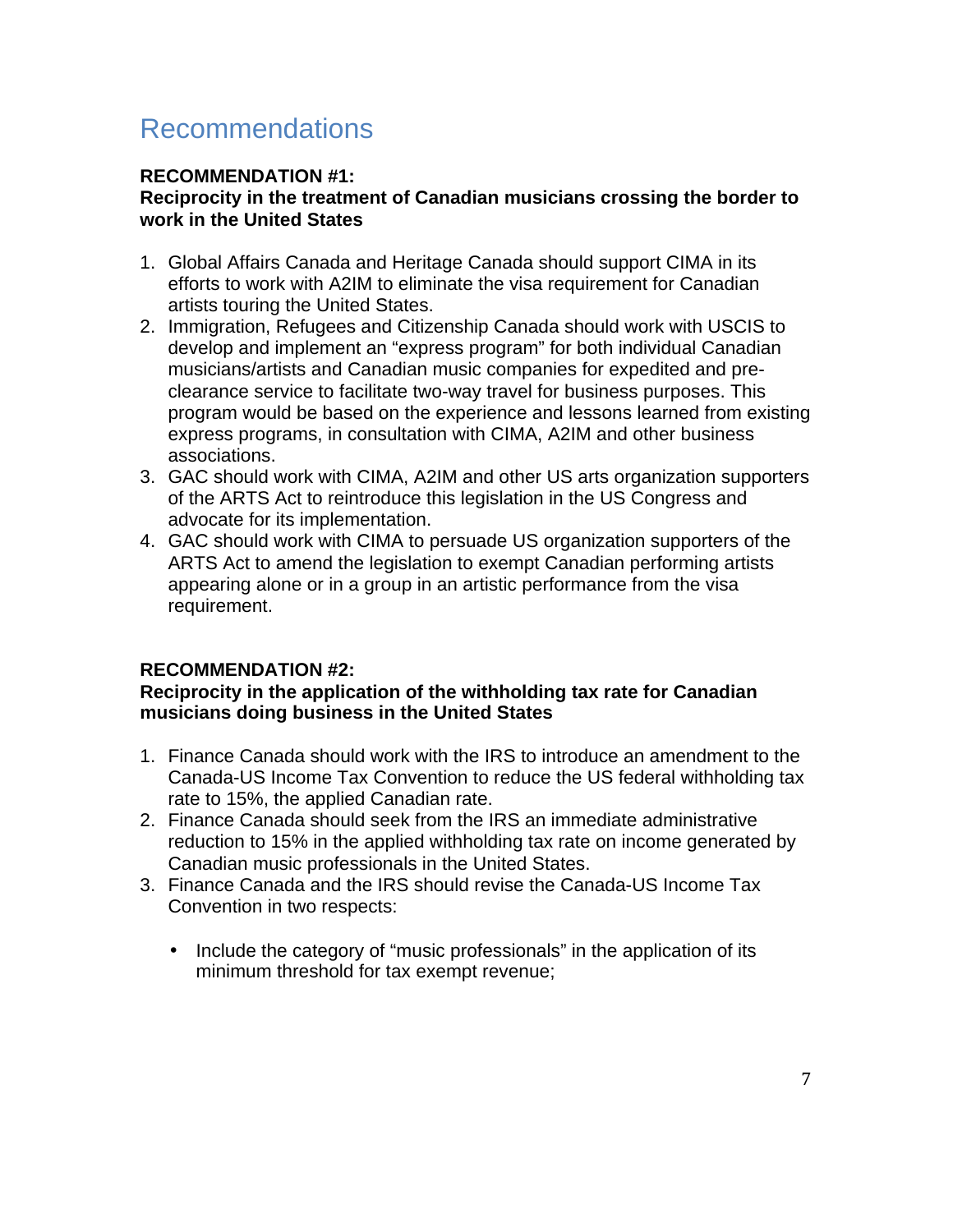• Increase the minimum threshold for tax-exempt revenue on income earned by music professionals to the \$20,000 level found in the US-Germany, US-United Kingdom and other treaties.

#### **RECOMMENDATION #3:**

#### **Promoting the Canadian independent music industry in Canada's new foreign, international cultural and trade strategies**

- 1. The Canadian independent music industry and its stakeholders should work with Global Affairs Canada and Heritage Canada to establish with the new Administration in 2016 a bilateral agenda that includes reducing obstacles to the movement of professionals across the border.
- 2. The Ministers of Foreign Affairs and Canadian Heritage have been tasked by Prime Minister Trudeau to implement an export promotion strategy for Canada's cultural industries. Such a strategy should include:
	- (a) Direct engagement of members of the Canadian independent music industry and firms that work with the industry in the design and implementation of this strategy.
	- (b) The proposed cultural export strategy is expected to include the reestablishment of the Promart and Trade Routes International cultural promotion programs. These programs previously helped artists promote themselves in international markets, brought international buyers to Canada, and strengthened Canada's cultural industries. Their reestablishment should include online resources on the competitive challenges of doing business internationally and networking activities to promote the sharing of experiences and best practices to enter and succeed in the US market.
- 3. CIMA should advocate for any export promotion strategies to explicitly include support for:
	- (a) Training to increase the understanding of border officials of the competitive conditions of the independent music industry and the positive economic impact of temporary entry of music professionals on the domestic economy.
	- (b) Training (online and classroom-based) involving both Canadian and US border officials should be provided on a regular basis to both new and existing staff. The training should include case studies and practical exercises to illustrate the effect that delays at the border can have on the domestic industry. Other exercises should be used to encourage officials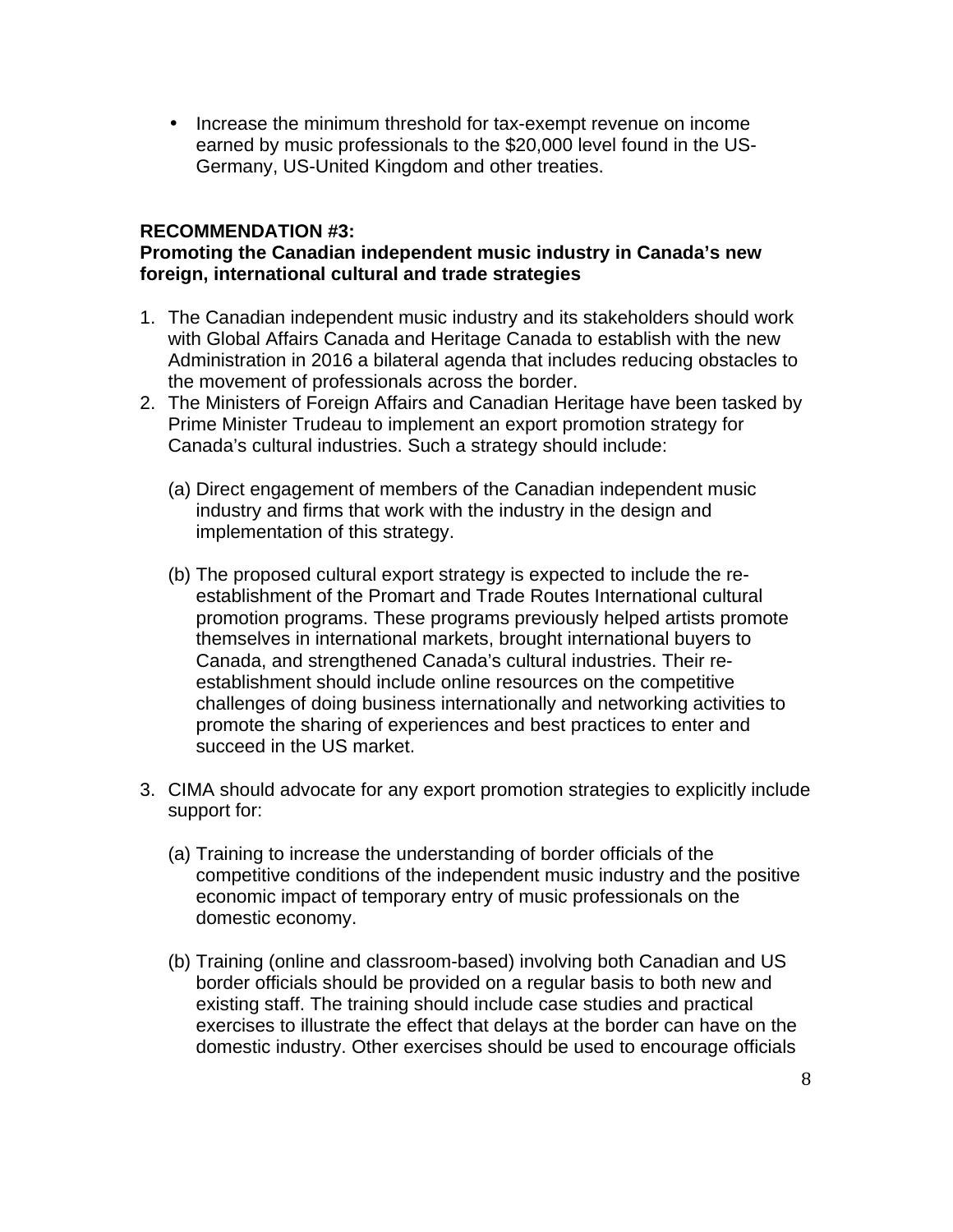to find practical on-the-job solutions to these and other challenges at the border.

- (c) Training to increase the effectiveness of the Trade Commissioner Service in supporting Canada's cultural industries in international markets. This training should begin with the course modules being provided to border officials. These courses should be complemented by practical training and case exercises on how to support the export strategies of independent music professionals. These courses should be offered online in order to be accessible to largest number of trade commissioners. Online courses also offer the opportunity to connect trade commissioners and music professionals during and after the training.
- (d) Increases in the number of trade commissioners in US missions engaged on Canadian music industry issues and corresponding budgetary resources.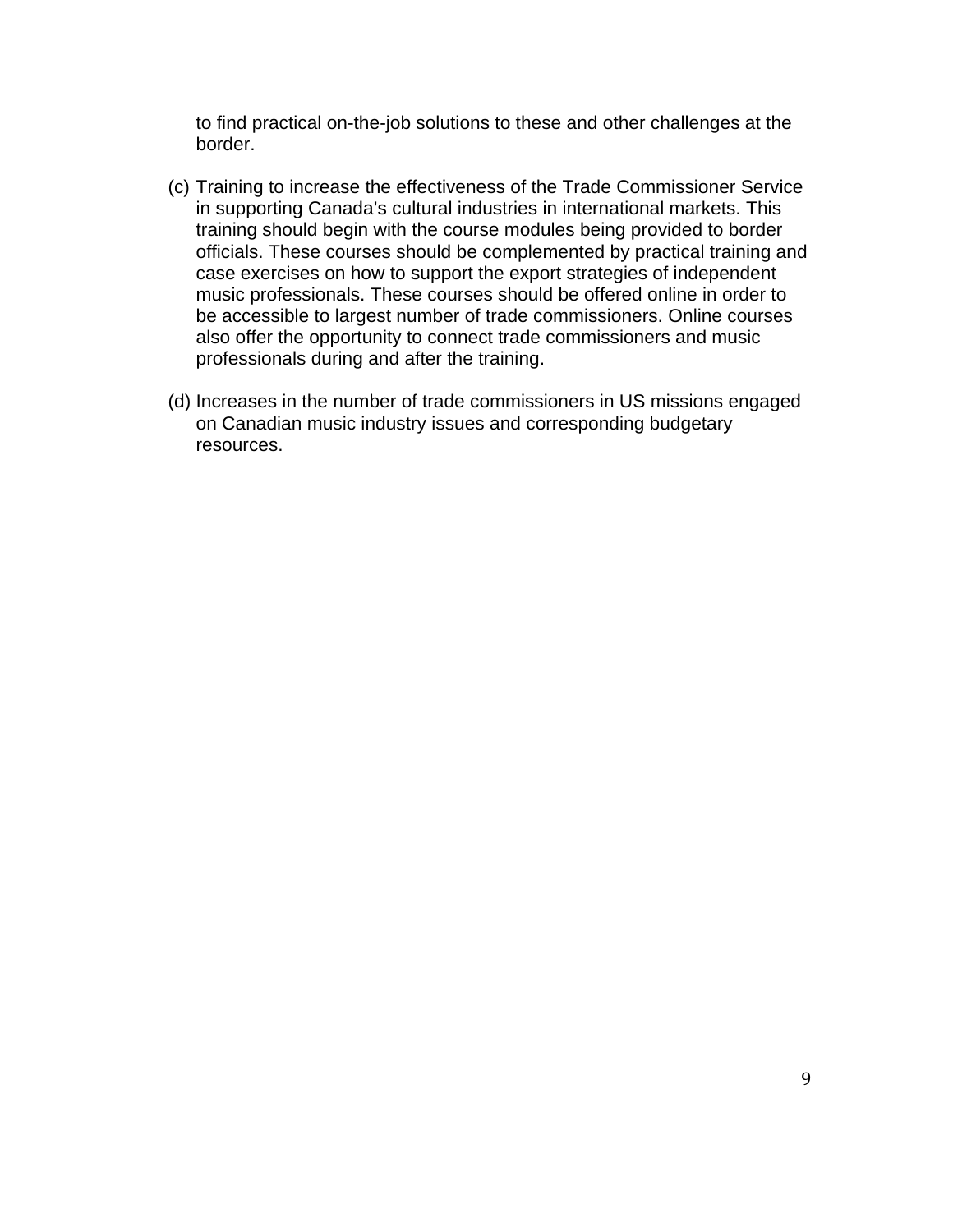*A2IM feels strongly that Canadian artists should be given reciprocal, preferential treatment by the US over performing artists from outside of North America...(Current US visa practices) can stall tours and result in artists, US clubs and restaurants losing revenue. Relaxing Visa requirements would allow for an open exchange of ideas and cultural reciprocity between two neighbouring countries.*

> *May 9, 2015, press release, American Association of Independent Musicians (A2IM)*

# **Introduction**

Intuitively, most people understand why the United States is a major market for Canadian firms, particularly in the music industry. This report's first goal is to build an empirical understanding of the type of firms that are exporting their music to the US, and the type of challenges these firms are facing. With these obstacles and challenges in mind, this report provides a roadmap for future advocacy on opening up the border to Canada's musicians and businesses, as well as introduces a new economic metric to quantify the importance of the Canadian music industry to the US.

By way of background, the Canadian Independent Music Association (CIMA) is the not-for-profit national trade association representing the English-language, Canadian-owned sector of the music industry. CIMA represents a diverse membership of more than 250 music companies, located in every province as well as the Yukon Territory. CIMA's members are exclusively small businesses involved in every aspect of the music, sound recording and music-related industries, including record producers, record labels, recording studios, managers, agents, licensors, music video producers and directors, creative content owners, artists and others professionally involved in the sound recording industry.

Exporting is important both to CIMA's members, as well as to the Canadian music industry at large. In *Sound Analysis*, we revealed that the US accounted for 19% of the revenues associated with the Canadian independent music industry. To delve into this further, CIMA commissioned the Centre for Trade Policy and Law (CTPL) at Carleton University to survey the English-language independent music industry, build an economic argument for facilitating export of Canadian music and music business to the United States, and offer policy recommendations on how to get Canadian musicians – and Canadian-owned music businesses – over the border and into the clubs in a more timely and efficient fashion.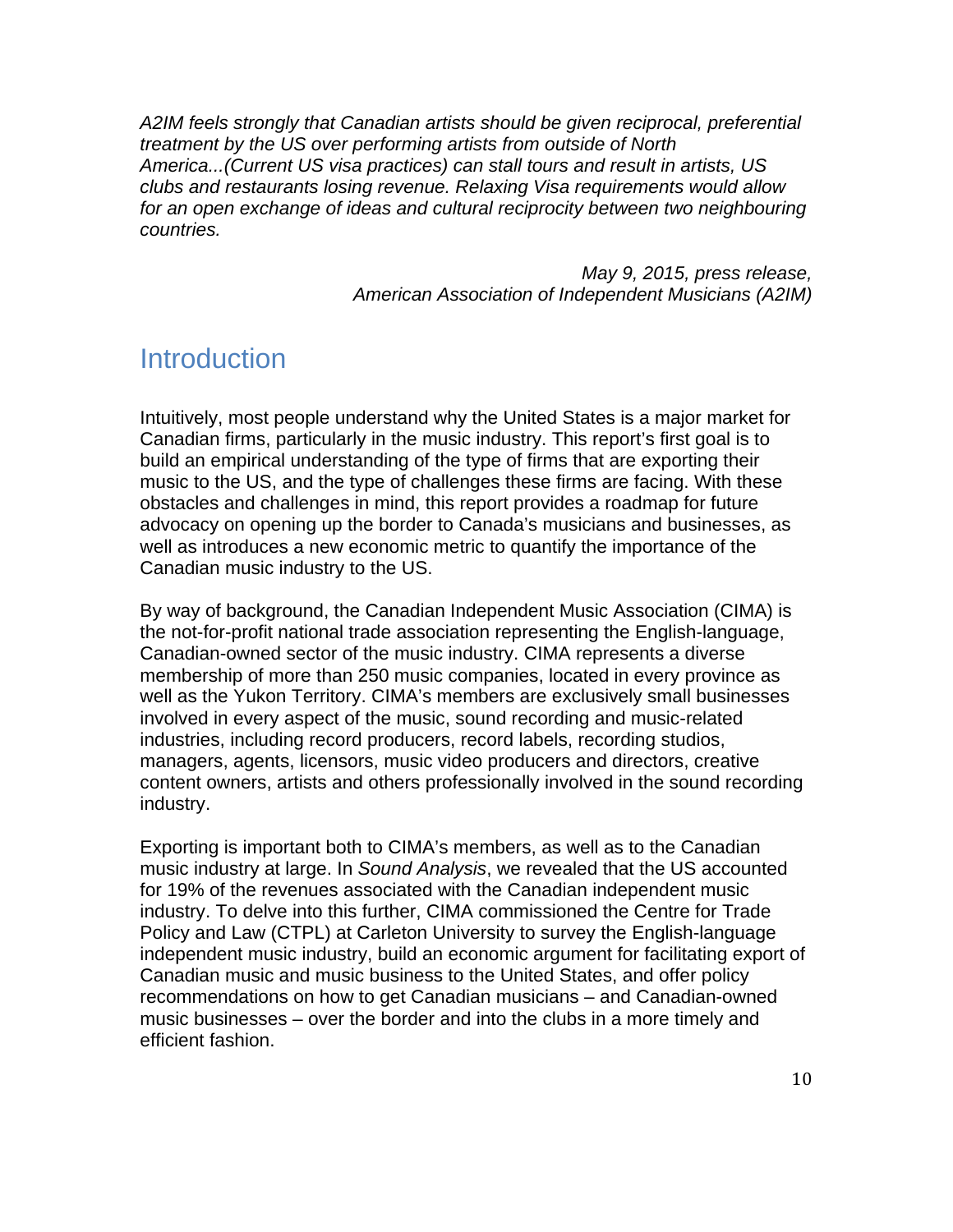In this report, our findings suggest that the importance of the US music market to Canadian businesses has grown, and will continue to do so in the future. Our findings explore the many challenges that Canada's music businesses face when growing their business in the US; namely, the administrative costs involved with crossing the border as well as the cost of compliance with US withholding tax requirements.

This report argues that reciprocity in the application of border procedures and in the taxing of foreign income in the US would be beneficial for music businesses and economies on both sides of the border. Due to the **net welfare gain** that the US economy receives from the presence of Canadian music products within its borders, there is reason to believe that further legislative and regulatory change, if realized, can create drive the creation of even greater economic gains.

Understanding how Canada's independent music industry interacts with the US border, as well as how to improve and facilitate trade between both markets, will be key to unlocking additional growth potential for the Canadian music industry. This report hopes to propel the first steps towards unlocking that potential.

#### **Report Overview**

The first section of this report provides summarizes the results of a survey administered to CIMA members and broader industry by the CTPL. The results provide a comprehensive picture of the role of the US market in the sector's competitive prospects and the challenges in taking full advantage of the opportunities in the US market.

The second section examines the positive net economic gains that the US market derives from Canadian independent musicians. This section emphasizes the value created from the benefits of trade – the "value-chain" effect. This benefit results from new possibilities to develop music products and services and increased consumer choice available due to Canadian musicians' participation. While the current impact may be limited, there is tremendous potential for both countries, especially if the recommended regulatory reforms and communications campaigns can be successfully implemented.

The third section analyzes two regulatory frameworks – temporary entry for business purposes and international tax treaties – where reform would help address competitiveness issues for Canadian musicians in the US market. This section serves as background to the recommendations and action plan in the final section of this report.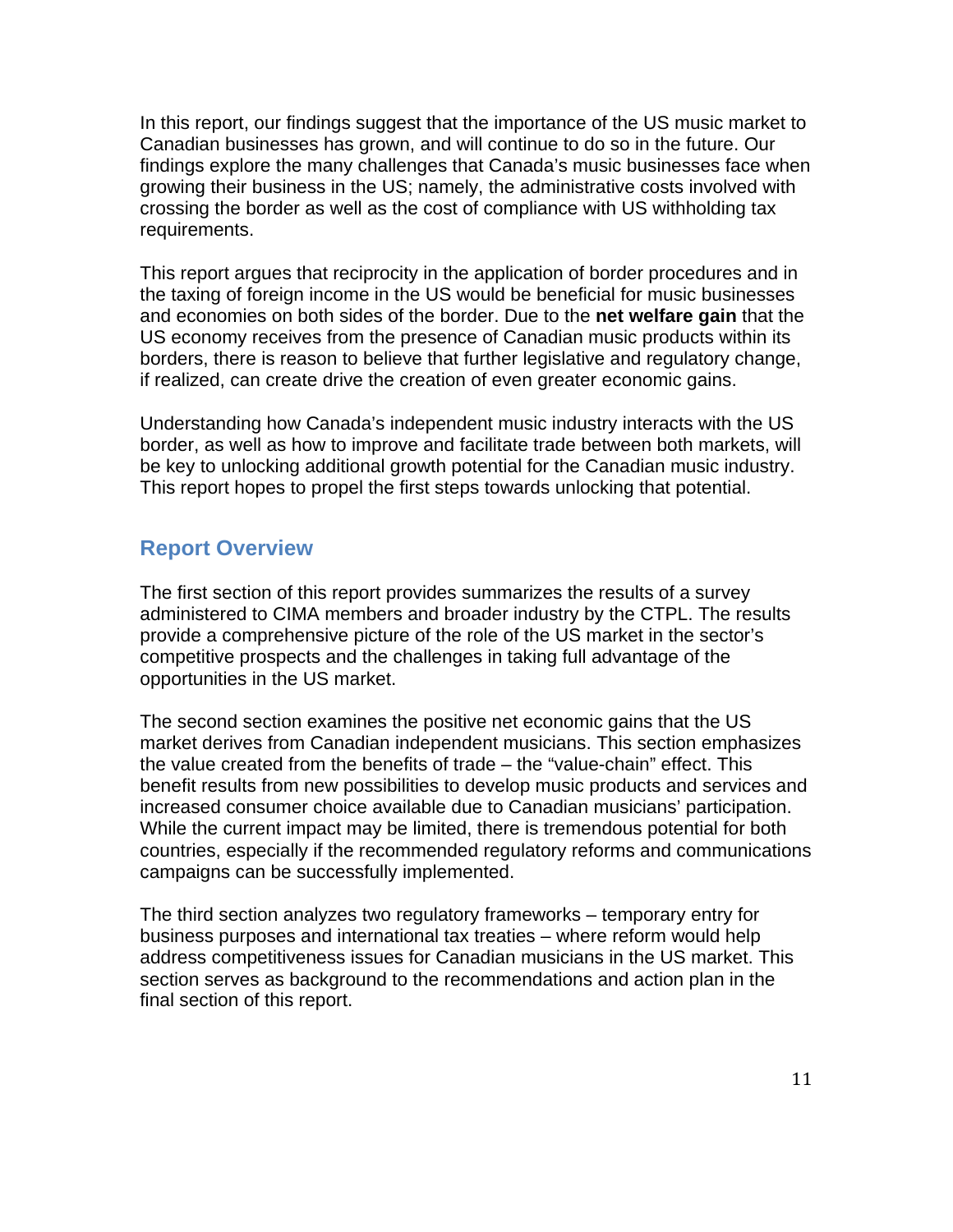# Section 1: Canadian Independent Music Companies and the US Market

While there is ample anecdotal evidence testifying to the importance of the US music market for Canadian music businesses and artists, a key component of this report is the collection of data from the Canadian music industry. The findings developed through this process are integral to building a portrait of how Canada's independent music sector conducts its business in the US, as well as highlights some of the key challenges that these businesses are facing.

The data required for this portrait of the Canadian independent music sector's engagement in the US music market was collected primarily through an online survey. The survey was open to respondents in the English-language music industry through the period of February 10, 2015, and remained online and active until April 1, 2015. The last responses were received March 13, 2015. In total, CTPL received 177 responses to the survey, with 116 completing the survey in full. Demographically, 53% of the respondents self-reported as being located in Ontario, though all provinces and the Yukon Territory were represented in the responses. The largest segment of the survey respondents identified themselves as artist managers (48%), followed by artists (38%), and label/record companies (36%). To supplement the data received through the survey process, CIMA provided a list of another 21 English-language music industry professionals to complete telephone and/or email surveys.

## **A Demographic Portrait of Firms in the English-Language Independent Music Industry**

The vast majority of respondents to the CTPL survey were very small businesses. 92% of those surveyed had less than 10 employees; and 79% of these same businesses had five or less employees. Only 2% of those interviewed had more than 100 employees.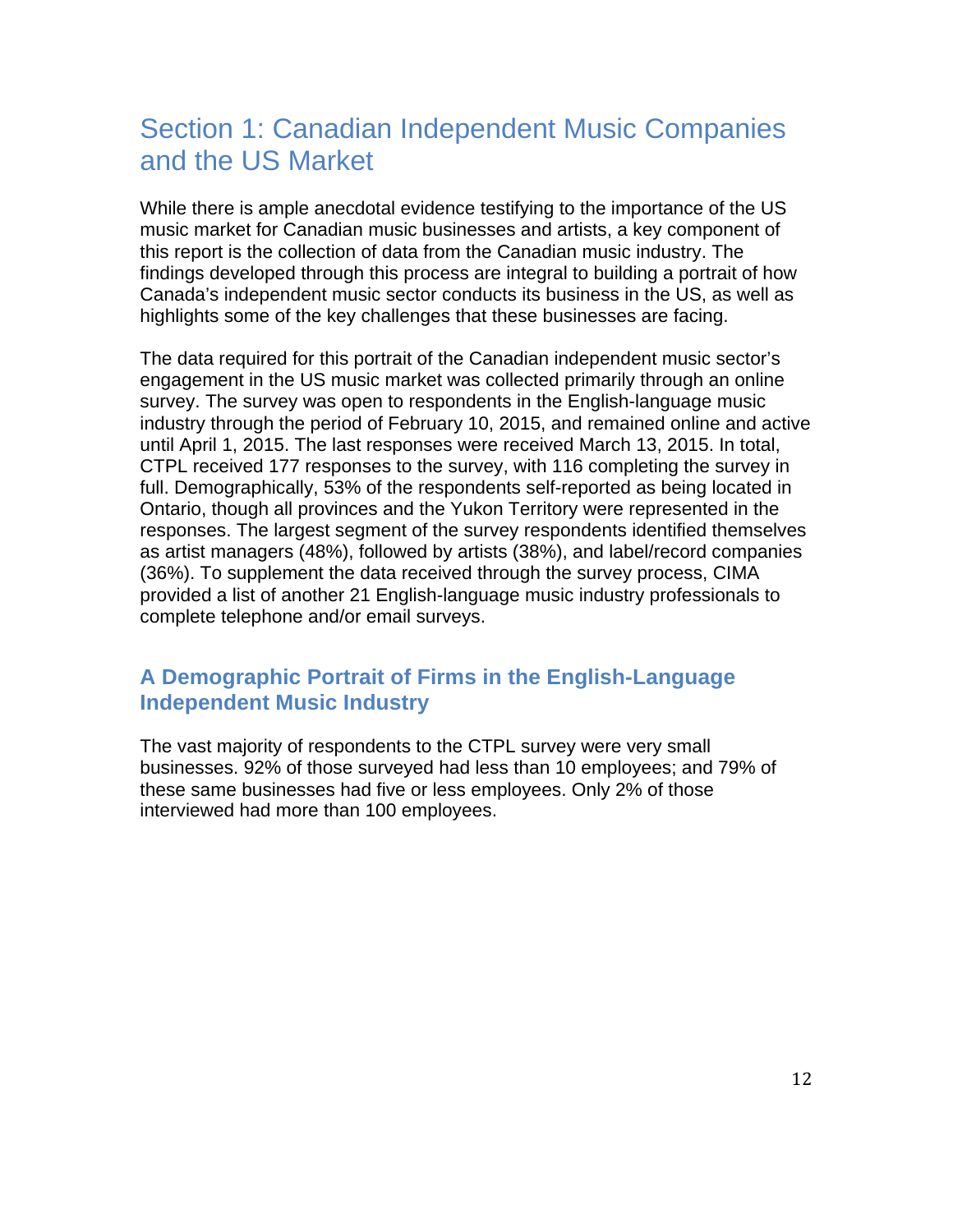

Of the firms surveyed, 55.2% generate revenues of less than \$100,000 annually, with a majority of these businesses generating less than \$50,000 in annual revenues. Less than one-third of the firms generate more than \$250,000 annually; and less than 10% have annual sales of more than \$500,000.

The average independent music firm has been operating as a business for approximately 10 years, with 80% in business for at least five years. More than a third of them have been in business for more than 20 years.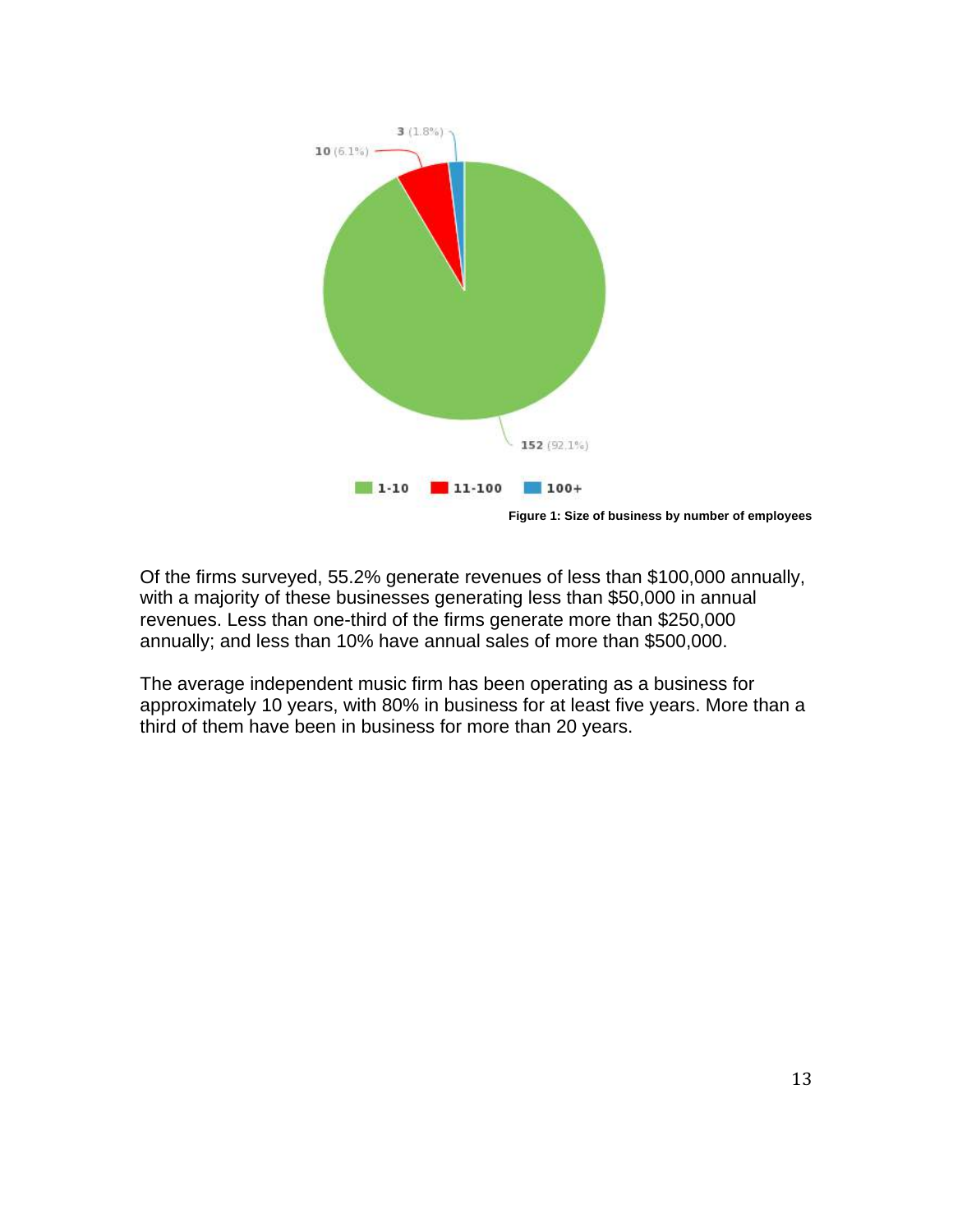

Almost half of these firms are sole proprietorships, either generating almost fulltime employment for one person or part-time employment for a few people.

# **Going international**

Survey responses were also increasingly interested in international expansion– at least when it comes to the United States. They view competing successfully and consistently in the US market as critical to their long-term success. According to the survey, 33% of firms generating less than \$100,000 annually credit the US market as having been either "very important" or "important" to their business over the last five years. Looking forward, they believe that the US market will continue to be a critical component of their overall success.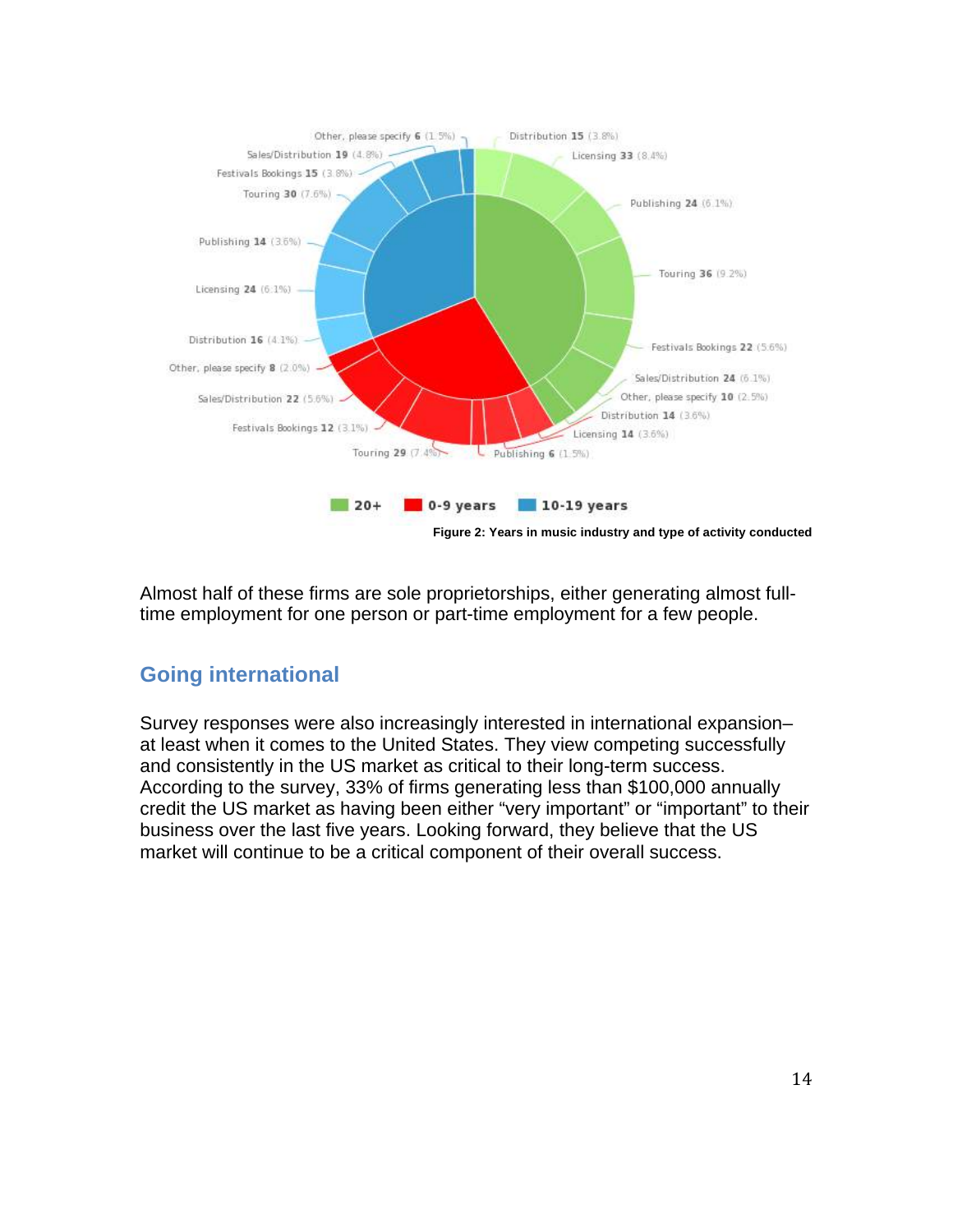

When firms making more than \$100,000 in annual revenues are included, the US market is even more important to the Canadian independent music industry. **The survey results indicate that 74.2% of all Canadian independent music firms view the US market as "very important" or "important" to their current and future business.**

The importance of the US market to business growth seems to change as a company grows. Of those who said that the US market was important or very important, about half of them were firms with revenues under \$100,000. For firms generating revenues between \$100,000 and \$250,000, the same figure drops to 17%. For firms making more than \$250,000 in a given year, this percentage increases to 39%.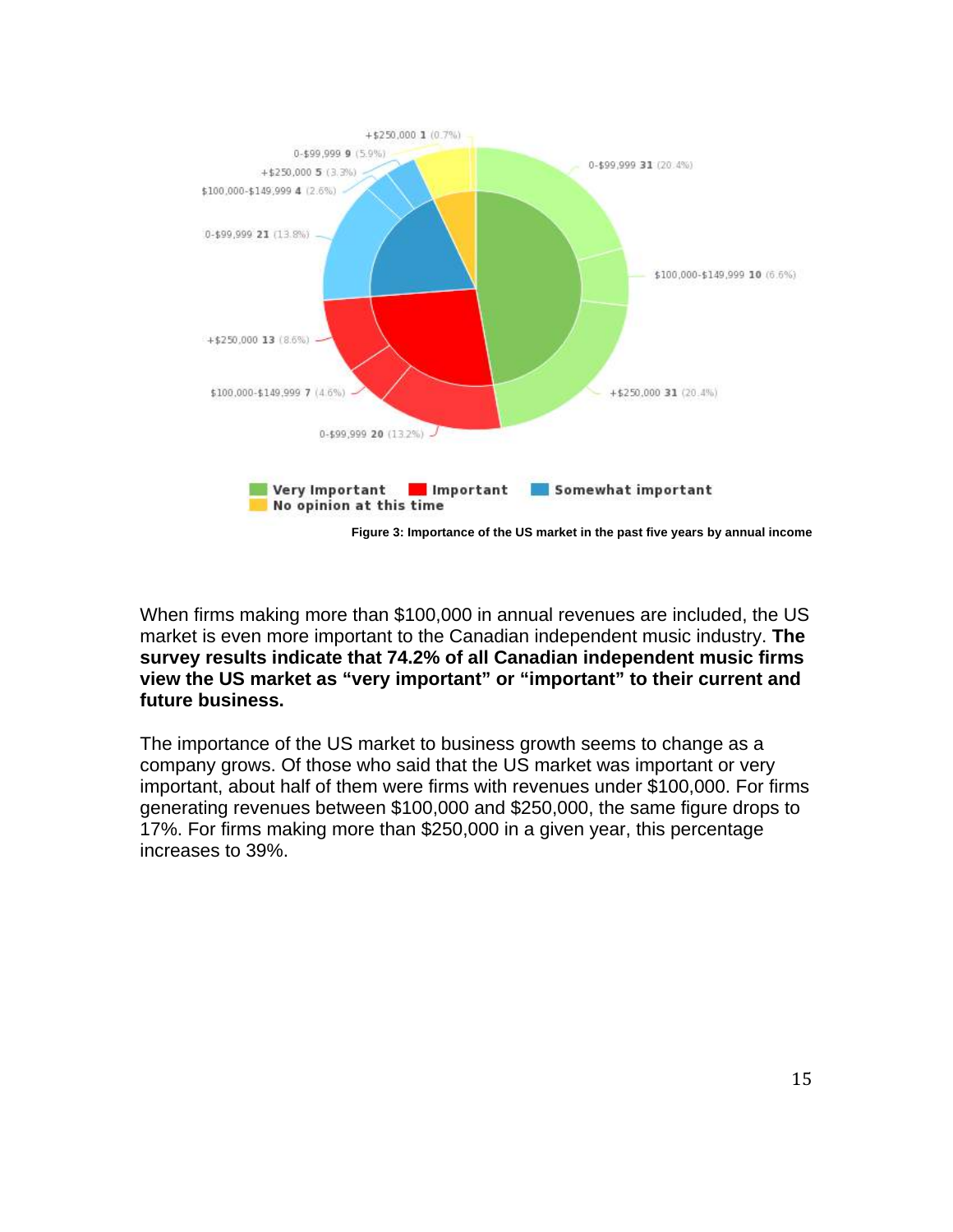

Generally, the United States is becoming an important market for the Canadian independent music industry with room for growth. In this survey, 68% of respondents said that over the past five years the US market accounted for up to 30% of their business. Moreover, 16% of respondents said that the same market accounted for more 50% of more of their overall business.

Of this same sample group, 69% of respondents expect to invest up to \$50,000 – almost the industry annual sales average – in building their US business. They are doing this while recognizing that it will take at least two years before seeing a return on this investment.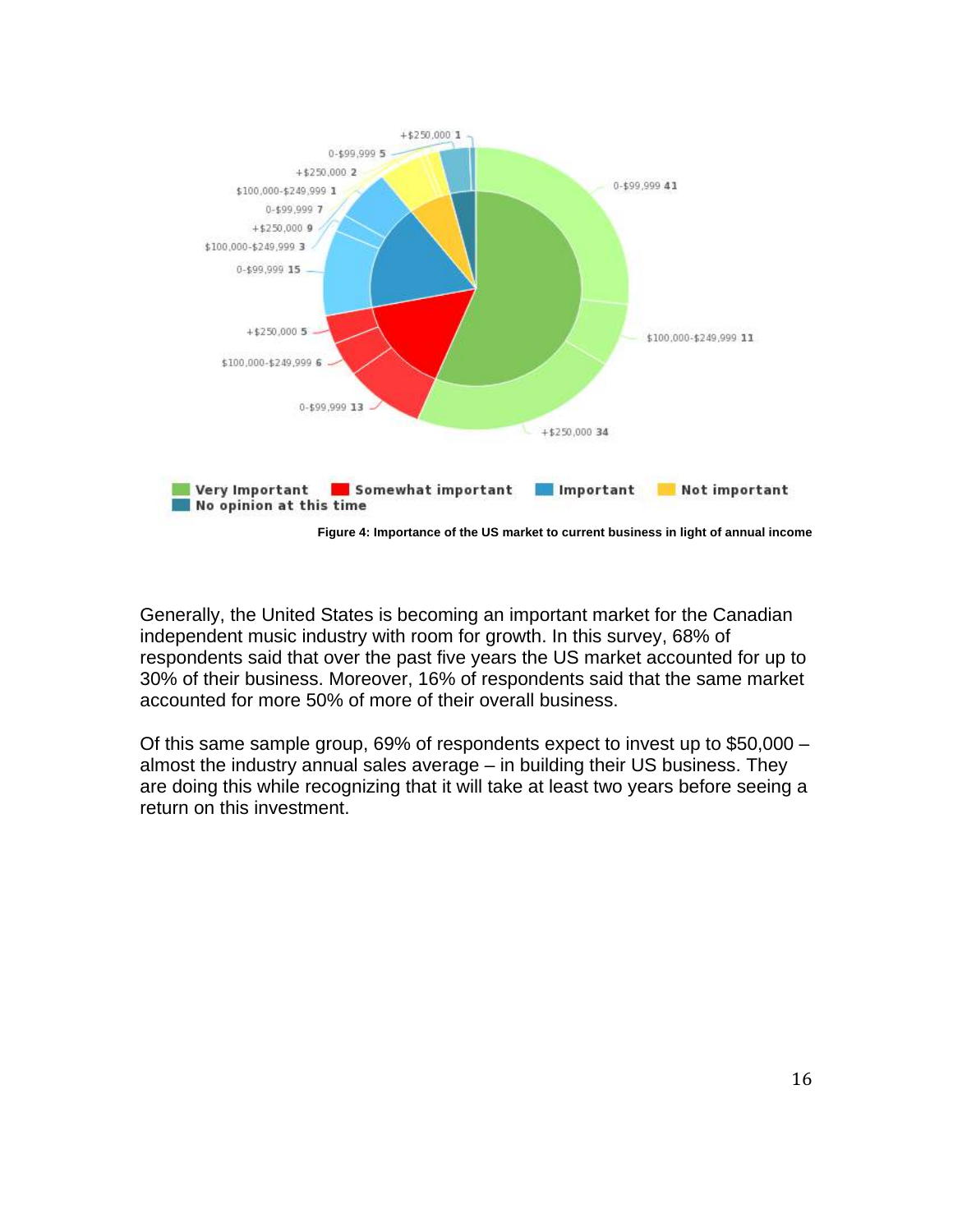

**Figure 5: Amount of investment made before expected return**

Who is investing and how much? According to Figure 5, whether the firm is investing less than \$10,000 or more than \$50,000, those most focused on **touring** are making the investment for the future. Those involved in publishing are also consistently among the top four in investments, followed by sales/distribution and licensing.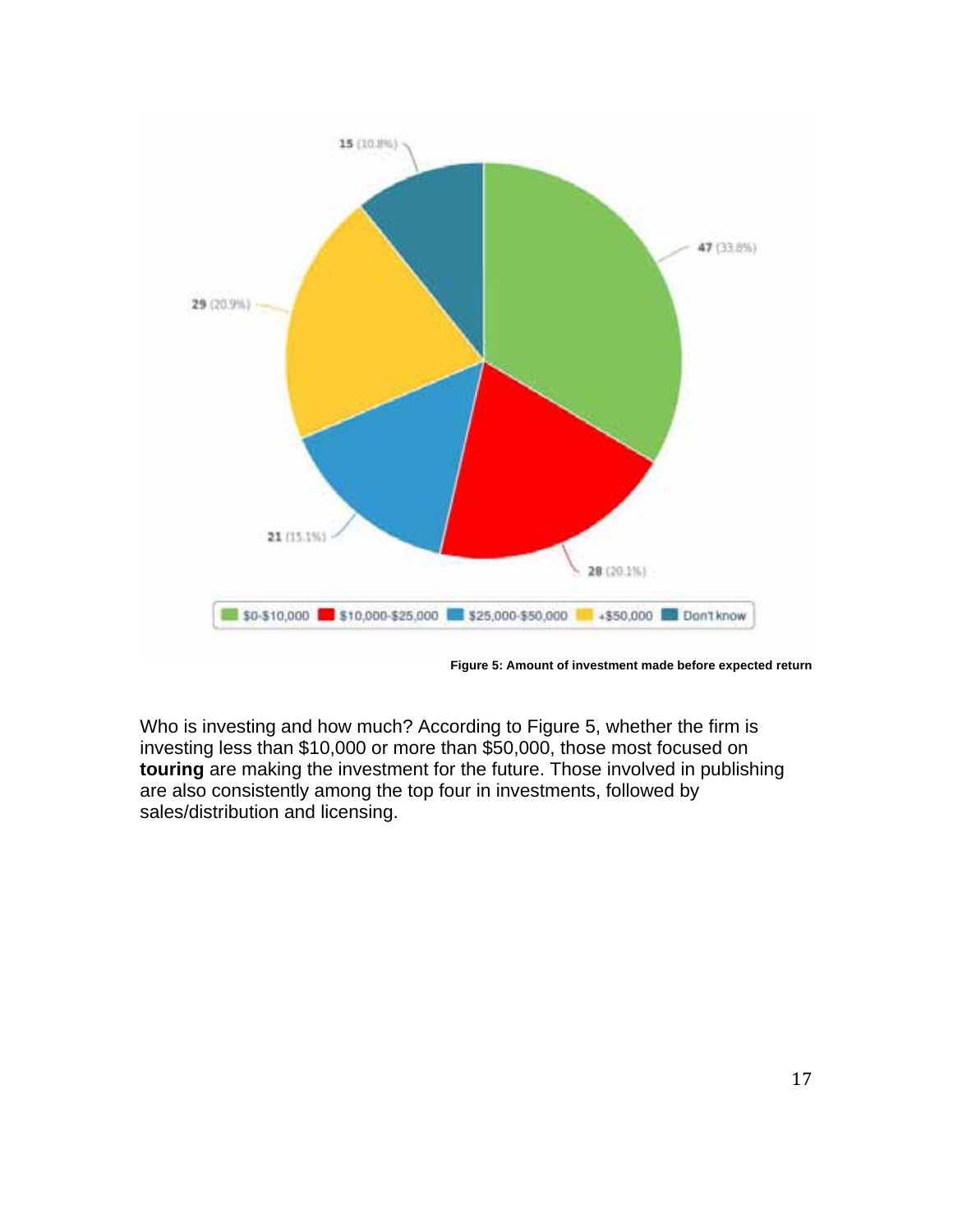

**Figure 6: Amount of money invested broken down by activity**

# **The Growth Potential of the US Market**

Expectations of profitability are driving this increased interest in the US market: almost 60% of those surveyed consider the US market either "more profitable" or "a lot more profitable" than the Canadian market. Less than 15% of respondents saw the US market as less profitable than their Canadian operations.

Larger firms seem to have a different view about long-term profitability. For firms generating \$500,000 or more in sales, the US market is indeed attractive and a core part of their business strategy. They are, however, less certain about its rate of profitability. Only 35% of these firms would describe the US market as either "more profitable" or "a lot more profitable".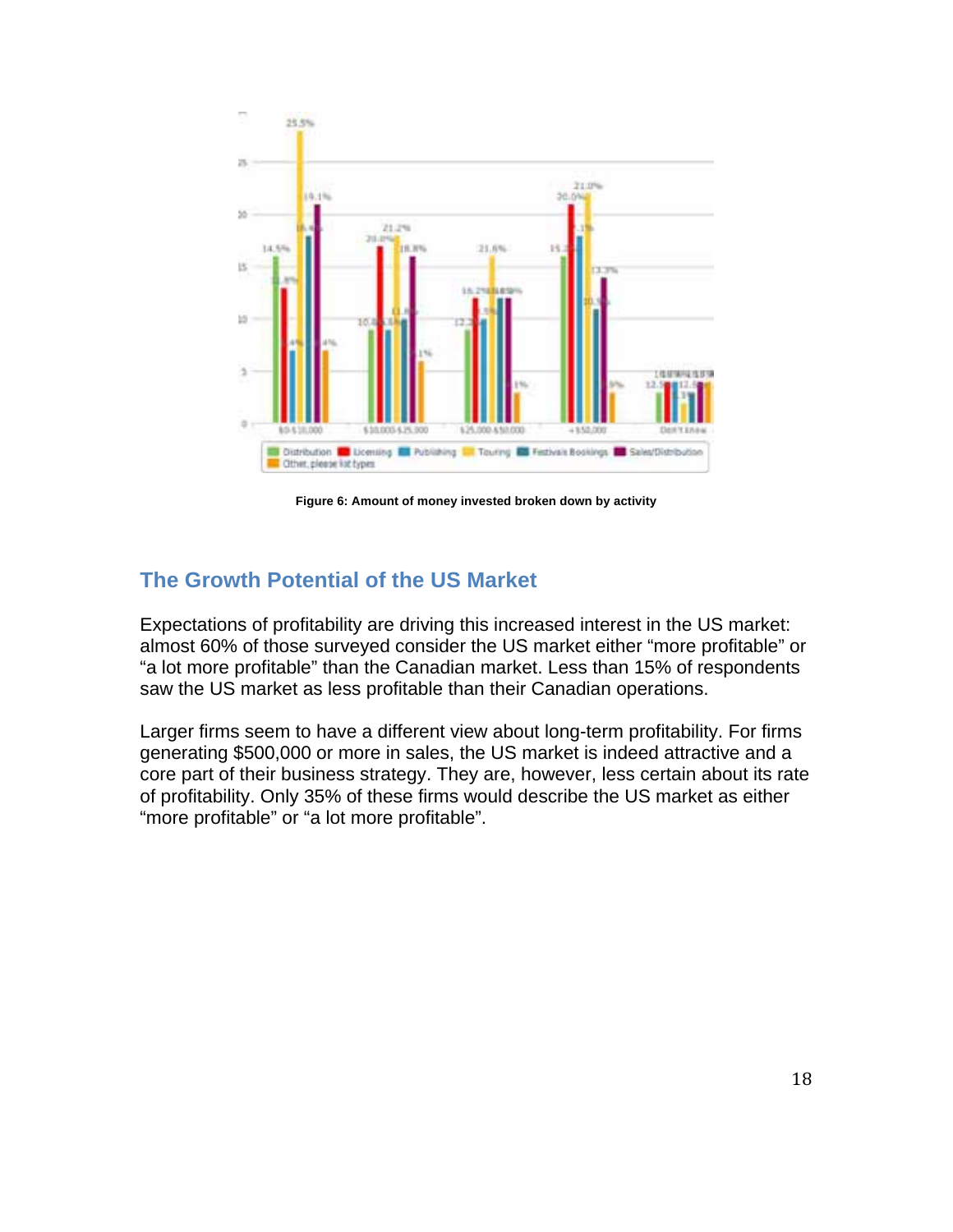

**Figure 7: Profitability of the US market to your business, relative to Canada broken down by size of business by annual revenue.**

The survey results also suggest that company type has an impact on perceptions about profitability. Those involved in **touring, licensing and sales** are more likely to say both that they expect a return on investment within 24 months and they see the US market as more profitable than Canada.

This is in contrast to firms involved in publishing and distribution, who tend to have a less optimistic view of the relative profitability of the US market. This perception is likely because profitability in this segment of the industry frequently has a longer-term time horizon and can be influenced by technological change.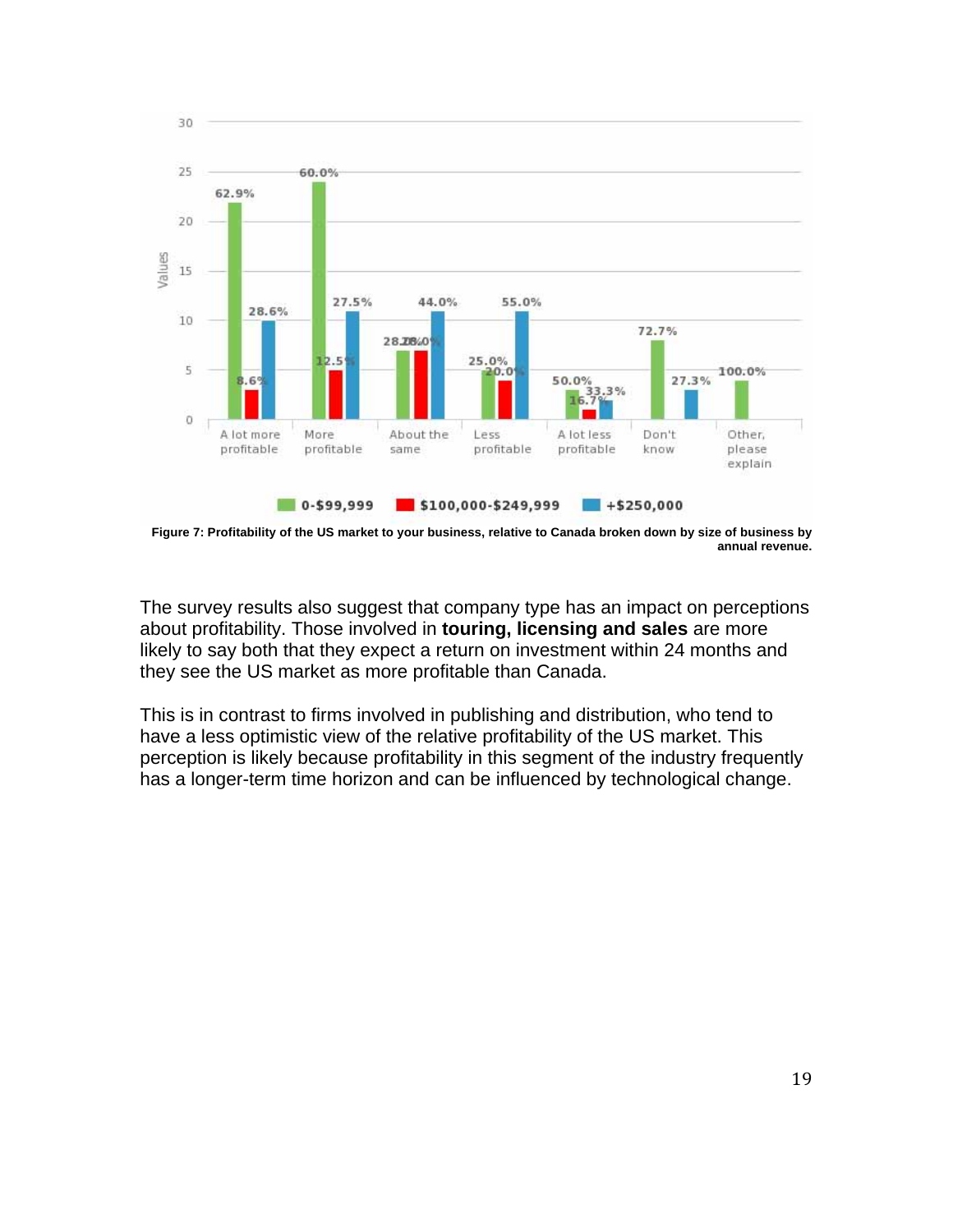

**Figure 8: Profitability of the US market compared to the Canadian market**

# **Size of the Firm Can Affect Its US strategy**

The size of a firm influences perceptions about profitability. For the majority of independent music businesses employing one or a few people, overhead costs are relatively low. Revenues are also relatively low, but profit margins can be positive because of the limited overhead costs. If the firm can generate a positive return on a tour of several cities, as well as some additional revenue through music sales and merchandise, then the revenue impact is positive.

The survey findings demonstrated that firms that focused more on distribution, publishing and festival bookings tended to invest less in business development and were more measured in their expectation about the relative profitability of the US market. These firms also tend to be larger than those that focus mainly on touring, sales and licensing.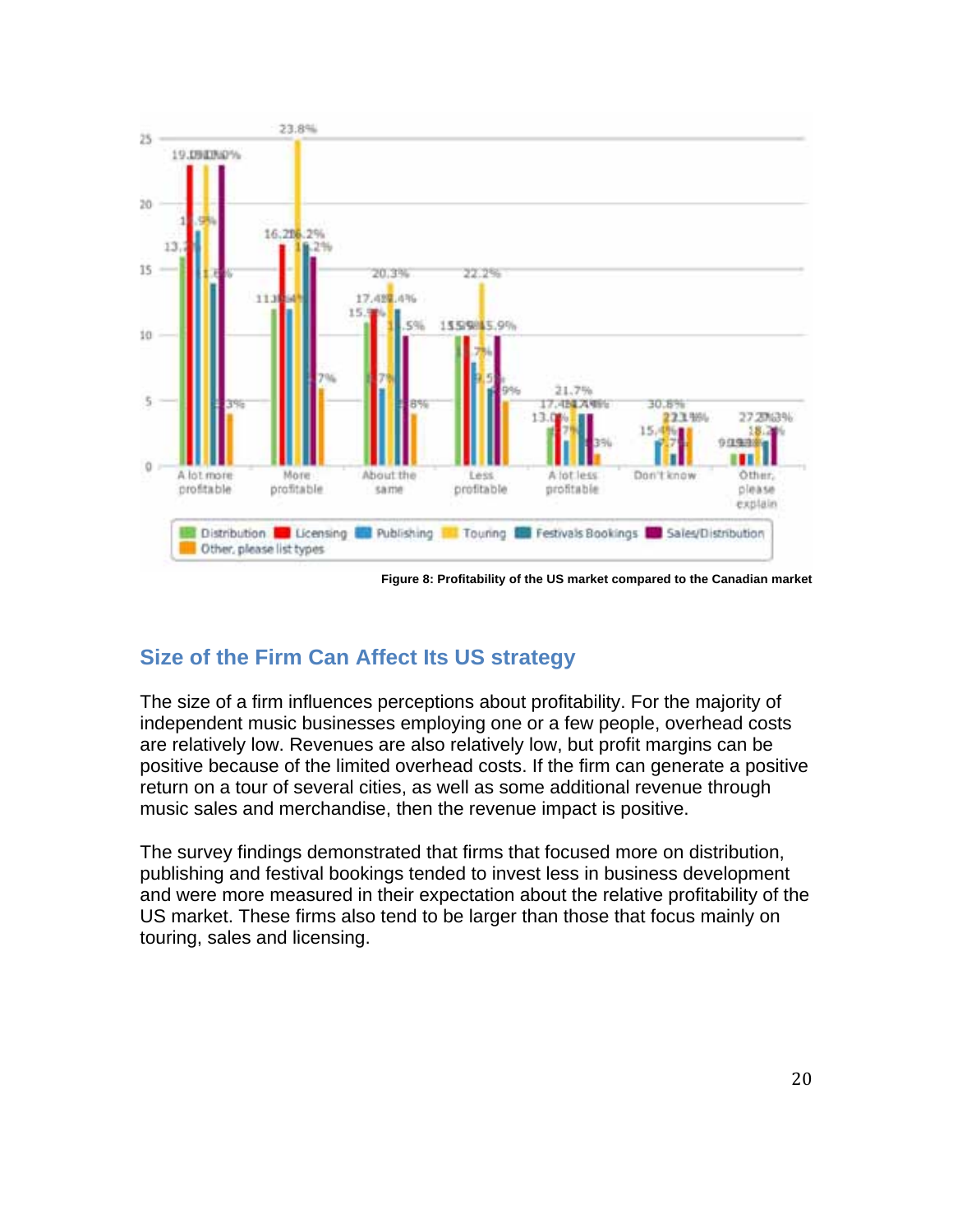

**Figure 8: Anticipated time required to see a return on investment, by type of activity**

Those involved in distribution, publishing and festival bookings segments of the independent music industry also tend to have relatively more experience in the US market. This is often related to the average age of the company.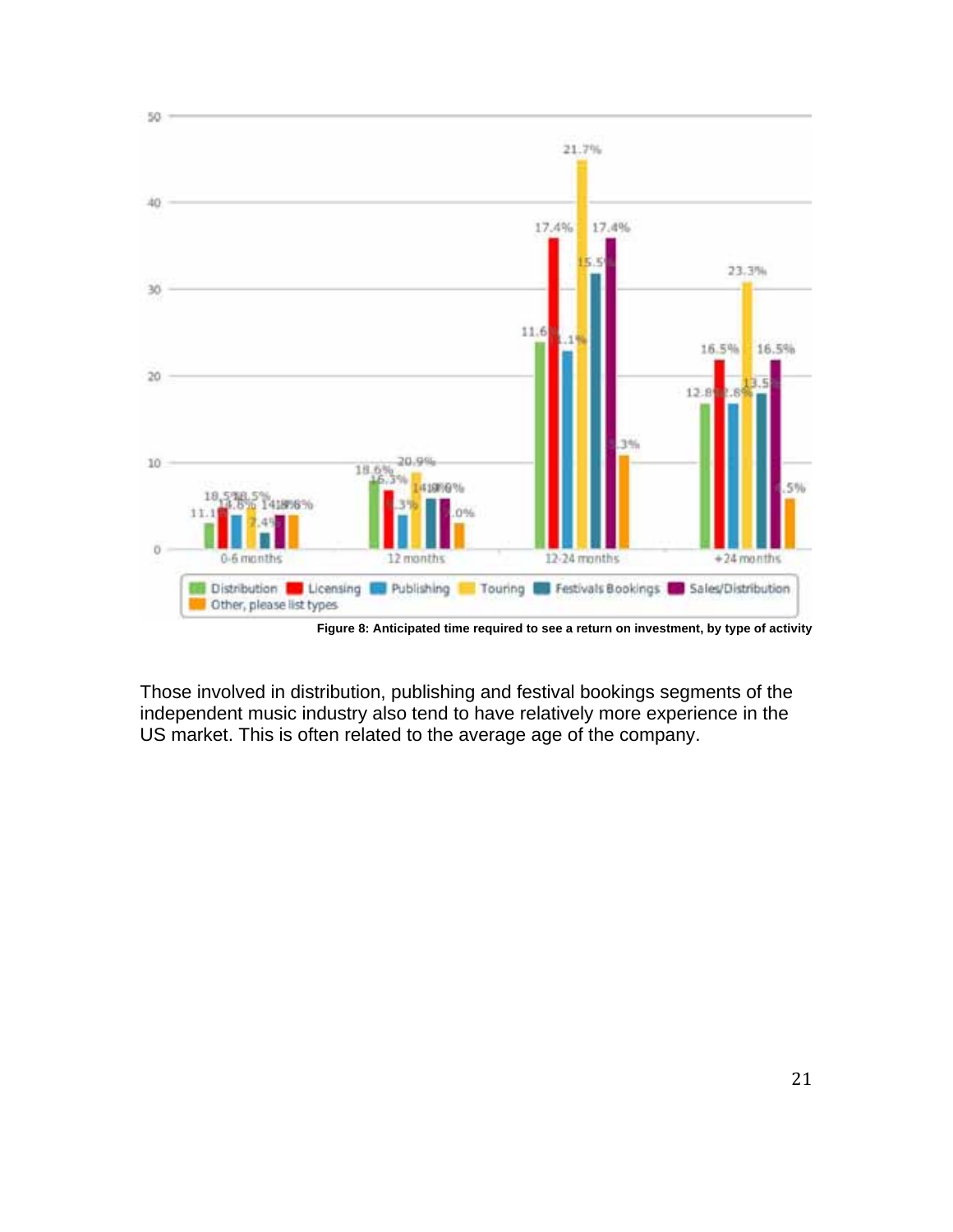

**Figure 9: Importance of US market in the last 5 years**

The experience gained over their company's lifetime offers a better insight into the real costs of being competitive and successful in the US market, which may be a factor in their relatively more modest profit projections.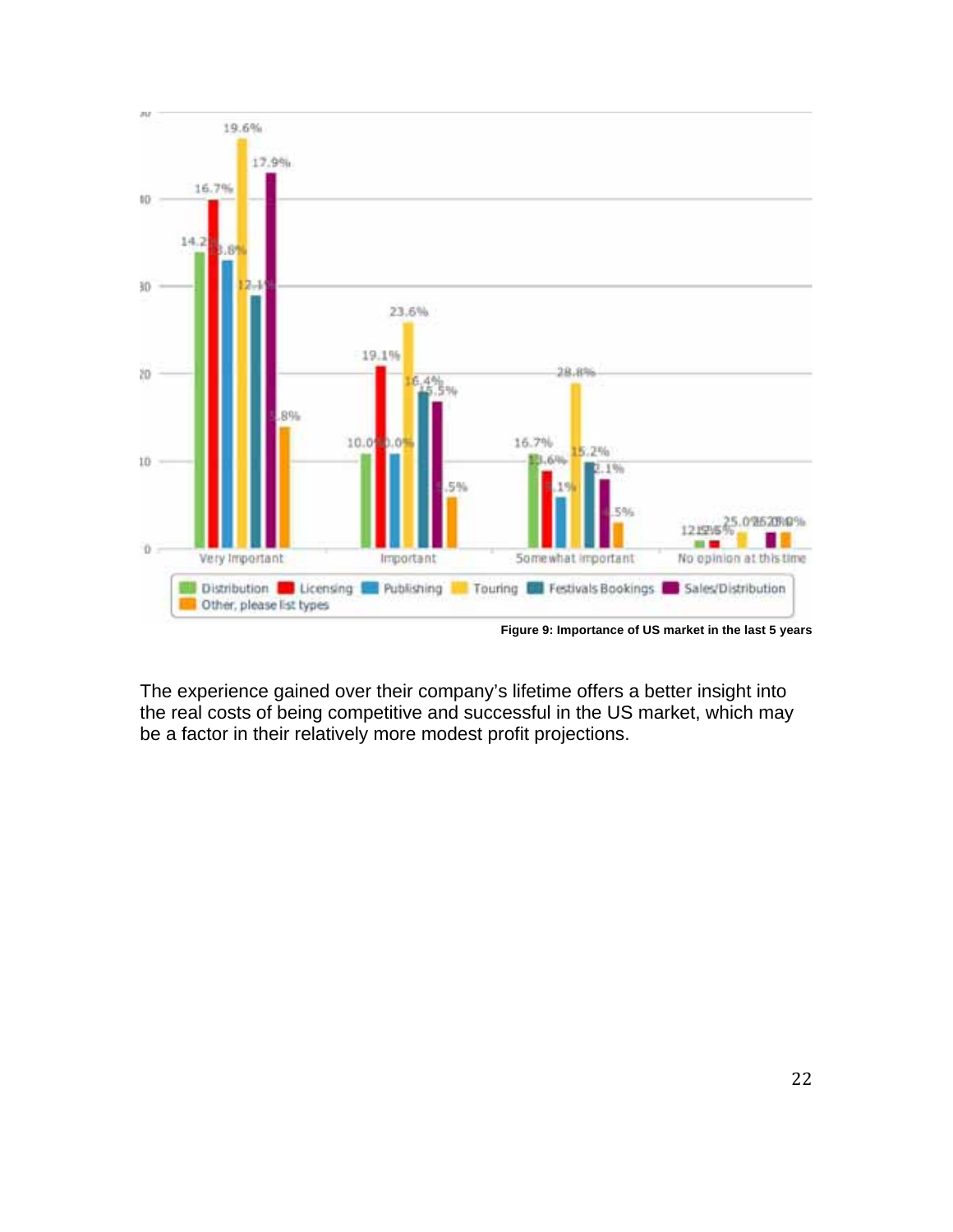#### **Obstacles and Challenges**

While opinions may differ on the relative profitability of the US market across different firms, the survey highlighted a consensus about the major obstacle to continued success and growth in the US market: the administrative costs associated with successfully crossing the border. **More than 60% of respondents saw time and money spent on completing border-related and immigration information as a significant challenge.** 

#### **Border Costs as a Barrier to US Expansion**

The cost issue at the border is multi-faceted. The top cost issue for those surveyed was associated with obtaining the **required work permits** and the burden of both the **time and money required to comply with visa and other entry requirements**. More than 57% of respondents said making work permit regulations easier to understand would help. Almost half of respondents said guidelines at the border to address perceived "discretion" of border officials would also help them get into the US market more quickly.



**Figure 10: Measures that would be effective to enhance easy of accessing the US market, 1 being least helpful and 5 the most helpful.**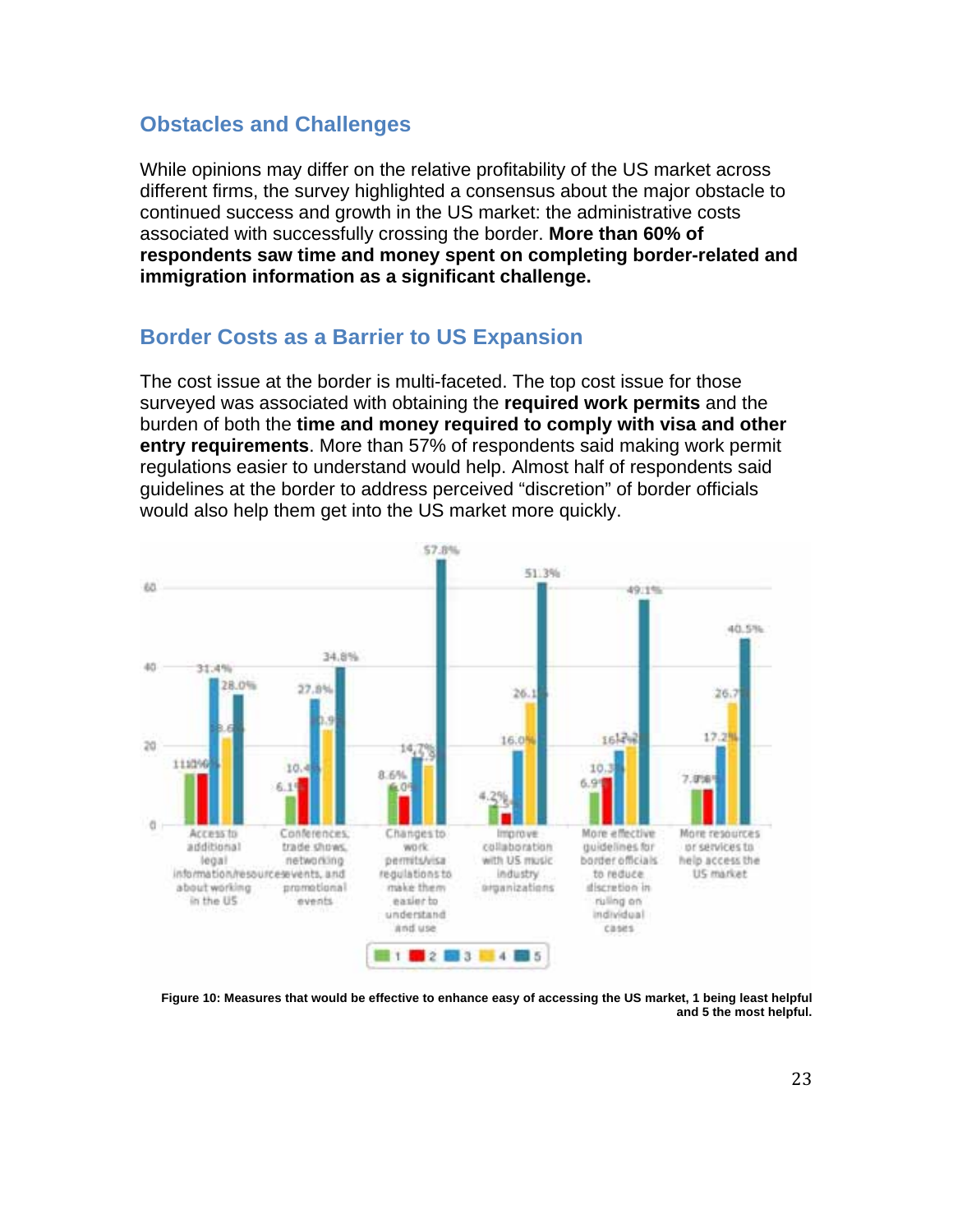Similar to the perceptions about relative profitability of the US market, those in **touring, sales and licensing** – and especially those with five or less employees – tended to be the individuals having the most difficulty at the border.

The next most important cost issue for CIMA members is an issue that emerges once the artist or professional has entered the US for business purposes: **compliance with the withholding tax requirements on foreign artists**. The survey results indicate that 43% of survey respondents believed the cash flow implications of the withholding tax were an impediment to their ability to compete in the US market.



**Figure 12: US tax law as a challenge to accessing the US market, with one being the least important and 5 being the most important.**

These findings aren't unique to professionals and companies in the music industry either. The Canadian Manufacturers and Exporters Association (CME) released a report in 2013 on the obstacles to global trade for their members. For businesses with five or less employees, the Association found that their top obstacles to exporting related to knowledge and understanding of the market,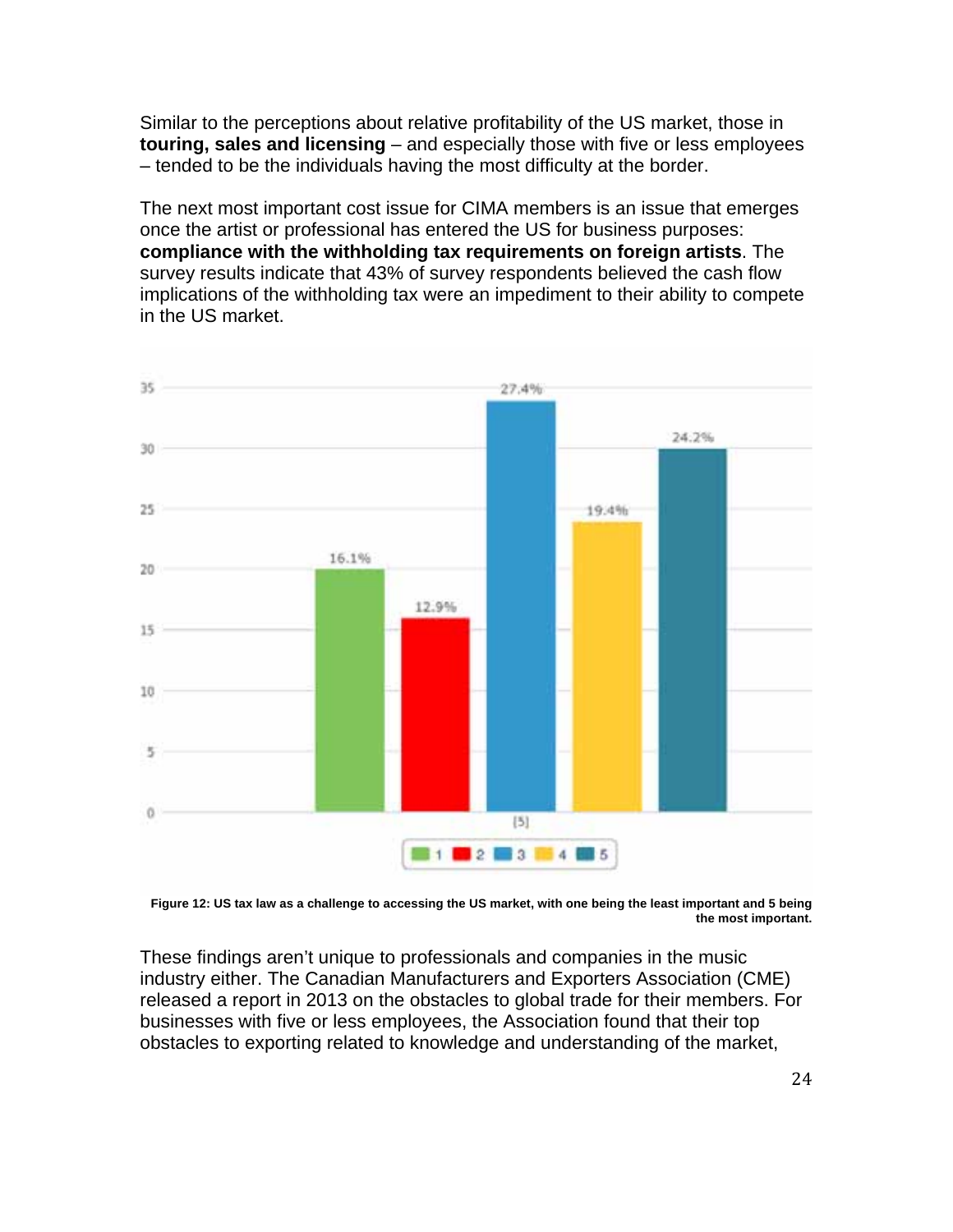lack of internal expertise, and a host of cost-related issues (i.e. managing exchange rates, accessing credit, export insurance).

## **General Conclusions**

These survey results, on aggregate, demonstrate that nearly half of the firms surveyed are sole proprietorships, either generating almost full-time employment for one person or part-time employment for a few people. Companies do see opportunity for growth, and the survey results revealed that that **74.2% of Canadian independent music firms view the US market as "very important" or "important" to their current and future business.** There is an expectation that the US market is more profitable than the Canadian market, with almost 60% of those surveyed consider the US market either "more profitable" or "a lot more profitable" than the Canadian market.

Given the above findings, the Canadian independent music industry must grow beyond Canada's borders to grow their companies. As the survey results illustrate, the primary obstacle to conducting business in the United States is obtaining a **work permit**. The system is perceived to be an overly complicated, expensive and unpredictable. **Tax regimes** were also seen to represent a barrier to conducting business in the US market.

The survey results also gave an indication of what knowledge gaps currently exist, and potential solutions could be developed to address these issues. The survey respondents indicated that there was a need for government intervention to address rising costs associated with crossing the border, a reduction on withholding taxes, and increased support for export development.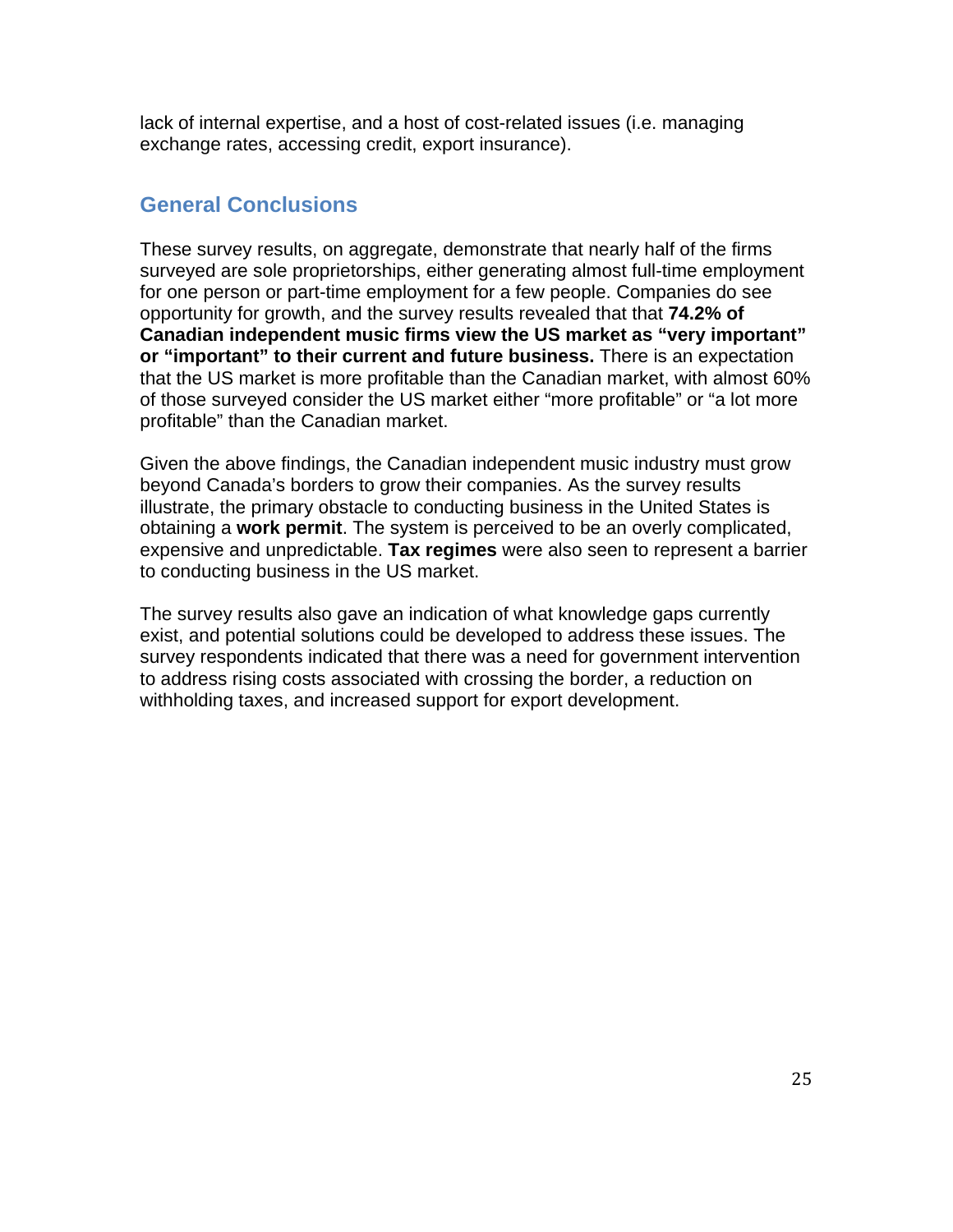# Section 2: The Impact of the Canadian Independent Music Industry on the US Economy

 $\blacksquare$ 

The survey results clearly indicated that the United States is an important and growing market for the Canadian independent music industry. Does the presence of Canadian artists and firms also benefit the US music industry, as well as the US economy?

The second section of this report involves developing an economic argument in support of facilitating access and trade between the Canadian and American (music) markets. Defining the contribution that Canadian artists and music companies make to the growth of the US music market and economic is an important part of making the case to for changes to the current border entry framework.

## **Methodology**

Measuring the exact impact of imported goods and services from the Canadian independent music industry on the US economy is difficult. Direct sales of products and services are quantifiable and can be measured. Calculating the economic impact of those sales, however, is less precise for several reasons.

First, a large proportion of the money generated in international trade, through contracts and other sales, returns back to the origin country of the individual or business that is selling the product in question. This is the case for goods, but especially so for industries like music, where a majority of the revenues go back to the performers and their various business representatives in the form of performance fees, royalties, licensing, and other forms of revenue and profit.

Tracking all of these transactions across the variety of firms of different sizes involved in this chain, and then assessing their relative impact on the US economy would require detailed time-series analysis of company **Calculating the net benefits of Canadian Independent Music to the US economy**

*In 2014, the Canadian independent music industry generated approximately US \$30 million in revenues from US sales of physical recordings, digital recordings, performance rights and synchronization. On average, 60% of those revenues returned to Canada as fees to performers, wages to employees, royalties and profit. Without trade, all of the revenues would have stayed in the United States. Does this mean that the US should close its borders to Canadian musicians so that more money is spent in the domestic economy?* 

*No. In fact, the United States should take the advice of the American Association of Independent Music (A2IM) and make it easier for Canadian music professionals to cross the border.* 

*Why? Because US club owners, festival organizers, other contractors of Canadian independent music professionals, and US music*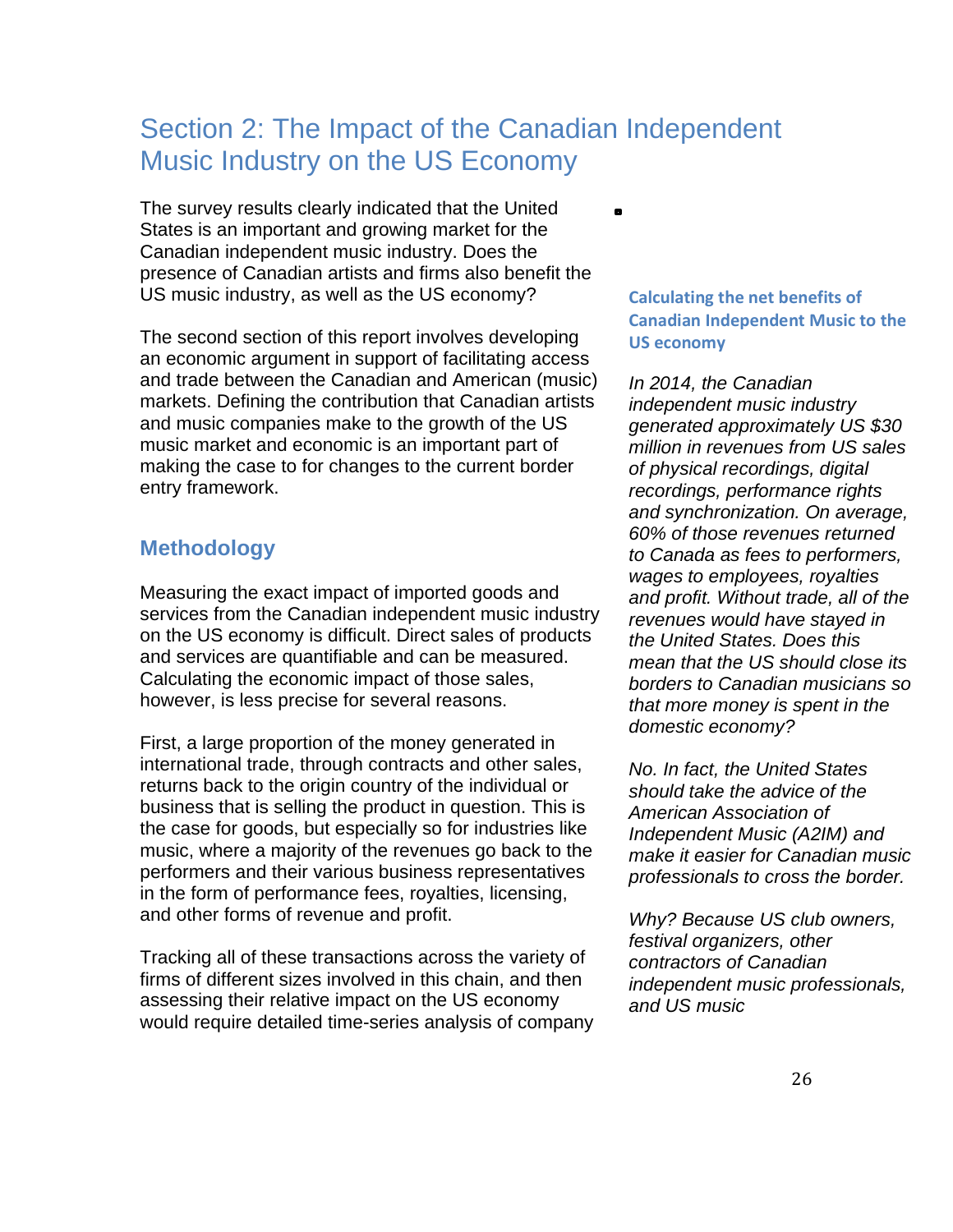financial statements and other data. Such data would be very expensive and time consuming to collect, and would ultimately have little

predictive value.

Nordicity's calculations (in *Sound Analysis*) suggest that employee wages and related costs, royalties, and profit account for 25%, 13% and 10% respectively of all Canadian music industry expenditures, which in turn represents a total of 48% of revenues. These revenues would generally stay in Canada whether the good or service was provided in Canada or in a foreign market such as the United States. The only difference if the sale takes place in the United States is that the money would be transferred out of the US economy and into Canada.

Tracking these transactions and transfers would be difficult enough. They would be even more complicated when trying to track the impact of the remaining 62% of the contract value. *Sound Analysis* estimated that nonemployee labour costs (i.e. contracting of services) can represent an additional 12% of industry expenditures. Some of this contracting could be done in the US (e.g. hiring local musicians and/or local managers), but could also involve Canadian providers (e.g. hiring Canadian musicians to join the tour). These, and other related issues, would increase the complexity of generating accurate data, and particularly data that could assist in predicting future activity with a strong level of precision.

A second complicating factor in determining the economic impact is that the level of activity of Canadian independent music providers is not concentrated in any one city or region. As the survey results suggest, Canadian music providers find business opportunities across the United States and where they do business can change from year to year. Calculating the precise economic impact on each of these submarkets and then projecting forward to estimate future impact would be quite challenging.

A third issue in assessing economic impact is determining what the clients of Canadian music providers would do if the US border suddenly closed and they couldn't hire Canadians. Would economic activity

*professionals themselves make more money and US consumers have more choice available in the music marketplace the greater the presence of Canadian music in the US market.*

*How? Sales of products and services of Canadian music professionals is not a onetime transaction. For example, if a Canadian band plays a club, and the patrons have a good time, they may come back, download their album or stream their songs. This may happen the next day or the next year. The band may also meet other musicians and agree to think about collaborating. That's the real value of trade: it creates new opportunities to make money and provides new choices for consumers.* 

*What the analysis suggests is that the monetary value of these and related interactions that lead to future sales more than compensates for any loss to the domestic economy from trade. These interactions should be encouraged because they create more opportunities for future sales and therefore contribute even more value to the domestic economy.*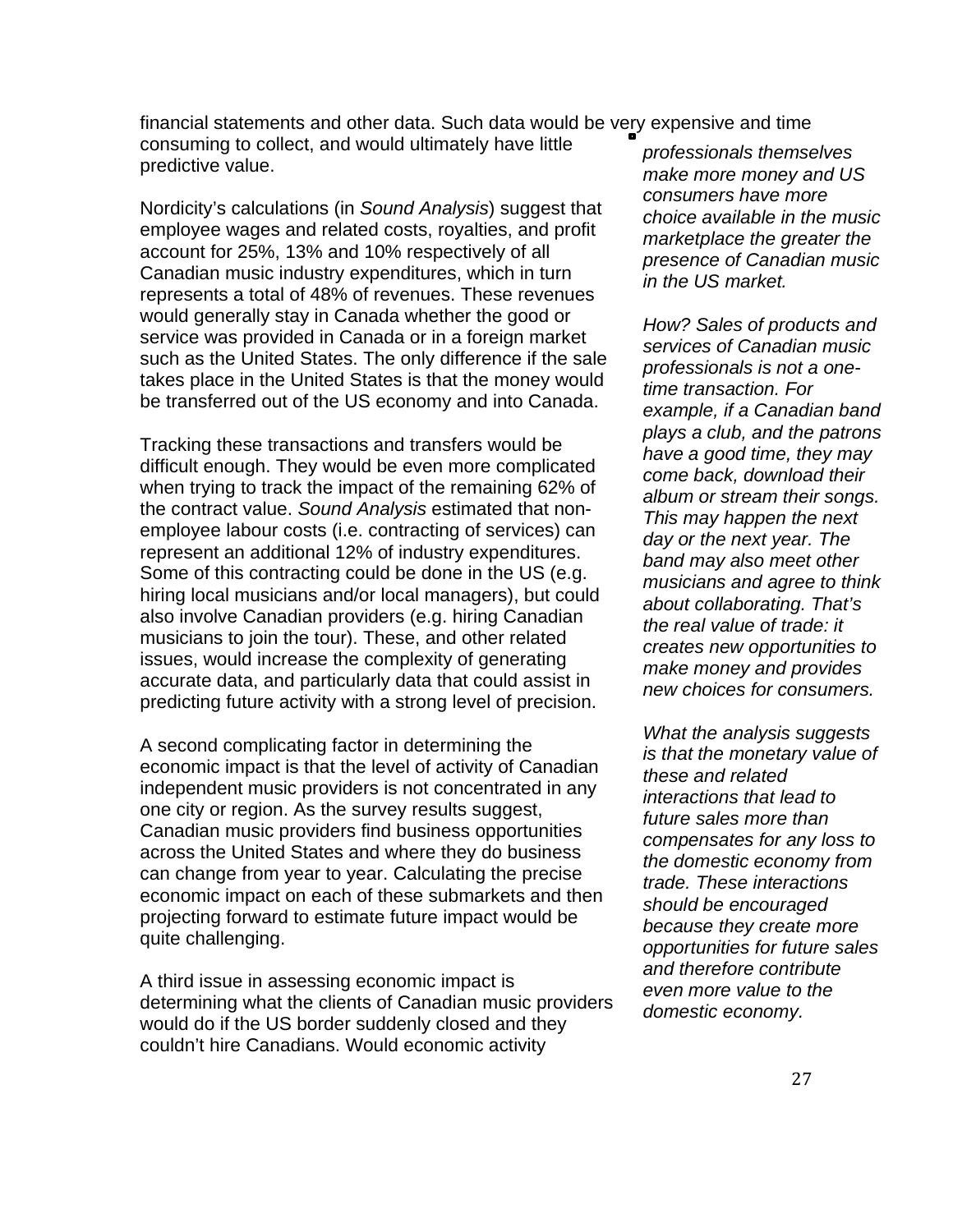decrease? Or would they find other providers, either within the United States or from another country whose providers did not have the same restrictions on their movement than Canadians?

A closed border would, in the short and medium term, not likely diminish the demand for music services. Instead, bars, studios, festivals and other consumers of Canadian music services would rely more heavily on domestic suppliers. Given this ability to adapt, the economic impact of the hotels, meals, and other expenses that Canadian independent music providers may incur in the US is not a relevant measure. At the current level of US market penetration, there would likely be no discernable difference in economic impact. Realistically, given the large transfers back to Canada on these transactions, it is more likely that the actual economic impact would be negative relative to closing the border and sourcing music products and services domestically.

### **Measuring the Impact of Canada's Music Industry through Welfare Gain**

As a result, a measure of economic impact other than gross domestic product (GDP), employment, or government revenues is required when international trade is involved. International trade produces **welfare gains** by increasing business opportunities for firms and increasing choices for consumers in the domestic market. These welfare gains are monetized through economic models that estimate the gains from trade to the domestic economy. A thorough explanation of this economic modeling can be found in Annex 1.

The main conclusion of that analysis is that the economic impact of Canadian sales in the US market is currently modest at 0.58% of the US music industry, but positive and growing. More importantly, the numbers suggest that a Canadian presence is good for business not only for the Canadian independent music industry, but also for US firms. Furthermore, Canadian music is good for business: producers and consumers of music products and services (i.e. physical music recordings, digital recordings, performance rights and synchronization) in the United States both welcome Canadian independent providers, and want more of the goods and services that they produce.

**Indeed, a strong case can be made that the US music industry is more competitive and creative with a Canadian presence in the market. Opening up the US market further will only increase the net benefits of Canadian independent music industry in what is already the most competitive arts market in the world.**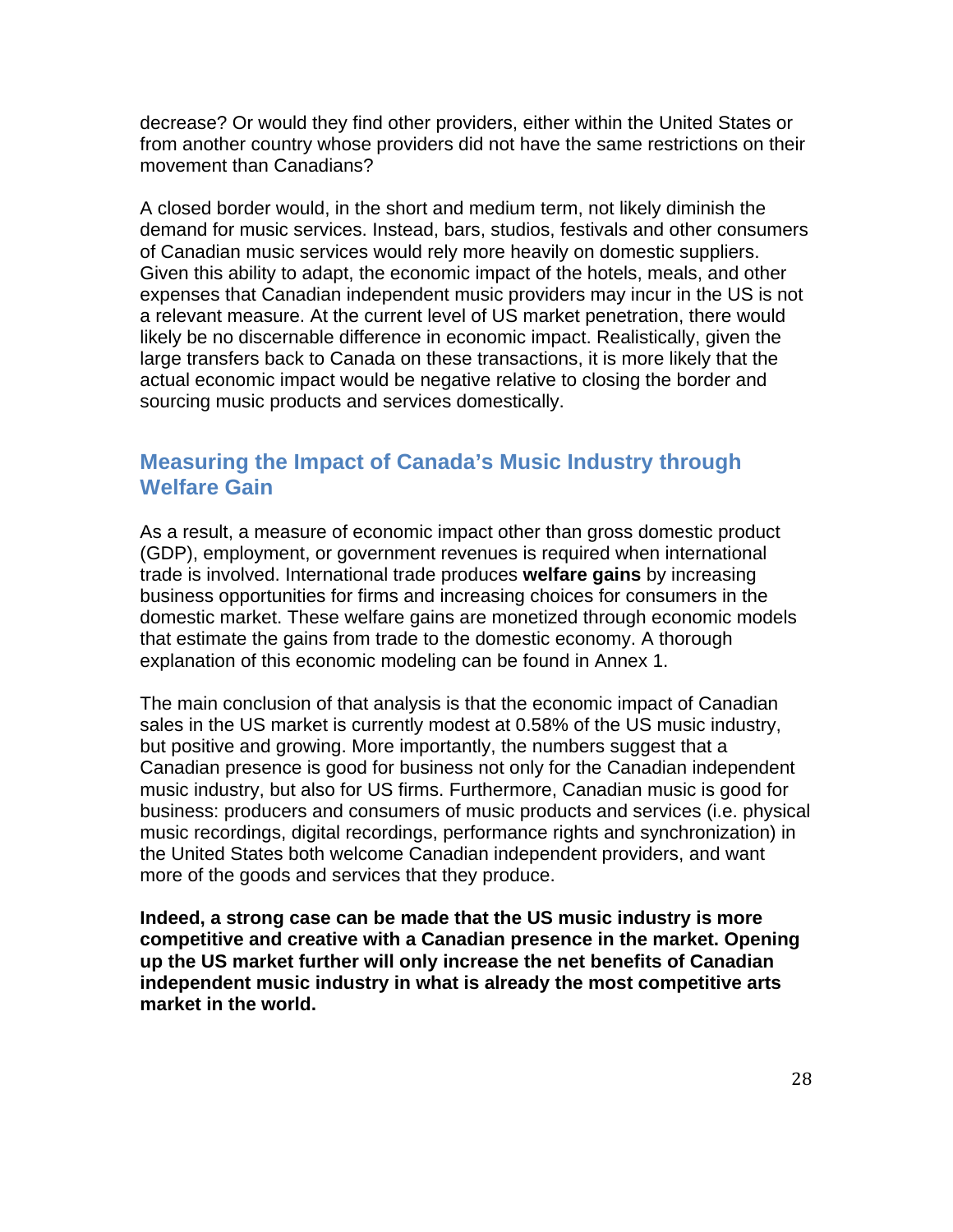**On the reasonable assumption that Canadian musical products are distinctive and capture market share in the United States, access by US consumers and downstream producers using Canadian music providers is significant compared to the level of overall sales**. We believe a figure on the order of **US \$25-30 million** is a "best guess" at the Canadian music industry's annual economic value to the US economy. This figure may be interpreted as the boost to US economic welfare as commonly cited from empirical studies of trade agreements.

The estimate is in the form of a range – between US \$25-30 million annually – for several reasons. First, the economic modeling done for this study looked at the latest (2014) figures. US music sector sales have dropped by almost 60% to US \$4.9 billion over the 2010-2014 period, due to the state of the overall economy, competitive pressures, new technologies, and other factors.

Second, as the analysis in Section 3 of this report states, Canadian independent music providers face a number of obstacles to business success in the US market. Based on the survey results, we can surmise that if these obstacles were removed, more Canadian music companies would increase their presence in the US market. Depending on the extent to which these barriers can be eliminated and translated into increased business, this would very likely have an even greater positive impact on the US economy.

Third, the survey confirmed that the Canadian music industry has been slow to realize gains in the US market. Almost half of respondents said they were considering investing more than \$50,000 to grow the US share of their overall business. That represents a sizeable investment, especially when those same respondents said they anticipated that it would take two years to realize a return on investment similar to what they currently realize in Canada (i.e. 9-12% per annum, according to Nordicity's research in *Sound Analysis*).

Finally, while the current economic impact, as measured by the welfare gain, may be modest, there is reason to believe that this number can grow. **Over the next 20 years, for example, if the current policy regime with respect to temporary entry of Canadian musicians into the US market is maintained, the economic impact of this contribution in today's dollars is US \$412 million. And if Canadian musicians are able to increase their sales in the US market (10%+ per year) as they say they are planning, the economic impact over 20 years in today's dollars increases to almost US \$450 million.**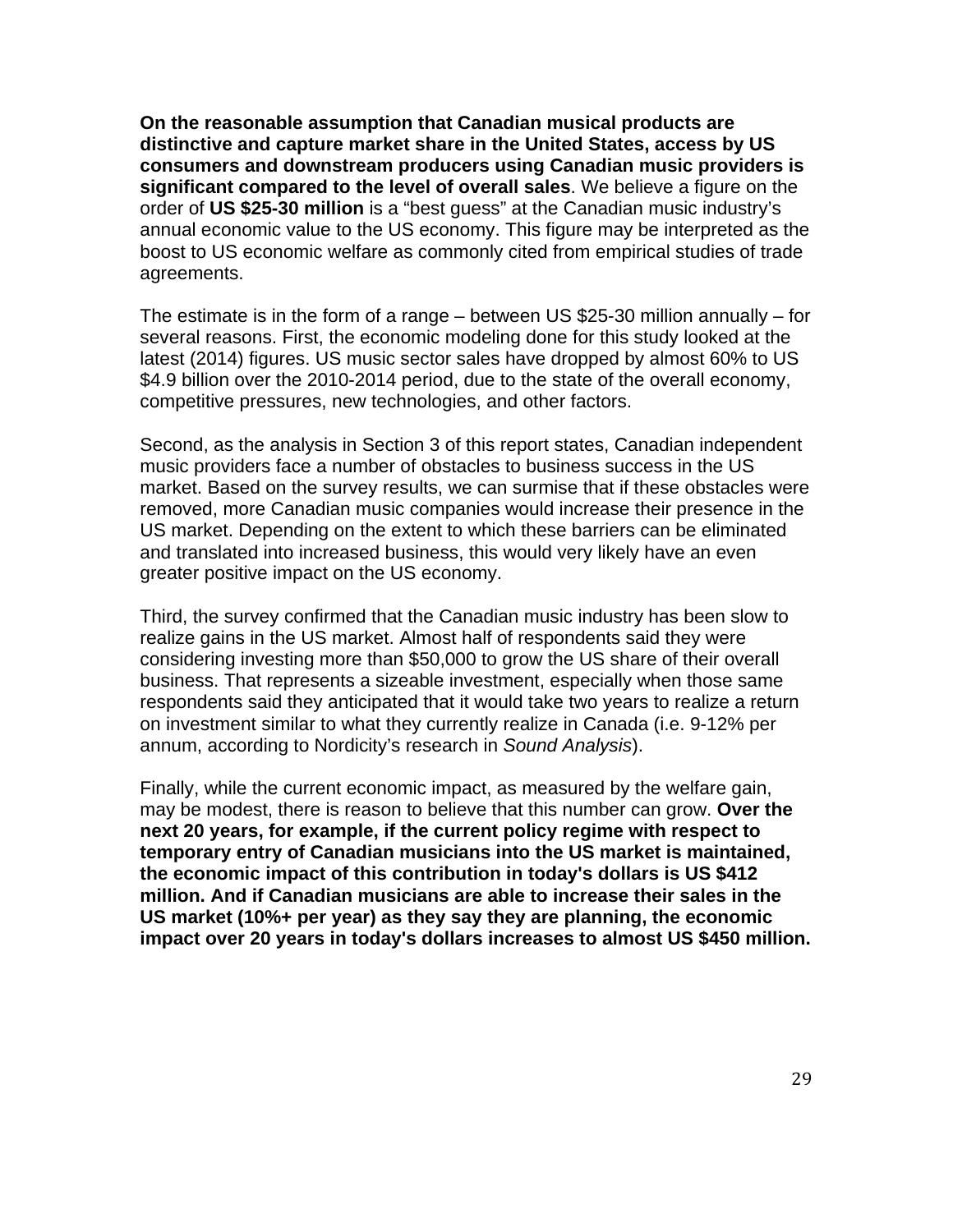## **Conclusion**

While tracking all transactions and transfers related to the activities of Canadian independent music professionals in the US market is challenging, we can draw out some trends from the available data.

We know that international trade produces welfare gains, and that this happens through the creation of increased business opportunities for firms, as well as increased choice for consumers in the domestic market. These welfare gains are monetized through economic models that estimate the gains from trade to the domestic economy.

Our main conclusion is that the economic impact of Canadian sales in the US market is presently modest, but positive and growing: 0.58% of the US music industry. Moreover, a strong case can be made that the US music industry is more competitive and creative with a Canadian presence in the market.

Although Canadians currently face a number of obstacles when it comes to accessing the US market, this hasn't significantly diminished their ambition to grow their US market presence. Over the next 20 years, if the current policy regime with respect to temporary entry of Canadian musicians into the US market is maintained, the economic impact of this contribution in today's dollars is US \$412 million. We can also make the assumption that if some of the barriers to accessing the US market were lifted, the economic impact would be even greater.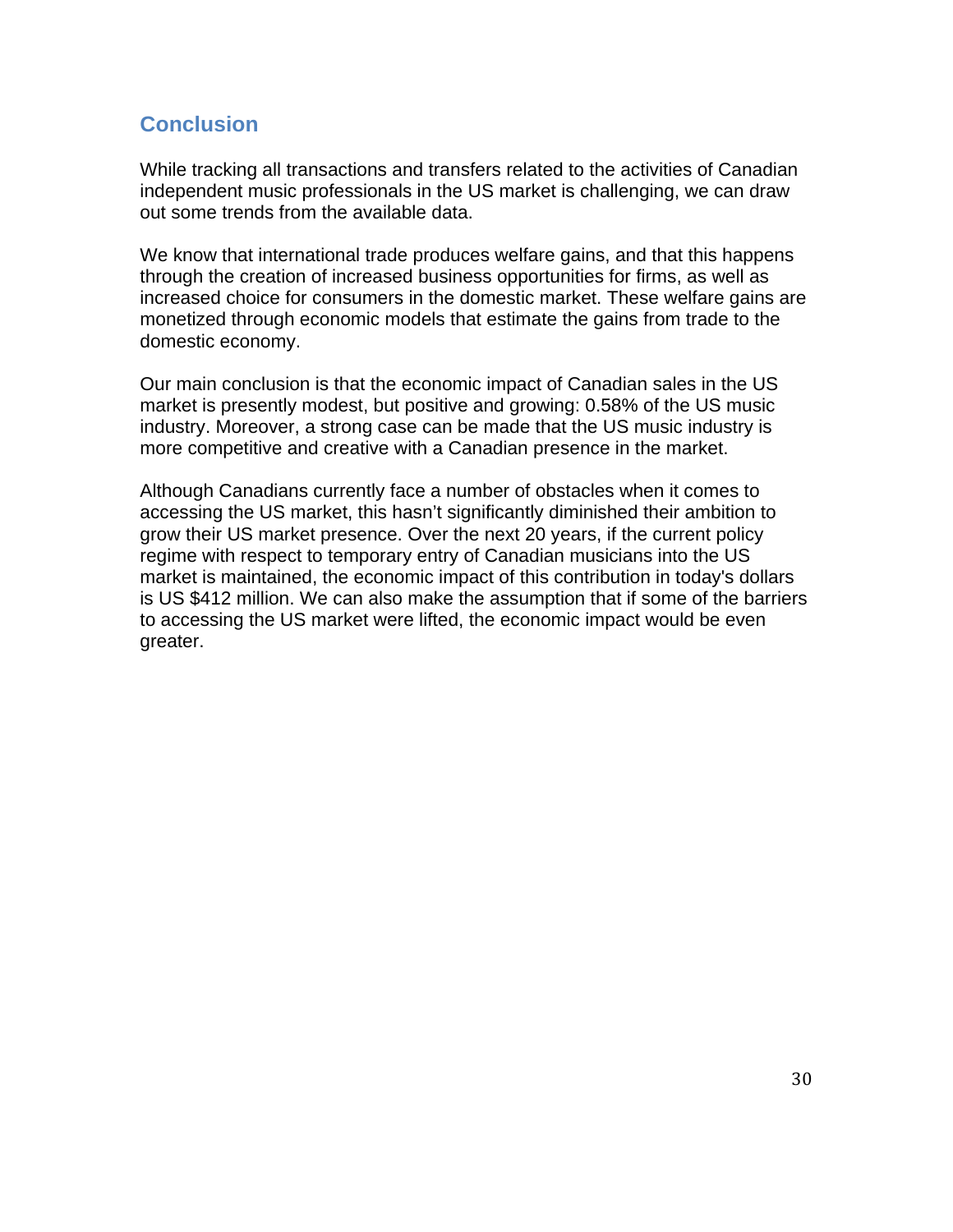# Section 3: Addressing the costs and related challenges of entering the US market for Canadian music providers

The survey results strongly indicate that **cost of crossing the border**, both in terms of time and money, is a significant barrier to competing in the lucrative US market, and growing their market presence there. What the Canadian music industry is looking for is *fairness* – essentially, Canadian music companies expect to receive the same treatment that American artists and music companies receive when attempting to enter Canada.

This section examines the temporary entry policy framework from both a Canadian and US perspective. This will then be followed by a more detailed examination of the regulatory regime created to implement this policy regime. This analysis will provide the context and the prospects for change in the regime that serve as background to the recommendations in the final section of this report.

## **Canadian Trade Policy and Temporary Entry**

Canada has a modern, industrialized economy and a small domestic market. As a result, Canada is heavily reliant on foreign markets for its economic prosperity. As explained in the December 4, 2015 *Speech from the Throne*, trade is a priority. Creating economic opportunities for Canadians, through trade, is one of the policy objectives of the Government of Canada. In his mandate letter to the Trade Minister, the Prime Minister requested a focus on work to "implement and expand Canada's Free Trade Agreements globally." The mandate letter further demonstrates a commitment to trade and export of cultural services, asking the Trade Minister to "Support the Minister of Canadian Heritage to restore the Trade Routes and PromArt international cultural promotion programs." The government's agenda includes the negotiation of new free trade agreements. Among ongoing negotiations is the Trans-Pacific Partnership (TPP), a negotiation with 11 Asia-Pacific countries, including the United States.

While Canada's first generation of trade agreements were limited to goods trade, most recent agreements cover a more comprehensive list of issues, to reflect modern global commerce. This includes trade in services, whether delivered electronically across the border; to a consumer who travels abroad to acquire the service; by investing to establishing a permanent presence in another country to offer services; or through the temporary entry of professionals into the country to perform the service. As noted above, trade agreements provide for exemptions to the labour market test (LMIA).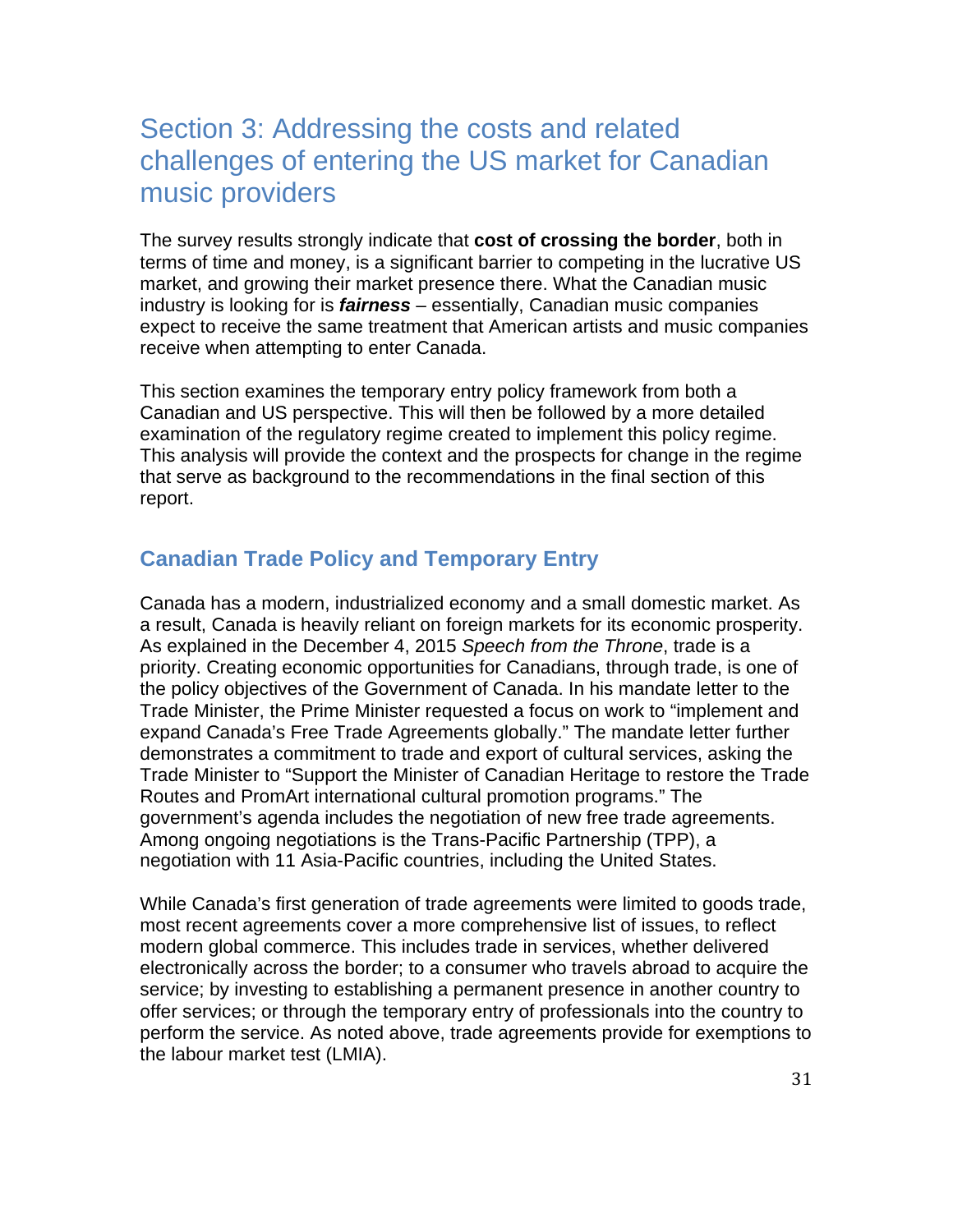The policy objective of such temporary entry in trade agreements is not to fill local labour shortages, but rather to facilitate trade. Importantly, in bilateral trade agreements, this temporary entry is provided on a reciprocal basis - that is, Canada only removes its labour market test requirement where the other party is willing to remove any similar requirement for Canadians. The exemption is provided for a negotiated list of categories of businesspersons and occupations. Generally, Canada's trade agreements cover temporary entry for intra-corporate transferees (executives and employees with "specialized knowledge"), business visitors, traders and investors, and independent professionals. Spouses of covered businesspersons are also granted open work permits during the period of the entry. An open work permit allows the holder to seek any job in the Canadian market, while the work permit under all other temporary entry rules are specific to a single employer or contract.

Business persons covered by Canada's free trade agreements are exclusively in high-skilled occupations, particularly in the National Occupation Classification (NOC) Levels O and A. In the case of technicians, NOC Level B is included. Some agreements require that fees charged for work permits not exceed the cost of providing the service, while other agreements require that the fee not unduly impair trade. Agreements include service standards - a prescribed period of time for the granting of the work permit.

## **The GATS and NAFTA**

Canada's two international trade agreements relevant to this study are the multilateral *General Agreement on Trade in Services* (GATS), at the World Trade Organization, and the trilateral *North American Free Trade Agreement* (NAFTA). These are the agreements that govern trade between Canada and the United States.

GATS commitments are based on a positive list (only listed service sectors and levels of commitment are covered). While different countries have taken different levels of commitments and in different service sectors, the overall exchange of commitments remains reciprocal – a balance of concessions. In the NAFTA, a list of 63 professions is granted reciprocal access into Canada, the United States and Mexico. This list was negotiated by the three NAFTA countries based on their priority commercial interests and sensitivities.

Canada's GATS commitments and the list of professions covered under the NAFTA do not include cultural occupations. The reasons for this are found in Canada's cultural policies.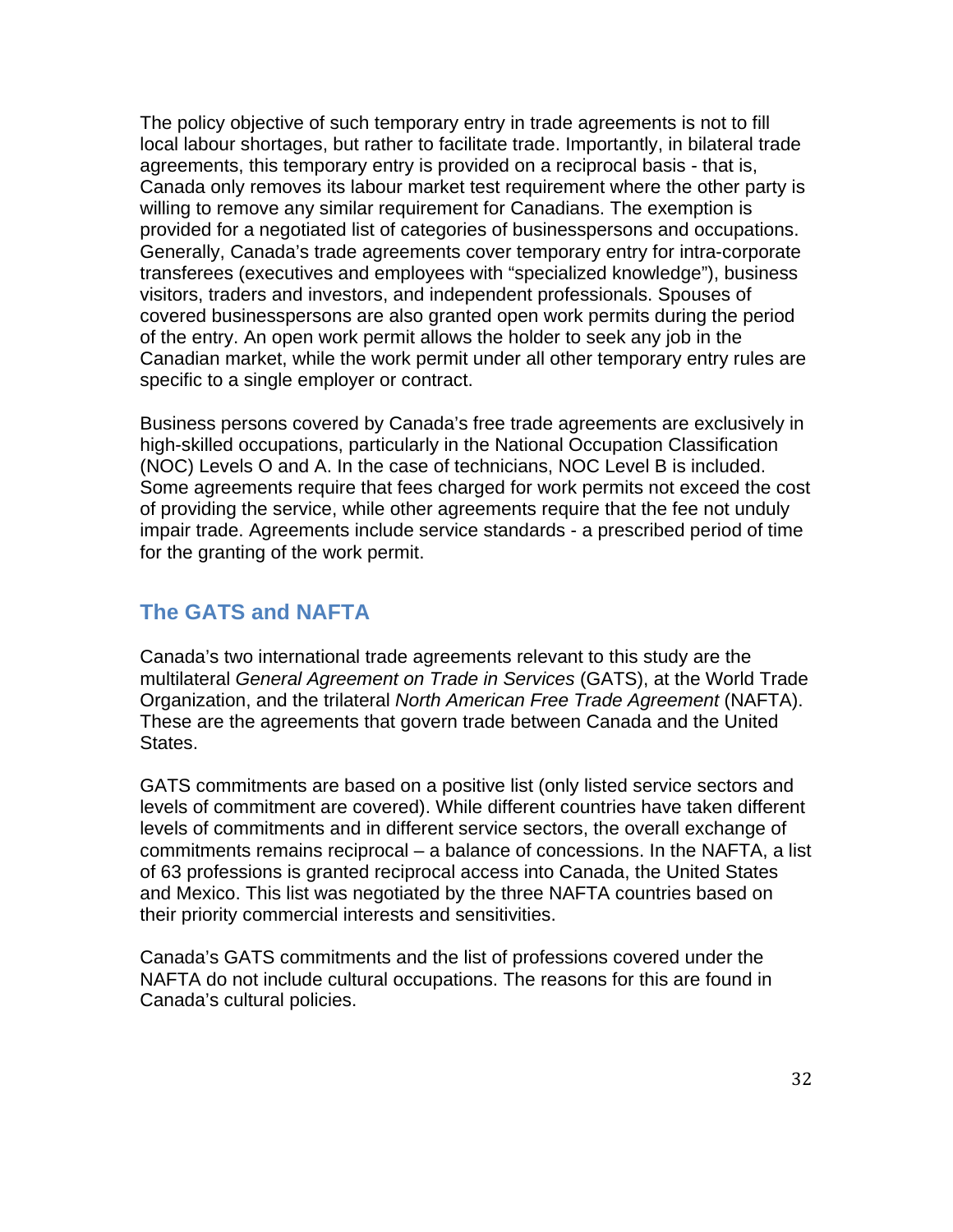## **Canadian Cultural Policy and Temporary Entry in Trade Agreements**

Canadian cultural policy has always been about ensuring that Canadians know their own stories, history, institutions and values - that is, about ensuring "Canadian content" in cultural products.

This focus on ensuring Canadian content is present in each of the touchstone policy documents of the last century. The Aird Commission of 1929 targeted radio broadcasting, concluding, "Canadian voices must be heard." The government mandate to the 1951 Massey-Levesque Commission on "National Development in the Arts, Letters and Sciences" was founded on the belief that "... it is desirable that the Canadian people should know as much as possible about their country, its history and traditions, and about their national life and common achievements." The 1982 report of the Applebaum-Hébert Committee focused on the cultural industries. Taking Canadian content to be a public good, the Committee described a market failure in providing those goods and recommended government support to Canadian-owned companies that produce, distribute and market Canadian content in films, television programs, books, magazines and sound recordings.

For the same reasons, Canada has taken a cautious approach to the treatment of cultural goods and services in trade negotiations. Canada negotiated an exemption for the cultural industries in the 1988 Canada-US Free Trade Agreement, grandfathering all existing measures and preserving the right to take new measures, subject to retaliation of equivalent commercial effect. These provisions were later incorporated into the NAFTA in 1995. All subsequent trade agreements have taken the same approach, while eliminating the right of retaliation, until the recent Canada-EU Comprehensive Economic and Trade Agreement (CETA).

Similarly, at the multilateral level, Canada took no market access commitments in the cultural industries in the GATS and took a "reservation" (an exception) to its Most Favoured Nation obligations for culture, to protect the right to maintain bilateral audio-visual co-production agreements.

The Cultural Industries Sectoral Advisory Group (SAGIT) on International Trade best articulated the blanket exemption policy in its 1999 statement, a consultative mechanism established to advise the Ministers for International Trade and Canadian Heritage. Their report, *New Strategies for Culture and Trade - Canadian Culture in a Global World*, argued that cultural products play an essential role in society and should be treated the same as other goods and services. The Advisory Group recommended maintaining the full exemption policy, taking culture "off the table" in international trade negotiations. In addition,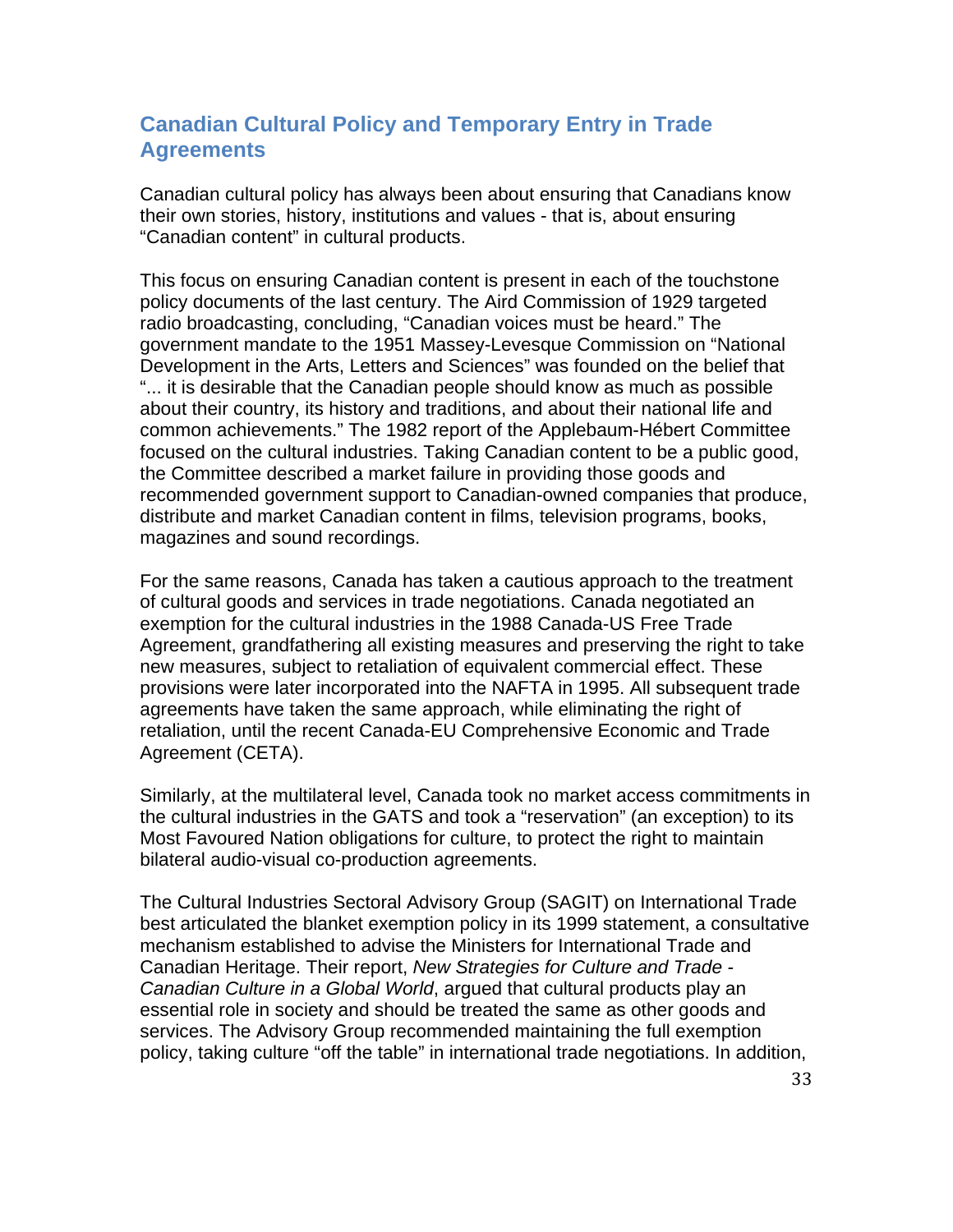they proposed that the Canadian government should initiate the development and negotiation of "a new international instrument that would specifically address cultural diversity, and acknowledge the legitimate role of domestic cultural policies in ensuring cultural diversity."

In response to this advice, Canada led an international coalition to establish the 2005 UNESCO *Convention on the Protection and Promotion of the Diversity of Cultural Expressions*, which recognizes the special nature of cultural goods and services and protects the rights of governments to take measures to protect and promote these products.

This approach has evolved in the treatment of cultural industries in the CETA. Rather than seeking a blanket exception for the cultural industries, this agreement takes a more targeted approach. The agreement makes specific reference to the UNESCO Convention and exempts cultural industries from the obligations in five chapters - relating to subsidies, investment, cross-border trade in services, domestic regulations and government procurement.

It is not known whether an identical approach is being pursued by Canada in other, ongoing trade negotiations, including the TPP, in which Canada is engaged directly with the United States. However, it is clear that, with the support of cultural stakeholders, Canada is in the process of adapting its approach to the realities of the rapidly changing global environment. These changes include: the dramatic impact of digital technologies on the traditional business models of cultural industries; the dramatic decline in revenues from the sale of hard copy sound recordings; the limited revenues from digital distribution; and the increasing importance of revenues from touring, merchandising and publishing.

### **Canada's Temporary Entry Regime**

With Canada's cultural policy exemption from trade agreements, the policy framework for the temporary entry of foreign workers, including music professionals, is fully governed by the *Immigration and Refugee Protection Act*  and the *Immigration and Refugee Protection Regulations* (IRPR), administered through the *Temporary Foreign Worker Program* (TFWP), jointly managed by Immigration, Refugees and Citizenship Canada (IRCC) and the Department of Employment and Social Development (ESDC). The underlying policy objective of the Act, the Regulations and the TFWP is to balance the protection of the domestic labour market with the need to fill temporary labour shortages.

The mechanism used to strike this balance is the Labour Market Impact Assessment (LMIA), which is conducted by ESDC in response to applications from Canadian employers. The assessment determines whether the employment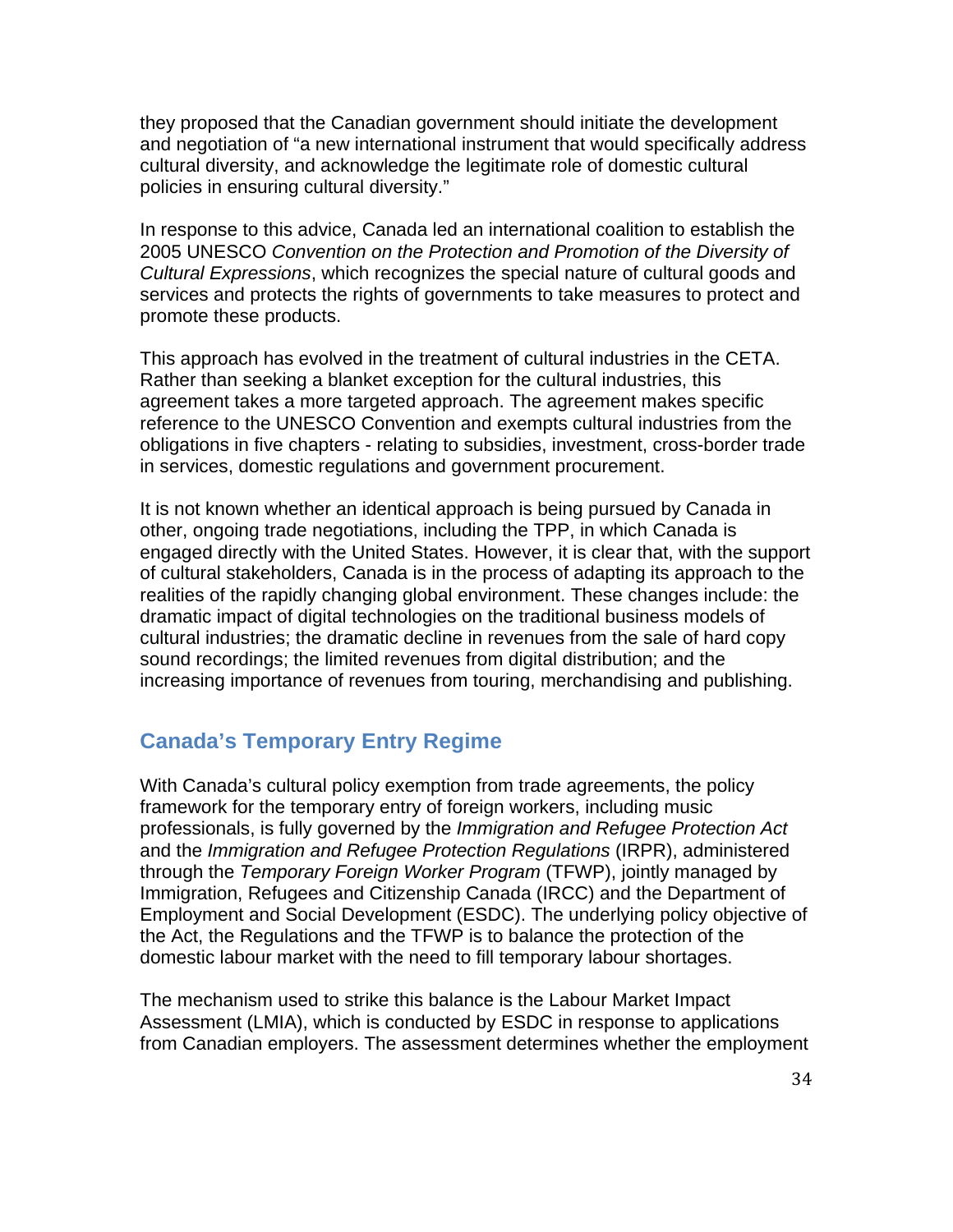of a foreign worker will have a positive, neutral or negative impact on the Canadian labour market. ESDC will consider whether there are labour shortages in the occupation for which the application is made and such other factors as the efforts made by the employer to recruit and train Canadians, or whether the proposed wage is comparable to the prevailing local wage.

#### **Work Without a Permit**

In some cases, the requirement for a work permit is waived (Section 186 of the IRPR) for categories of work where the employment of foreign workers is deemed, unless otherwise proven, not to have a negative impact on the Canadian labour market. This includes:

*(g) as a performing artist appearing alone or in a group in an artistic performance — other than a performance that is primarily for a film production or a television or radio broadcast — or as a member of the staff of such a performing artist or group who is integral to the artistic performance, if*

*(i) they are part of a foreign production or group, or are a guest artist in a Canadian production or group, performing a time-limited engagement, and*

*(ii) they are not in an employment relationship with the organization or business in Canada that is contracting for their services;* (Section 186 (g)).

This exemption was deemed reasonable because these performing artists enter Canada for a limited period of time and are not entering the Canadian labour market. Artists performing in bars and restaurants were not included in this exemption, on the basis that entertainment is not the primary business of such establishments. However, in response to an appeal by the music industry, supported by bar and restaurant owners, the exemption was amended last year to include artists performing in these venues. According to the *Canada Gazette*  notice of the proposed change in regulations, the rationale for the amendment was:

*The regulatory amendment is a facilitative measure that provides consistent treatment of foreign artists performing in Canada for timelimited engagements, regardless of the type of venue.*

*Canadian musicians rely on live performances, including touring abroad, and gain exposure through multiple-act performances that include known performers from outside Canada, especially since Canada is considered a relatively small market. In this way, Canadian and foreign entertainers do*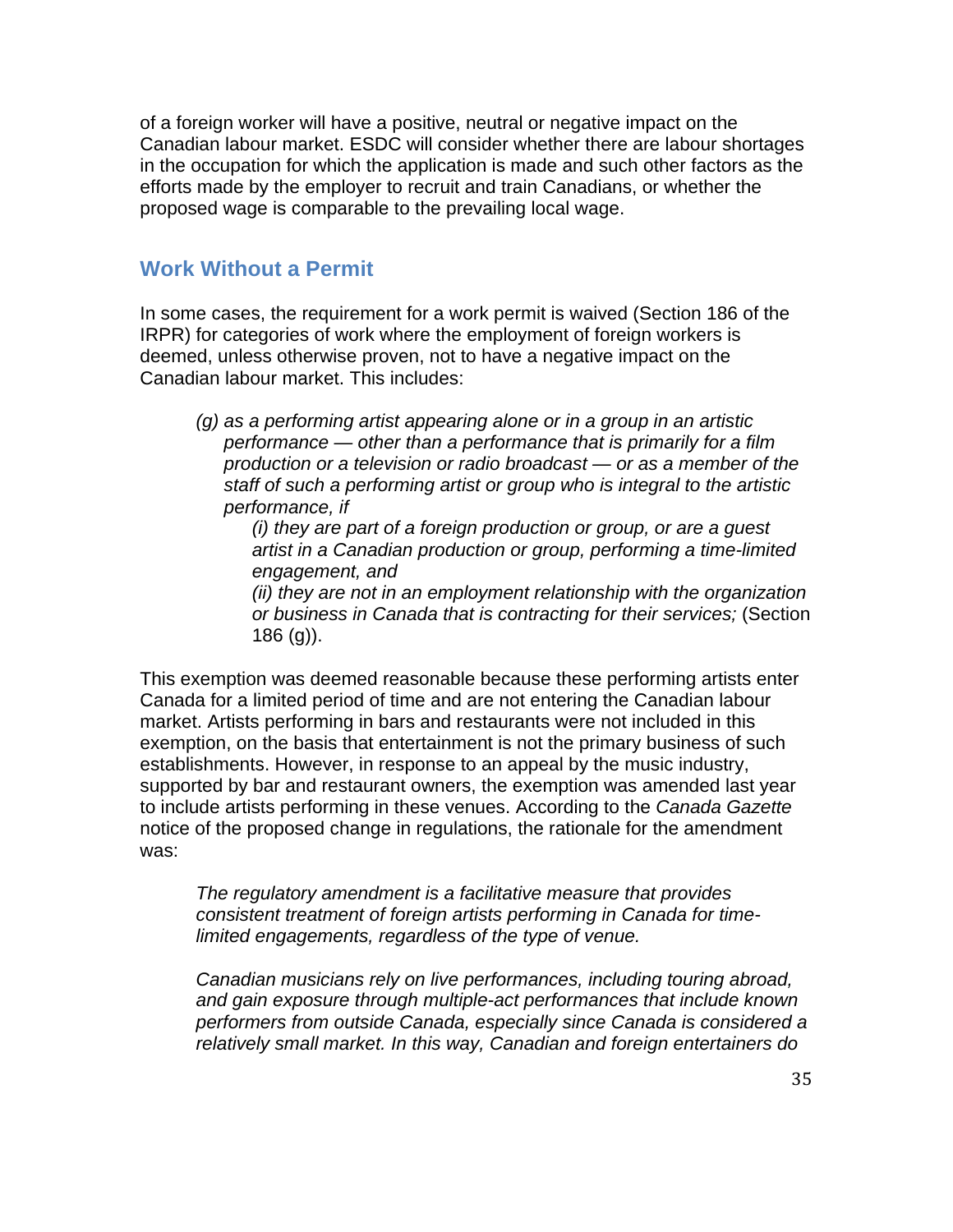*not necessarily displace each other at performance venues. Instead, they perform jointly on the same bill, with lesser known acts benefiting from the exposure and enhancement in stature of sharing a bill with a more established act.*

*Thus, the proposed change will bring the following benefits to society and culture as well as the economy, business and trade:*

*Canadian cultural experience will benefit from maintaining opportunities to enjoy live international music outside of festivals; and Smaller Canadian venues will remain economically viable and continue to provide opportunities for Canadian performing artists.*

The Gazette notice includes additional arguments for the amendment, noting that "the venue-based distinction is not achieving its intended policy purpose" and the nature of the entertainment business made the administration of the regulation difficult.

#### **Work Permits Not Requiring the Labour Market Test**

In other cases, the requirement for the Labour Market Impact Assessment is waived. These exceptions include reciprocal access commitments Canada has negotiated with other countries in international trade agreements; other reciprocal agreements, such as youth exchange programs; charitable or religious work; and where the access of foreign workers is deemed to provide Canada with significant benefits.

If the LMIA is positive, or not required as described above, IRCC approves the work permit application submitted by the foreign worker. It should be noted that Canada treats entry visas and work permits as separate, unlike many other countries in which a work permit is a category of visa (including the United States). In all cases, IRCC must be satisfied that there is a genuine job offer and that the applicant has a demonstrated ability to meet the job requirements.

## **The US Regulatory Framework for Temporary Entry of Professionals**

The survey results clearly indicated that one of the key regulatory obstacles to Canadian music industry market opportunities in the US comes from immigration/customs (border) measures. As US security measures multiply, immigration procedures have become increasingly complex and more strictly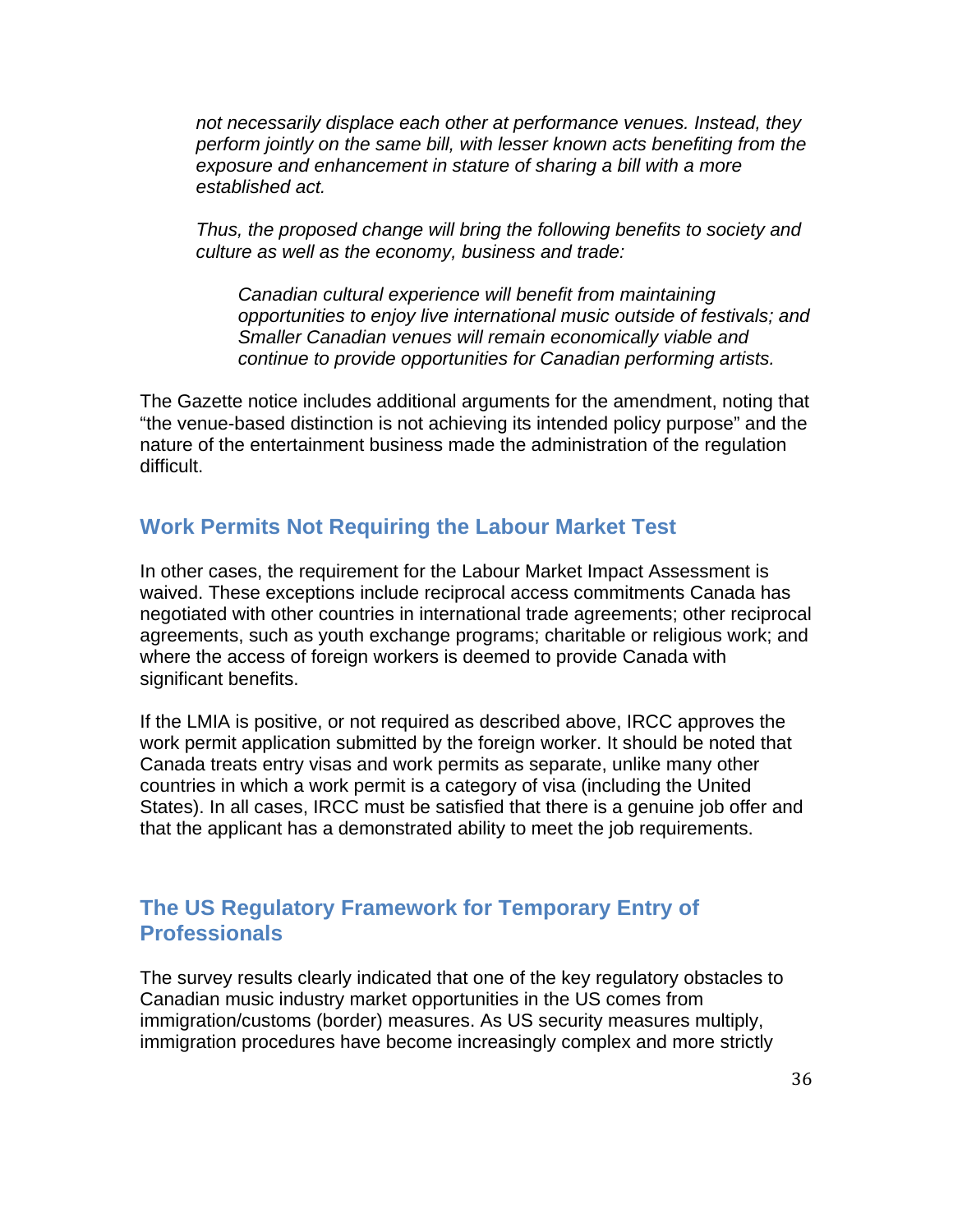enforced. Fiscal policies directed to greater tax compliance and enforcement have both similarly impacted opportunities for Canadians seeking to enter the US for promotional, professional and performing reasons.

"Between the requirements, and the cost, it creates a lot of *headaches, especially for emerging artists, trying to build their careers. It is a hassle for these artists to get the required signed contracts from promoters so far in advance. The P2 package and forms are ridiculous. It's a labour intensive process and it is a burden.* The process is flawed...emerging bands going to the States are not making money they are investing in their career, and also spending money in the US. Acts that aren't well established or well*known are added by promoters at the very last moment, which makes it very difficult to obtain all the required documents in time."*

 $\blacksquare$ 

Text box 1:Person engaged in the Canadian music industry, interviewed in March 2015

Ultimately, as highlighted in text box 1, those in the Canadian music industry accessing the US market, wish to do so in a hassle-free, effective and fair manner.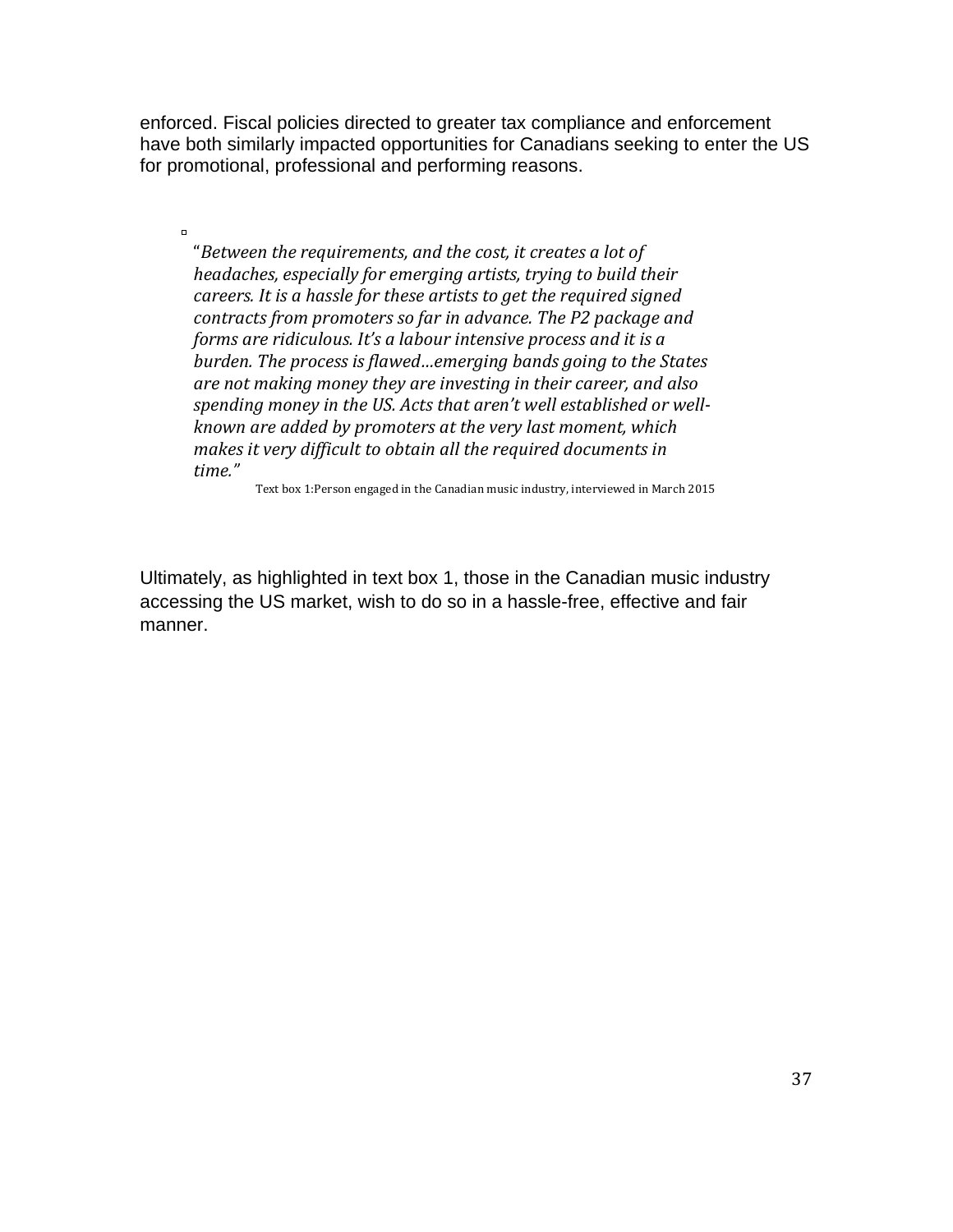# Section 4: Overview of Border Issues

Increased Canada–US border security measures have resulted in greater vigilance by US Citizenship and Immigration Services of non-residents entering the US, whether entering for compensation or not. Authorization to travel or work in the US is subject to the combined oversight of Citizenship and Immigration Services, State and the Department of Homeland Security. Over the last decade, these developments have also increased the cost and complexity of determining, applying for, and obtaining the appropriate authorization for the intended entry purposes. In addition, the discretion afforded to consular officials in granting or denying an authorization results in potentially inconsistent treatment from different officials or offices, adding to uncertainty of outcome. Determination of the appropriate visa category, petitioning requirements and lengthening processing times have all combined to operate as a de facto barrier to entry.

## **CIS And State – Visas and Work Permits**

This section describes the varieties of visa categories and permits available to Canadian musicians, crew and technical personnel authorizing entry into the US, including procedures, costs, obstacles, advantages and disadvantages of each. Guidance is given to increase the likelihood of success and minimize the considerable delays and expense involved. It is worth noting that Canadian citizens enjoy a slightly more favourable, and relatively preferential, treatment in relation to non-immigrant professional travel to the US, compared to others. In particular, Canadians do not require an actual visa; permanent residents and most third country nationals do – see:

http://travel.state.gov/content/visas/english/visit/canada-bermuda.html.

The process can be summarized as follows: a Canadian who proposes to work or perform in the US must be approved under the appropriate visa category (generally O or P), by application (called a petition) made to one of the two USCIS service centres. It is up to the applicant, who cannot be the Canadian and must be a US person, to choose the correct visa category, prepare the forms in the correct number of copies, obtain and include the result of union consultations if required, include the fee, and leave enough time for the processing and approval of the application.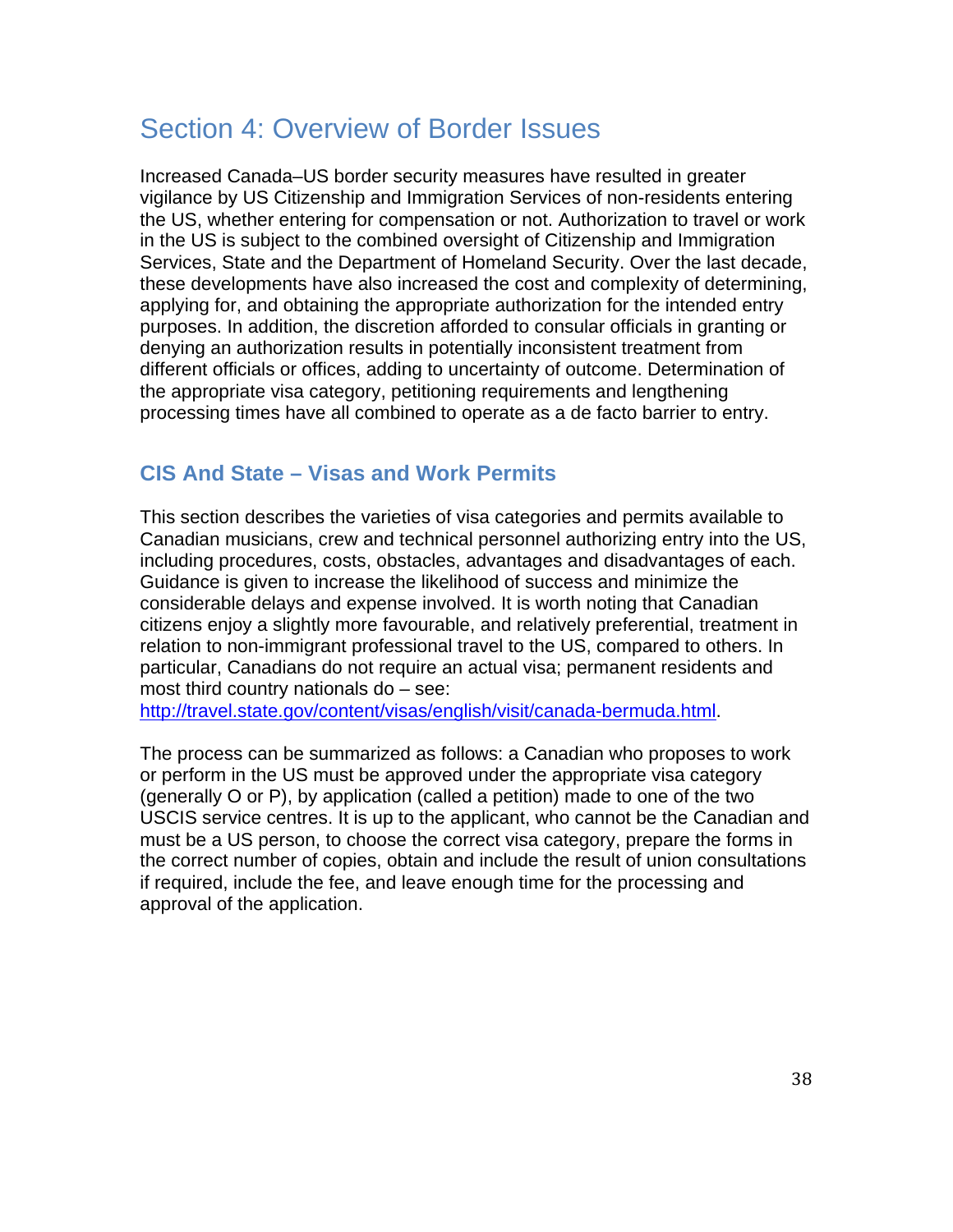## **Petition Pre-Requirements and Security Checks**

Where security checks are deemed necessary, considerable delays in obtaining approval can ensue. This can occur, for example where the names or dates (including errors arising from date format conventions) on the USCIS approval document (I-797) do not precisely match the corresponding data on passports. Any discrepancy on the approval document should be immediately notified to USCIS by phone to the National Customer Service Center http://www.uscis.gov/about-us/contact-us/national-customer-service-center at 800-375-5283 from inside the US, or through a US consulate or Embassy if from within Canada.

Potential delays in processing approval of applications/petitions means that application ought to be made as soon as possible. Notwithstanding the lobbying efforts by the CFM/AFM and other industry organizations for adherence to two week processing times for P applications, average delays can significantly exceed that estimate.

> "These [visas] are very expensive and take a lot of time to process. *Many times I've seen artists not receive the documents [sic.] they* need to cross the border because they didn't receive the documents *in time.* But sometimes it's hard to make the deadline since a lot of shows are confirmed very close to their dates. The bigger issue *though is that most independent bands can't afford to pay for the* visas and therefore can't access the market."

> > Text box 2: Survey respondent

The application process involves filing an I-129 Petition. Since particulars vary over time and requirements can change, it is always advisable to check the USCIS site at the time the application is to be made – for forms, checklists, current fees and other instructions, see: http://www.uscis.gov/i-129. The application form itself was changed as recently as October 23, 2014. The I-129 Petition is a necessary application for non-immigrant worker visas H-1B, H-1C, H-2A, H-2B, H-3, L-1, O-1, O-2, O-3, P-1, P-1S, P-2, P-2S, P-3, P-3S, and P-4. More detail regarding application for these visa categories is set out below.

Any US employer, agent, manager, sponsor or organizer can file the Petition. Non-US based applicants cannot file on their own or others' behalf.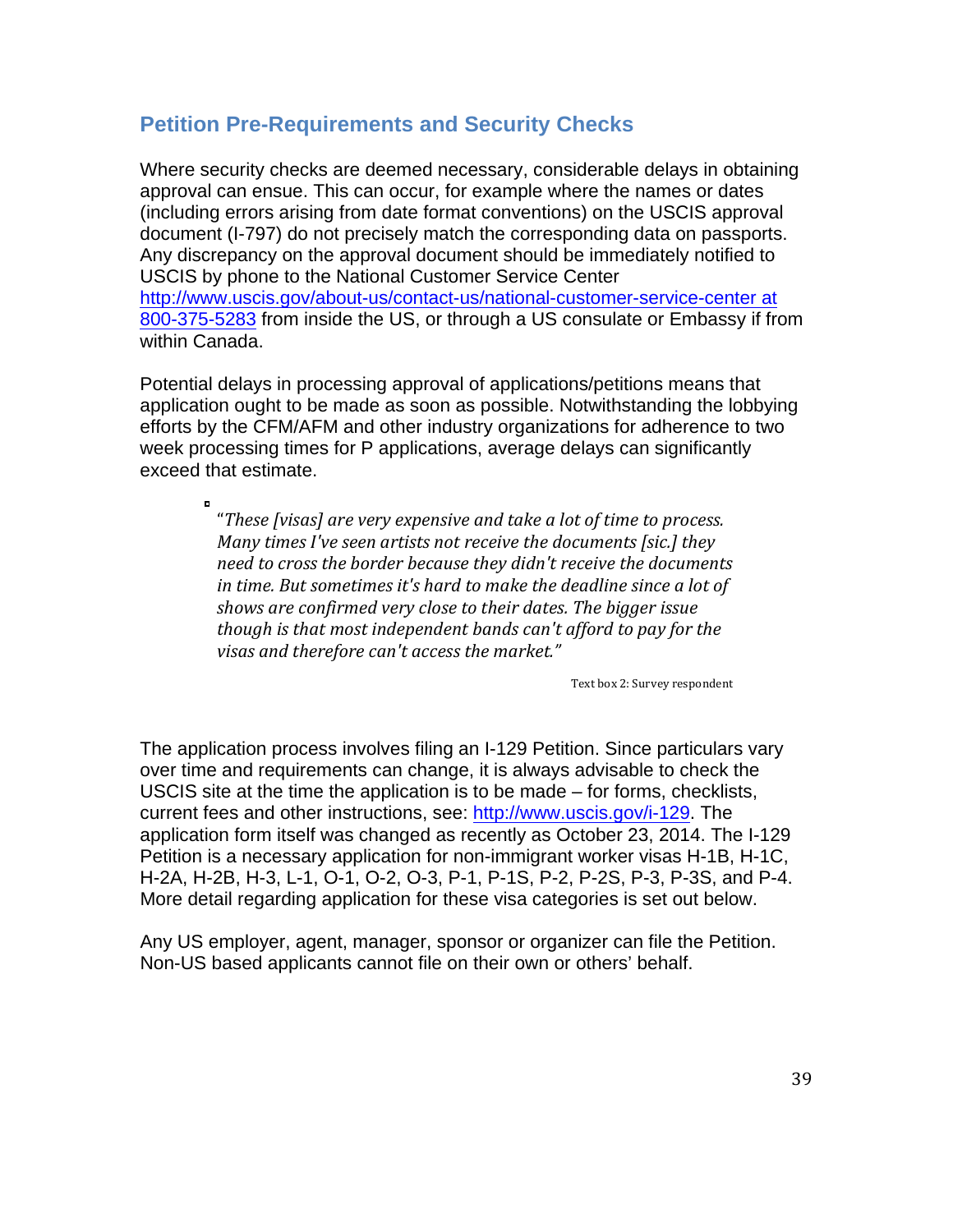## **Multiple Venue Petitions**

Where a performer is seeking to enter the US for a series of engagements at multiple venues, it may not be necessary for each "employer" or other US sponsor to apply separately in relation to each distinct venue. Instead, the venues can nominate one agent or employer to act as "agent" for all of them. This must be done by each venue in writing, by stating for example that the applicant petitioner is authorized to be the agent for the venue for the purpose of the I-129 application only.

Performance at venues additional to those listed in the I-129 petition is not authorized, and would constitute a breach of the terms of admission to the US under a P classification, unless the additional performance(s) is for the same employer as specified in the original petition. A new employer would require a new petition in relation to that employer. More flexibility exists to add performances under the O classification, as described below.

USCIS has clarified by formal memorandum that there is no particular maximum gap between engagements in an itinerary – see: http://www.uscis.gov/sites/default/files/USCIS/New/Structure/Laws\_and\_Requlati ons/Memoranda/2009/o-p-visa-agents-11-20-2009.pdf. That said, gaps of greater than 45-60 days will raise the question of how the traveler will support him/herself in the gaps between performances or engagements so applicants are well advised to describe the activities to be undertaken in longer gap periods, e.g. performances outside the country.

## **Demonstrating Approval**

As previously mentioned, Canadian citizens do not require a visa to enter and work in the US, but do need to obtain approval for the visa category under which they are authorized to enter. Specifically, a Canadian citizen must obtain authorization to enter on the basis of documented proof that (normally an O or P) visa classification approval has been obtained from USCIS. This will normally be demonstrated on the basis of an I-797 Notice of Action – Approval received from USCIS. Non-citizens of Canada would use the I-797 as the approval document to establish eligibility for a required visa, but Canadians may enter the US on the strength of the I-797 document (plus passport and ideally other documentation as well, described below) without a visa.

"In short, in my experience most of the confusion comes about when USCIS policy makers, USCIS adjudicators and Border *Officers are not all on the same page."* 

Text box 3: Survey respondent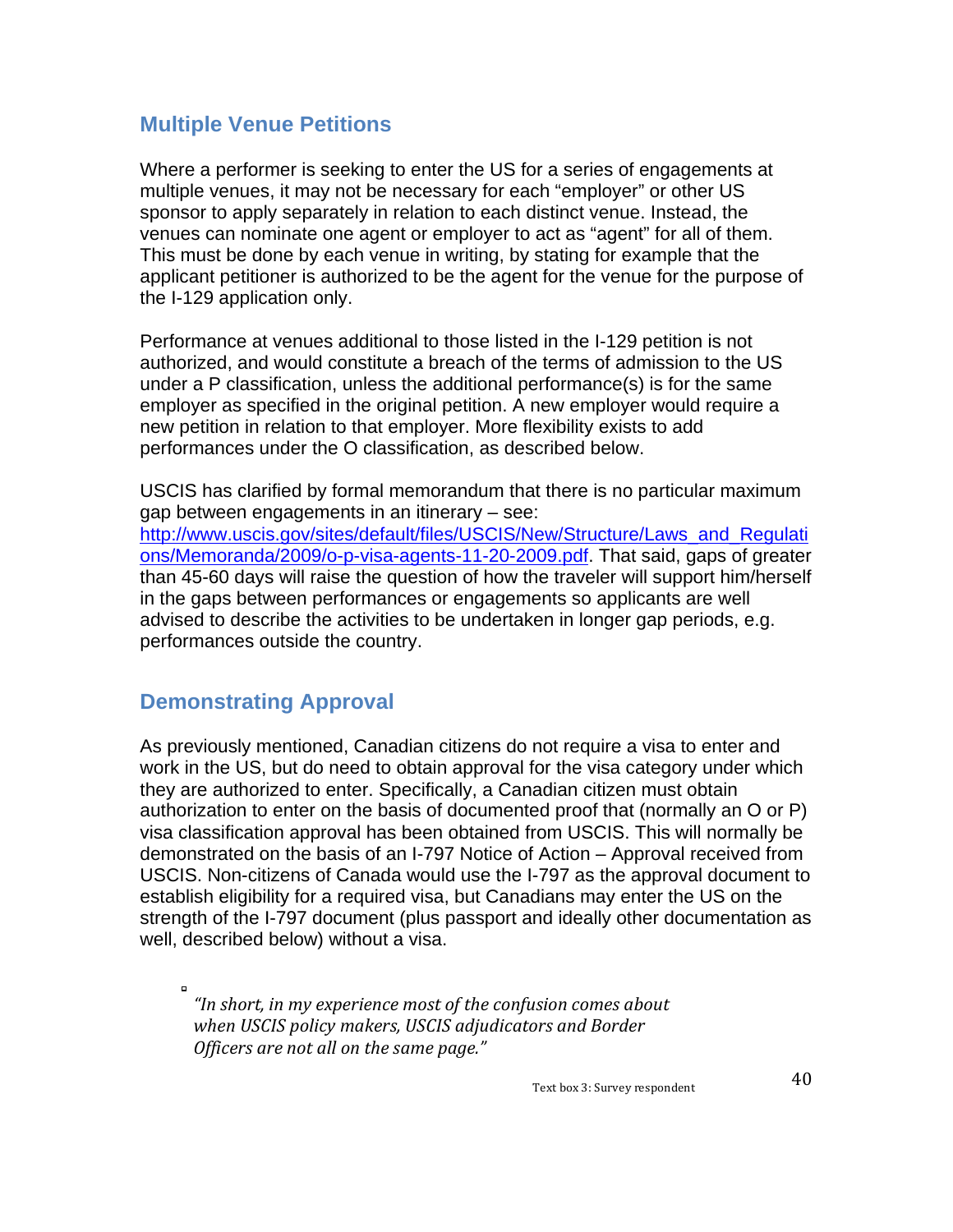Once approval is granted, an indication of that approval is in theory entered into the Customs and Border Protection (CBP) computer system accessible by any CBP officer, but the safest course is for the traveler to obtain and carry a copy of the I-797 Approval, as well as a copy of the underlying I-129 petition submitted to obtain that Approval. The traveler's passport stamp by CBP on entry will constitute the official acknowledgment of legitimate entry into the US.

#### **Labour Consultations**

All O and P visa category applications require either a labour advisory opinion or "no objection" letter for both principal and support personnel applications. This is obtained by sending to the appropriate union a virtually complete copy of the I-129 petition. A union objection is not necessarily fatal to a petition, as the union's view is not binding on the USCIS. That said, however, an applicant is well advised to rebut a union's objection with as much evidence as possible. For example, a union may dispute the non-availability of US persons to perform the support position, may object to the adequacy of the compensation, or may dispute the degree of international recognition claimed. If the union's objection(s) can be rebutted by additional information in support when the I-129 petition is actually filed, USCIS will more likely approve the application. For P-2 classification, application through the AGM/CFM of course obviates this issue. Petitions filed on behalf of Canadian musicians who will be performing for 1 month or less within 50 miles of the US-Canadian border do not require a temporary labor certification.

#### **Logistics – When and Where to File**

The USCIS maintains two service centers for the processing of petitions relevant here, in California for Ohio and states west, and in Vermont, for Kentucky, Tennessee and states south and east. The Centre to which the petition should be sent is determined by the state where the activity is to occur. If performances at multiple addresses are being applied for the petition should be sent to the Centre that covers the state in which the petitioner is located. The Centre corresponding to specific states, including contact information, addresses can be confirmed here: http://www.uscis.gov/i-129-addresses.

The petitions discussed here cannot be emailed, and must be filed by mail or courier. As previously noted, the statutory 14 day requirement for USCIS to process the petition is more honoured in the breach, although CIS has more recently reported average processing times of that duration. It should also be noted that processing time does not include handling time within CIS after online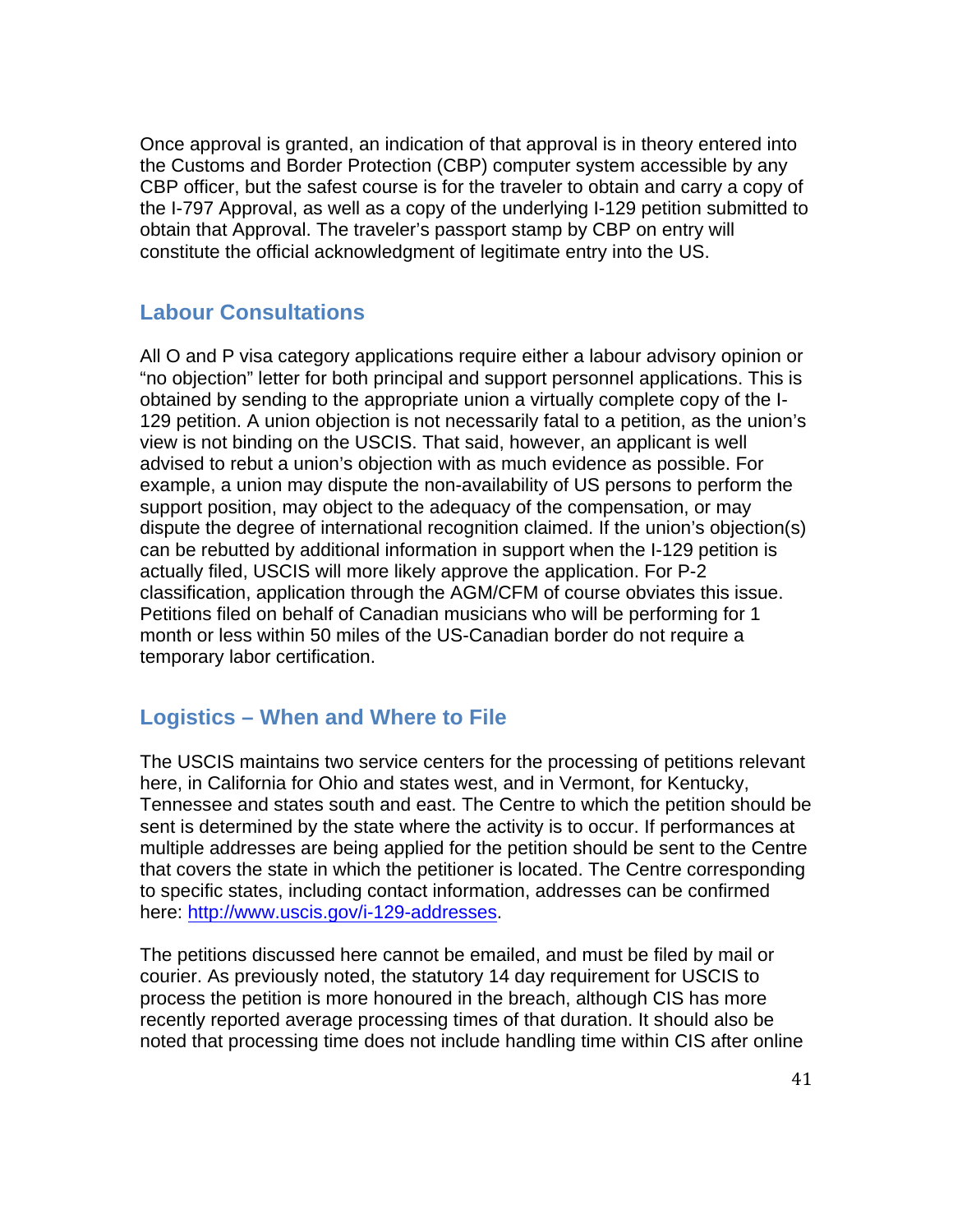posting of the approval, or mailing time to the petitioner (who should then of course notify the artist!).

The standard fee for the I-129 petition is currently US \$325, which does not include labour certification or CFM/AFM fees. Where time does not permit the 45 day lead time for application, expedited treatment within a 25-day lead time is available as "premium processing' for an additional US \$1225 per person, along with an additional form I-907. The usual route is for a petitioner to file optimistically under the regular processing route, and if processing delay proves excessive, the petitioner can upgrade the application to Premium Processing by e-filing a form I-907 Request and submitting the additional fees.

## **Visa Categories – O and P**

As noted, Canadian artists will typically apply for approval under the O or P visa categories. These are:

- O-1B classification for artists of extraordinary ability;
- O-2 classification for support personnel accompanying an O-1B artist;
- P-1B classification for internationally recognized performing groups and support personnel; and, for individual foreign artists performing as a member of a US-based internationally recognized performing group;
- P-2 classification for reciprocal exchange institutions; and
- P-3 classification for culturally unique performers or groups, teachers and coaches, and support personnel.

The P-1 classification is intended to cover internationally recognized entertainment groups, with a degree of recognition defined as "a high level of achievement in a field evidenced by a degree of skill and recognition substantially above that ordinarily encountered to the extent that the person is renowned, leading or well-known in more than one country." This standard is somewhat similar to the O-1 "extraordinary ability" standard, defined as follows: "extraordinary ability in the field of arts means distinction. Distinction means a high level of achievement in the field of arts evidenced by a degree of skill and recognition substantially above that ordinarily encountered to the extent that a person described as prominent is renowned, leading, or well-known in the field of arts." Extraordinary ability is established by demonstrating either award of a significant prize for participation in a performance (e.g. Juno Award), or published critical acclaim for performances, national or international recognition, a central role in critically successful performances, evidence of extraordinary commercial success and like indicators.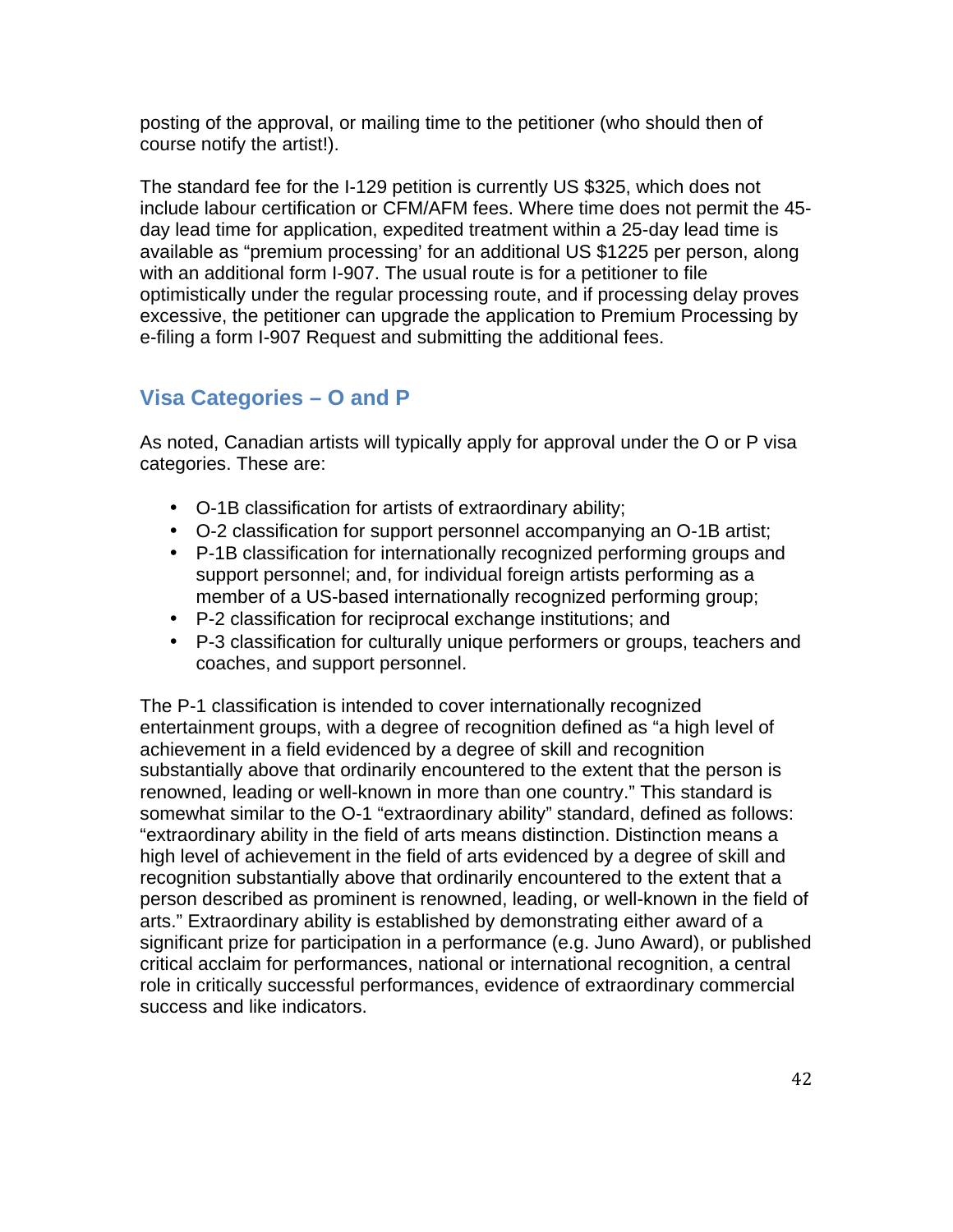It is a condition of eligibility under this category that 75% of the group's members were associated and performing together for at least one year, and therefore a petition should include enough information on the group's history, with specific dates, to establish this.

Beginning in 2012, USCIS expanded the P-1 category to permit Canadian and other non-US performers to enter the US to perform with a US based group under a P-1B visa. This allows Canadian performers to apply for a visa on the strength of the US based group's international recognition. The individual applicant need not demonstrate separate national or international recognition. Under the P-1B visa, however, the Canadian individual may not also perform solo or with other US based groups than the one for which the approval was obtained.

The typical visa category for Canadian performers and artists is the P-2 classification. The sole remaining "reciprocal exchange institution" for which the P-2 category was designed is the AFM/CFM (the AGMA formerly had a similar Canada-US reciprocal arrangement), and application for Canadian artists is therefore typically made through the AFM/CFM, and thus requires a membership in the AFM to access this service.

The CFM website (http://cfmusicians.org/services/work-permits) contains the required procedures and documentation, probably the least costly and most straightforward means of obtaining authorization to perform for compensation in the US. As detailed on the CFM site, petitions will include an application for each individual, contracts, itineraries, an alphabetical list of applicant individuals, passport copies, and fees.

 $\blacksquare$ 

"Generally *speaking, obtaining P2* visas through the AFM has been a positive *experience and the AFM has been incredibly helpful with information and cutting through the red tape. The problems usually arise in the practical application, i.e. the individuals at US Immigration who are the gatekeepers for gaining access to the US. The experience of my artists has been that often these individuals are not familiar* with their own regulations and whatever decision they make is final *regardless of whether it's the right one or not. In other instances, they may be knowledgeable, but have a negative impact because of prejudice or discrimination."*

Text box 4: Survey respondent

The P-3 visa category is relatively new, and is intended to capture performers who meet the following definition of "culturally unique": "a style of artistic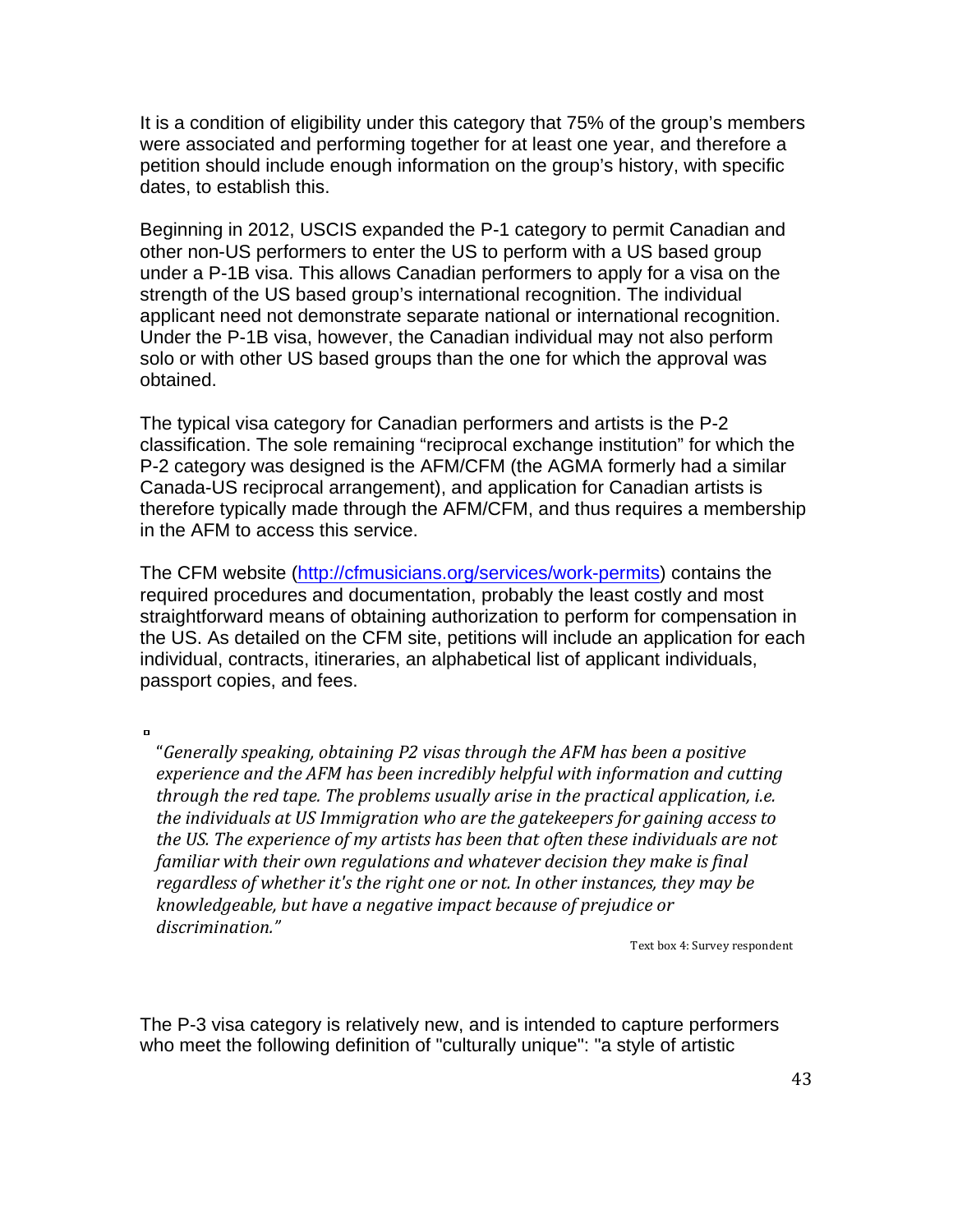expression, methodology, or medium which is unique to a particular country, nation, society, class, ethnicity, religion, tribe, or other group of persons." This includes unique art forms that may be less well known to the public because, by their nature, they do not ordinarily receive the same widespread acclaim and recognition as mainstream events.

To qualify for P3 visa status, artists or entertainers must be coming to the United States primarily for cultural events to further the understanding or development of the culturally unique art form. Performances may be commercial or noncommercial, and teachers and coaches of the culturally unique art are also eligible for P-3 status to encourage them to disseminate their knowledge. P-3 approvals are initially valid to a maximum of one year, and require a labor advisory opinion or letter of no objection, as well as objective documentation (e.g. expert letters, newspaper reviews) establishing the cultural uniqueness of the performer or group. The standard applied to such evidence has to date not been stringent. However, a petition should state that all performances, at all venues or events, will be culturally unique.

As in the case of the P-2 category, support personnel may also be admitted under a simultaneous or subsequent application, using the same criteria as support personnel for P-2 support applicants: appropriate qualifications, critical knowledge of the support functions and experience in doing so. As for other O and P visa categories, a labour consultation or "no objection" is required, unless a previous advisory or "no objection" letter was submitted within two years previous.

The visa categories O-3 and P-4 are intended for accompanying or following spouses and dependents, and are subject to the same time periods and limitations as the approval of the primary applicant. The maximum length of stay period for an O authorization is 3 years; for a P authorization, one year. Both are renewable for one year at a time, by request of the same original petitioner, if the traveler is in the US at the time of the request. Provision for extension requests is made on the I-129 form, and should be supported by all CIS documents issued to the traveler under the original authorization – I-797, I-94, and original labor certification. If the traveler leaves the US after the initial I-94 expires, s/he must wait for approval of the extension request before re-entering the US.

## **B-1 Category – Business Visitors**

In appropriate, and very narrow, circumstances certain kinds of professional music activities can be carried out under the B-1 business visitor visa category, commonly referred to as showcase activities. Its greatest advantages are its cost (free) and ease of obtaining: no advance application to USCIS or other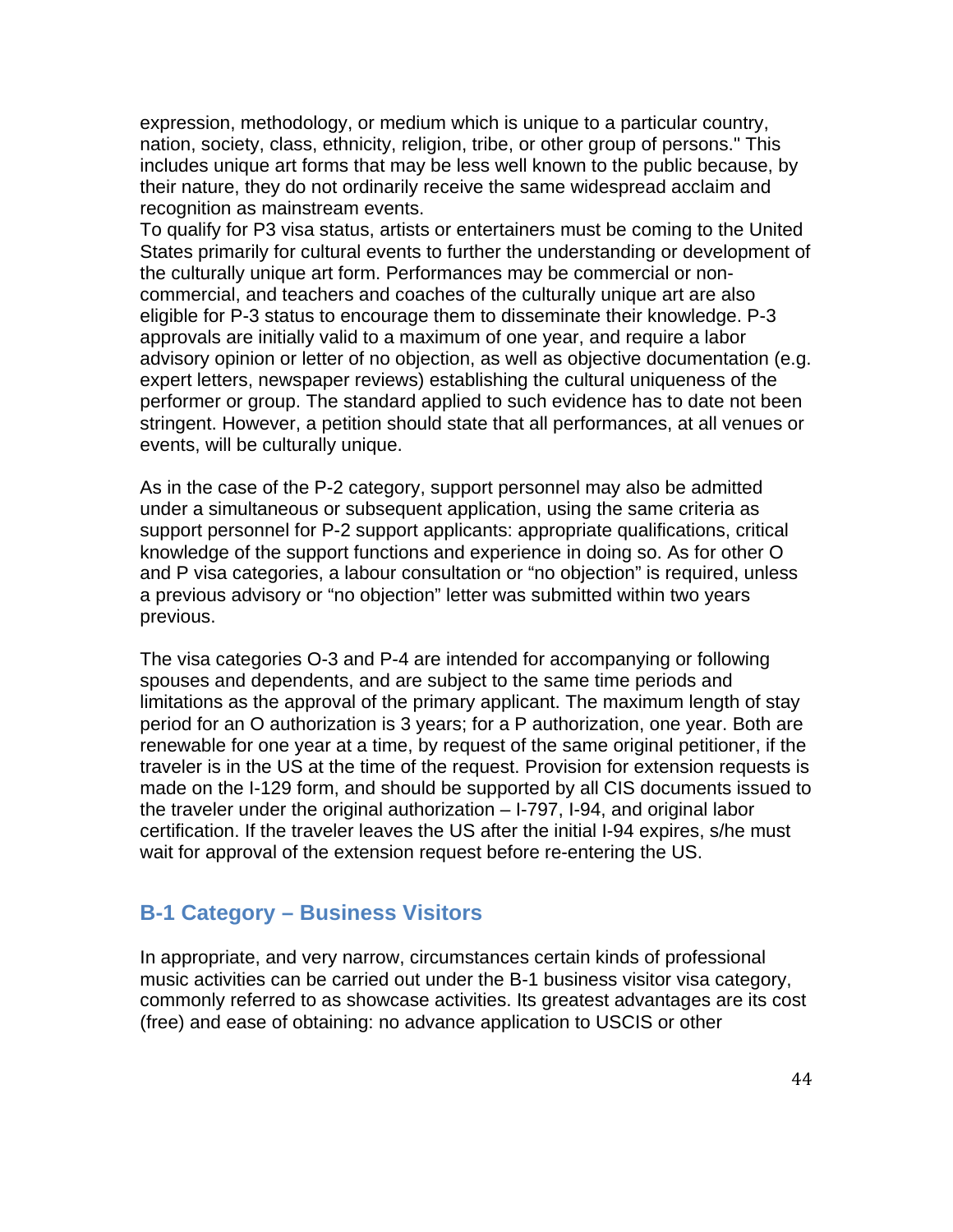government agency is required, and on presentation of adequate information, it is issued to the traveler at POEs and PFIs.

The CFM/AFM provides a letter of support to members for B-1 classification provided the purpose of travel is not for compensated performance, is to meet with other industry professionals, to participate in competitions, or is fully sponsored and paid for by a foreign government entity pursuant to a foreignsponsored cultural event in the US. Professional meetings under the B-1 category can also include recording at a US studio or a songwriting collaboration (again always uncompensated, and provided resulting recordings are sold outside the US). Where the purpose of travel may include both showcase and promotional performance, a B-1 visa is not appropriate and an O or P visa will be required. This applies as well for showcase events involving public performances even where not compensated, if for example expenses or event passes are supplied, or the public is admitted for an entrance fee.

This existing visa category holds significant potential for facilitating US entry for Canadian music industry professionals. Survey respondents indicated that for certain events (e.g. SXSW) the B-1 visa category was legally sufficient, but many Canadians out of an abundance of caution go through the additional effort and expense of obtaining P-2 approval in the event that border officials are unaware of the adequacy of the B-1 for the stated purpose of entry. A concerted information advisory by CBP and CIS to advise POE and PFI officials of the validity of the B-1 category for these purposes, (preferably periodically repeated), would go a long way to reducing both the administrative burden on US Service Centers and Canadian musicians by clarifying the legitimate uses of the B-1 visa category.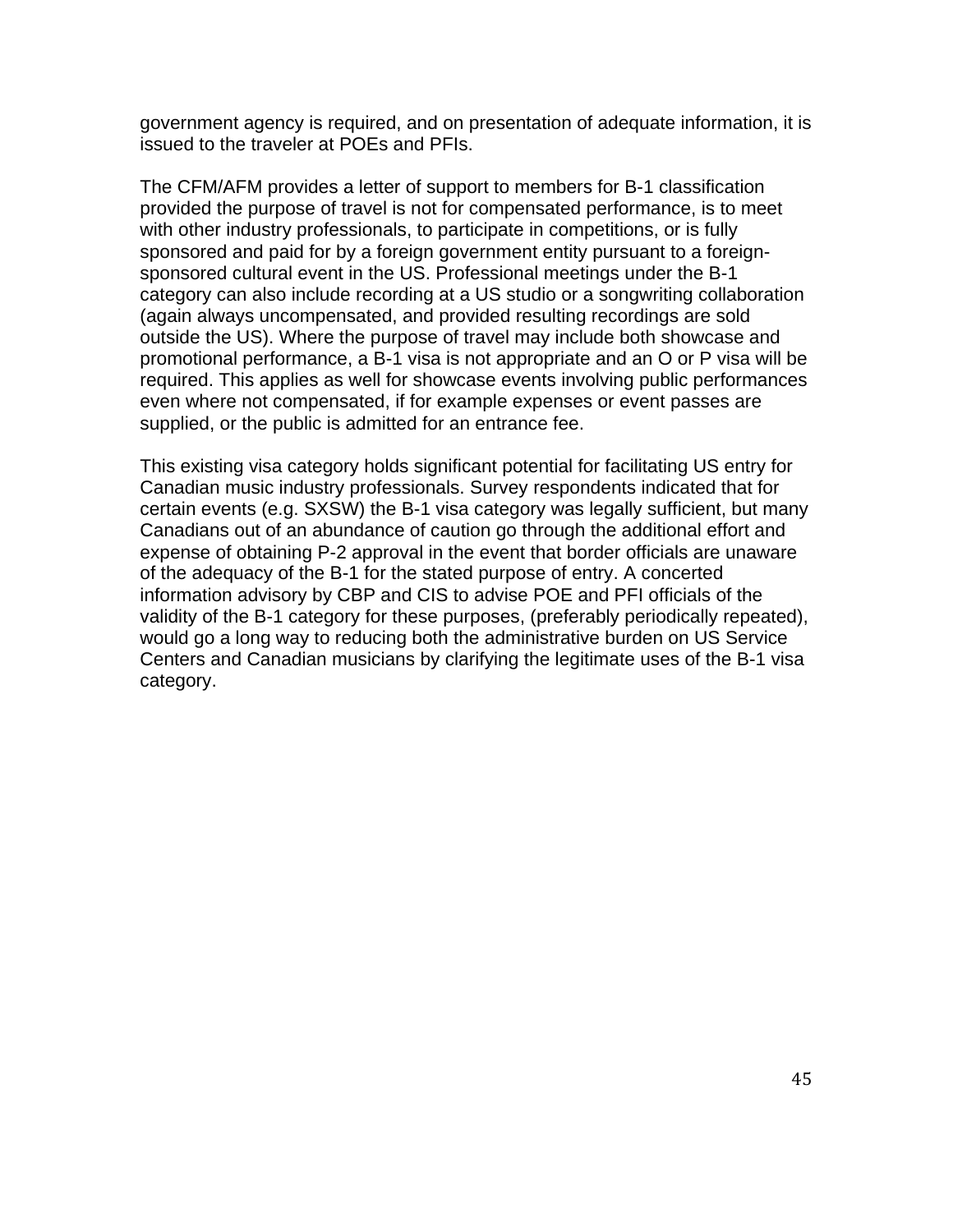# Section 5: US Tax Policy and Prospects for Reciprocity in Treatment

The survey results also highlighted significant concern about the impacts of US tax policy on cash flow and, in particular, over the relatively high (30%) withholding tax imposed on gross earnings and reimbursements of expenses from US performances. Survey respondents noted that the withholding tax serves to discourage smaller businesses from accessing the US market, as it becomes a cash-flow issue, especially for small businesses.

In tax policy matters, as in immigration, policy at the highest level is established by legislation developed and enacted by Congress, signed into law by the President and implemented by government agencies - in this case the Department of the Treasury and its Internal Revenue Service (IRS) agency. Within the administration, the Office of Tax Policy within the Department of the Treasury develops policy advice. The same Office is responsible for international tax policy and the negotiation of international tax treaties.

International tax treaties provide for the host country to charge tax on the earnings of foreign nationals within the country, while avoiding double taxation in the home country. The *US-Canada Income Tax Convention* of 1980, as amended in 1983, 1984, 1995, 1997 and 2007, sets out these rules, including special provisions (at Article 16) for entertainers and athletes. The treaty includes a minimum threshold under which the host country will not tax. Gross receipts from fees and expense reimbursements of less than \$15,000 (US) shall not be taxed by the host country. A number of US tax treaties with other countries provide the same exemption, but at a \$20,000 threshold level. At Article 17, now repealed, the Convention provided that the withholding tax on the first \$5,000 paid as remuneration could not exceed 10%.

## **IRS – Withholding Tax, Tax Returns and Mitigation Measures**

Fiscal policies directed to greater tax compliance and enforcement have impacted opportunities for Canadians seeking to enter the US for promotional, professional and performing reasons. Numerous anecdotal accounts of experiences with IRS inquiries indicate an increased interest by the IRS in enforcing US tax laws against foreign performers. As highlighted in section 1, the US tax system is seen as one of the primary challenges to accessing the US market, and one survey respondent described it as "*complicated, dense and punitive."* This section describes the US federal, state and local taxes that may be applicable to Canadian musicians performing in the US.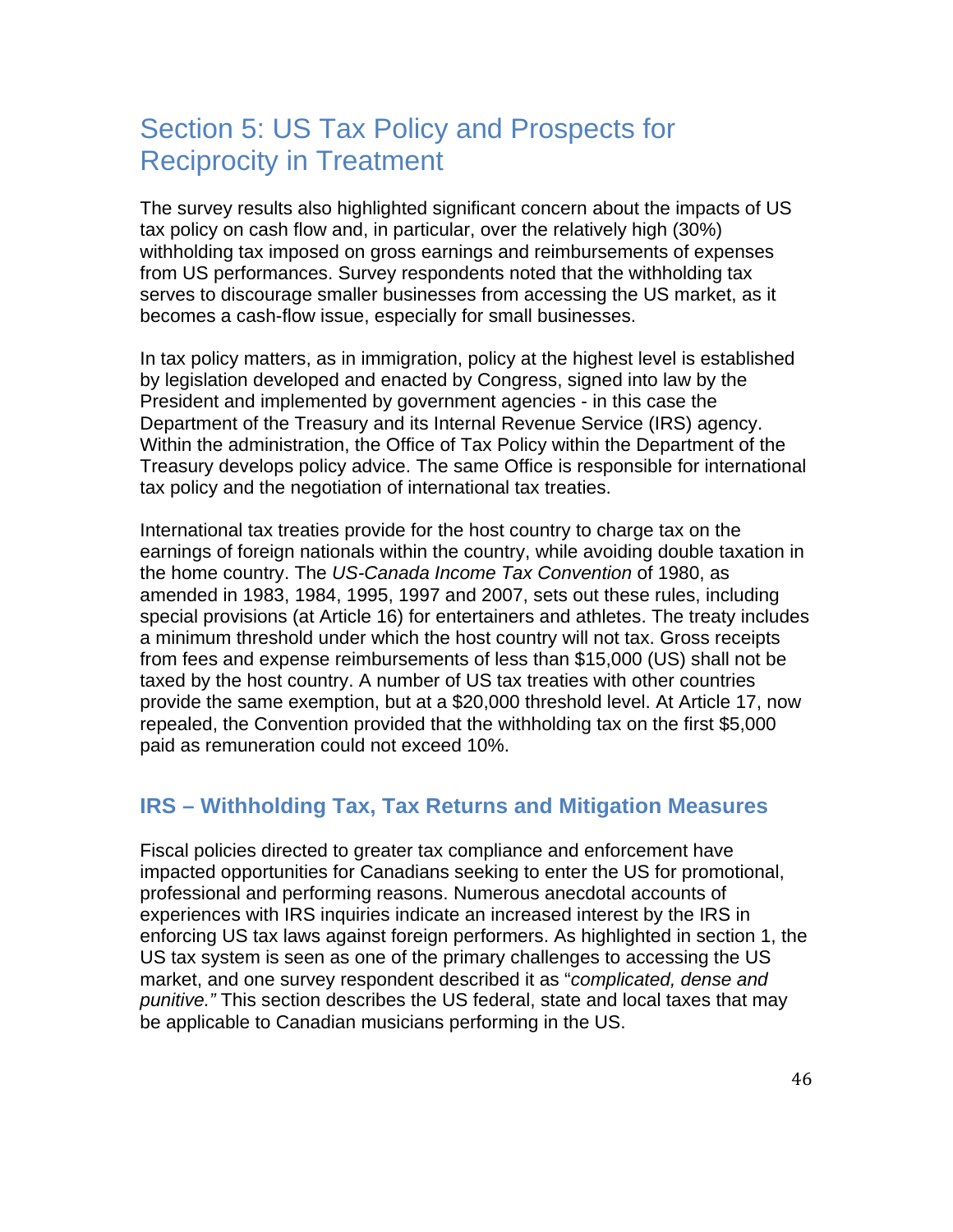## **Payments Subject to Withholding**

As a general rule, all payments made to non-residents for services in the US are subject to withholding by the payor as a guarantee that taxes owing to the US, if any, are paid. The rate of withholding is 30% of gross income paid, which in the case of performers and support personnel usually amounts to an overestimate of actual taxes eventually payable. Failure to withhold renders the payor, be it agent, employer, organizer or manager liable for the amount that should have been withheld. The withholding requirement applies whether the payment is a flat fee, is a function of door receipts, is a prize awarded through a competition, or virtually any other kind of payment.

The Canadian withholding rate for US performers is 15% (24% in Quebec). The 30% rate is the general rate of withholding tax. The Canada-US Tax Treaty enshrines reduced rates of withholding for certain other income categories, but not for performers. Since the Treaty does not stipulate withholding tax rates, which are prescribed by US law, the US is entitled, but not obligated, to prescribe the general 30% withholding rate for performers.

Although the Canada-US Tax Treaty provides for certain minimum thresholds from the withholding requirement, these are generally not available for performers. For example, some other service providers in the US can benefit from exemption from withholding for the first \$15,000 in US-source income, but this does not currently apply to musicians or other entertainers. The IRS position on these is that because of the nature of the employment of performers, their eligibility for exemption from withholding cannot usually be established until the end of the year, when the total amount of their US source income for the year will be known. The performer should provide IRS form W8BEN to the payor (Form W8BEN-E if the payment is to be made to a corporation), which the payor will use to document the withholding.

## **Treatment of Expenses**

Where the performer's fee is supplemented by a payment meant to reimburse for expenses incurred by the performer, the entire amount paid, fee plus expense reimbursement, is subject to the 30% withholding requirement.

An exception to the withholding requirement against expense reimbursement is available if the reimbursement can be characterized as an Accountable Plan. To meet the regulatory test for an Accountable Plan, the expense must be reasonable and referable to the engagement, must be supported by receipts, and reimbursement must not be in excess of substantiated expenses.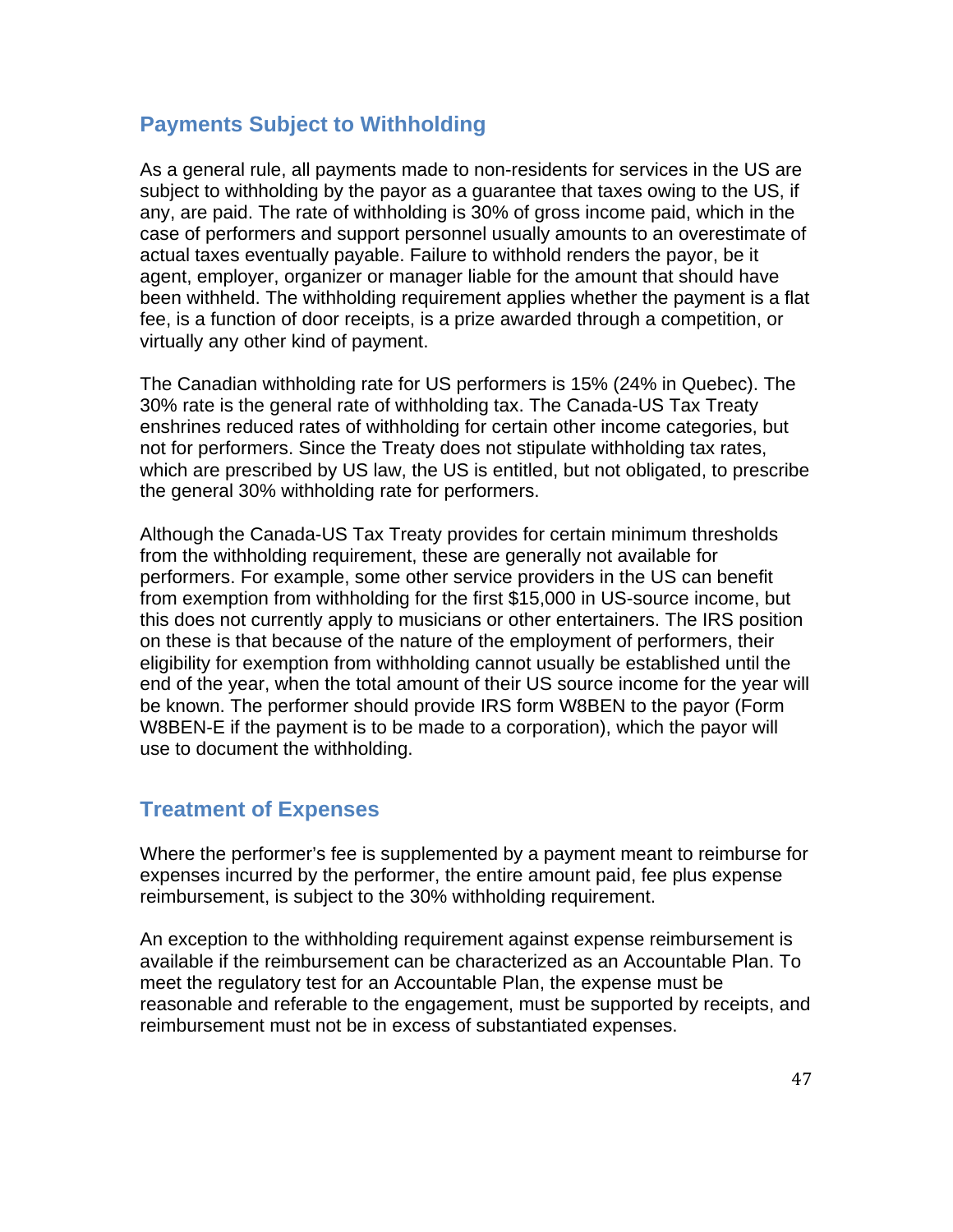#### **Commissions, Agents and Managers**

Where payment is to be made to a manager or agent of the performer, who in turn is to pay the performer from that payment, the 30% withholding rule still applies to the total payment even where amounts included in the payment are a commission payable to the agent/manager. If the 30% has been withheld by the payor, there is no need for the agent manager to withhold any amount from the performer (except, presumably, his/her commission). If the agent or manager is also based outside of the US, that agent or manager should provide IRS Form W8-IMY to the payor.

## **Incorporated and Unincorporated Performers**

The Canada-US Tax Treaty provides for a tax exemption, and reduced rates of withholding tax, for "business profits" of a corporation providing services in the US. However, the IRS applies a strict test on whether a corporation is a "business" entitled to the exemption, by looking at whether the performers participate in the profits of the corporation. In cases where they do, the IRS deems the performers the beneficial owners of the income and denies the business withholding exemption. The exemption on payment to the business will apply, for example, in the case of a group of salaried performers (e.g. an orchestra) compensated at rates not related to the fees collected for a particular set of performances. The foreign business, however, remains liable to withhold from its performers, either at 30% if they are independent contractors, or at rates varying from 15 to 35% if they are employees. This is because although the business profits are exempt by treaty, the US tax status of the individuals involved is not necessarily so.

## **Central Withholding Agreements**

Central Withholding Agreements exist as a mechanism to better estimate individual performers' US tax liability and therefore to more closely estimate the amount of tax to be withheld, rather than the blanket 30 amount otherwise applied. It is essentially an agreement between the IRS, a US withholding agent and the Canadian performer. The IRS has published detailed instructions on the application procedure. In summary, application on Form 13930 must be made at least 45 days before the provision of the service in the US that the agreement is intended to cover; applications must include contracts and expense estimates in sufficient detail to permit estimation of the performer's tax liability; and the performer's US tax filings from prior years, if any, must be filed.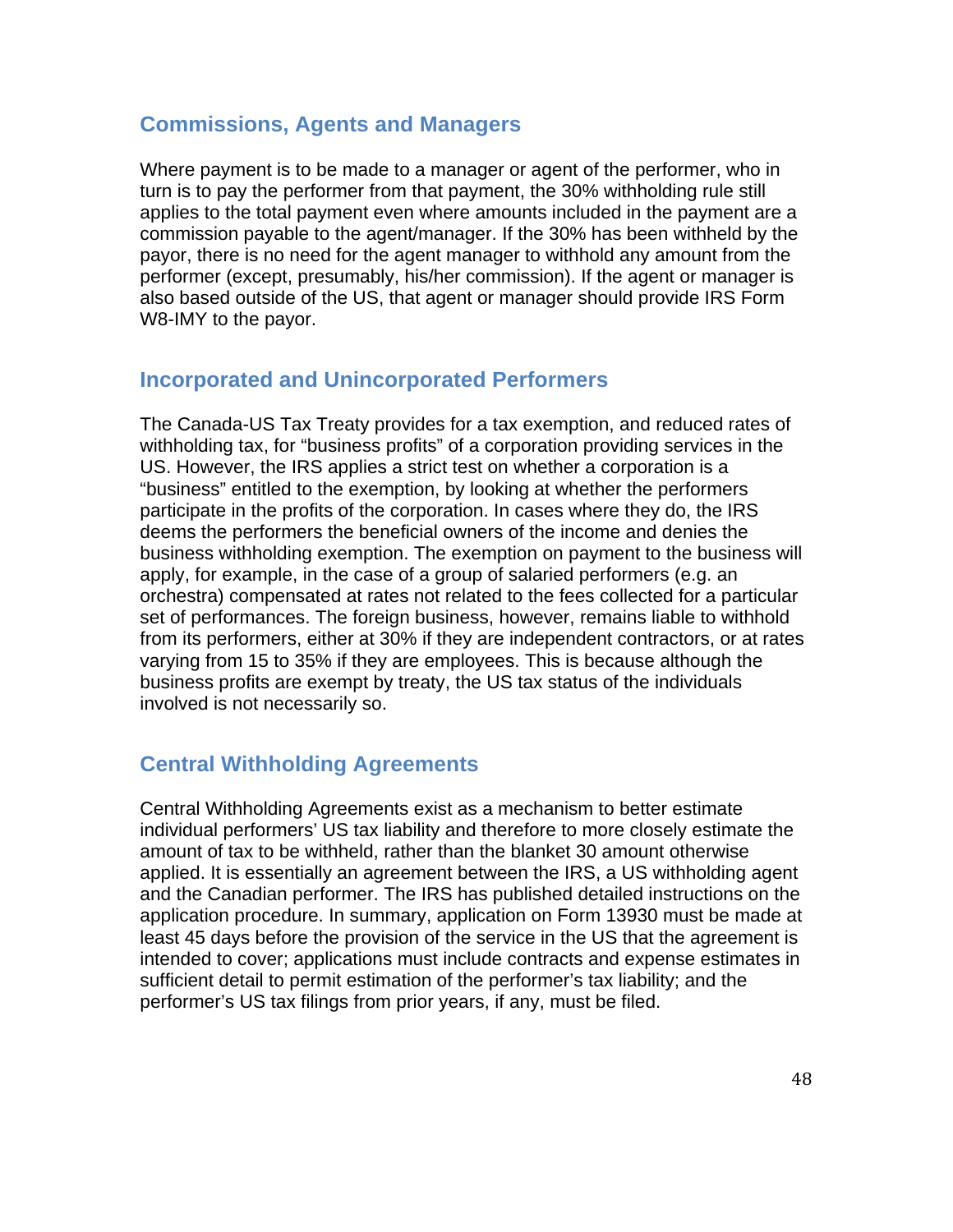The application must also designate a withholding agent, who will also enter into the Central Withholding Agreement. A withholding agent must be independent of the performer, must provide a final accounting of the income and expenses set out in the agreement, must have a US bank account and must be enrolled in the US Electronic Federal Tax Payment System. Given the complexities and administrative burden on the parties of a CWA, it is unlikely to represent a significant source of tax relief for all but the largest players.

## **US Tax Filing Requirements for Canadians**

Once tax is withheld, it is the responsibility of the performer (taxpayer) to file a US tax return. This will enable the performer to claim back from the IRS the difference between the amount withheld (30% of fees and possibly expenses) and the likely lesser amount of tax owing. The first requirement for filing a US tax return is obtaining from the IRS a Social Security Number (SSN), or failing eligibility for a SSN, a Taxpayer Identification Number. A SSN is applied for in person at a Social Security Administration office within the US. If the performer is travelling under an O or P visa classification, and therefore is authorized to work in the US, s/he is eligible for a SSN. The SSN which takes three or more weeks to issue need not be picked up in person, but will only be given directly to the Applicant or mailed to a US address.

In the event that a SSN is denied, the applicant will receive a rejection letter, which is an essential document to support application for a Taxpayer Identification Number (TIN). This is done using an application to IRS for that purpose on Form W7. Recent changes to the TIN application procedure should be reviewed to ensure the procedures used are up-to-date and documentary requirements are met – see: http://www.irs.gov/Individuals/2013-ITIN-Updated-Procedures-Frequently-Asked-Questions.

Canadians who earn income working in the US are required by US law to file tax returns with the IRS, regardless of whether the income is exempt. This is done using IRS Form 1040NR, or if no dependent claims are to be made, Form 1040- NR-EZ.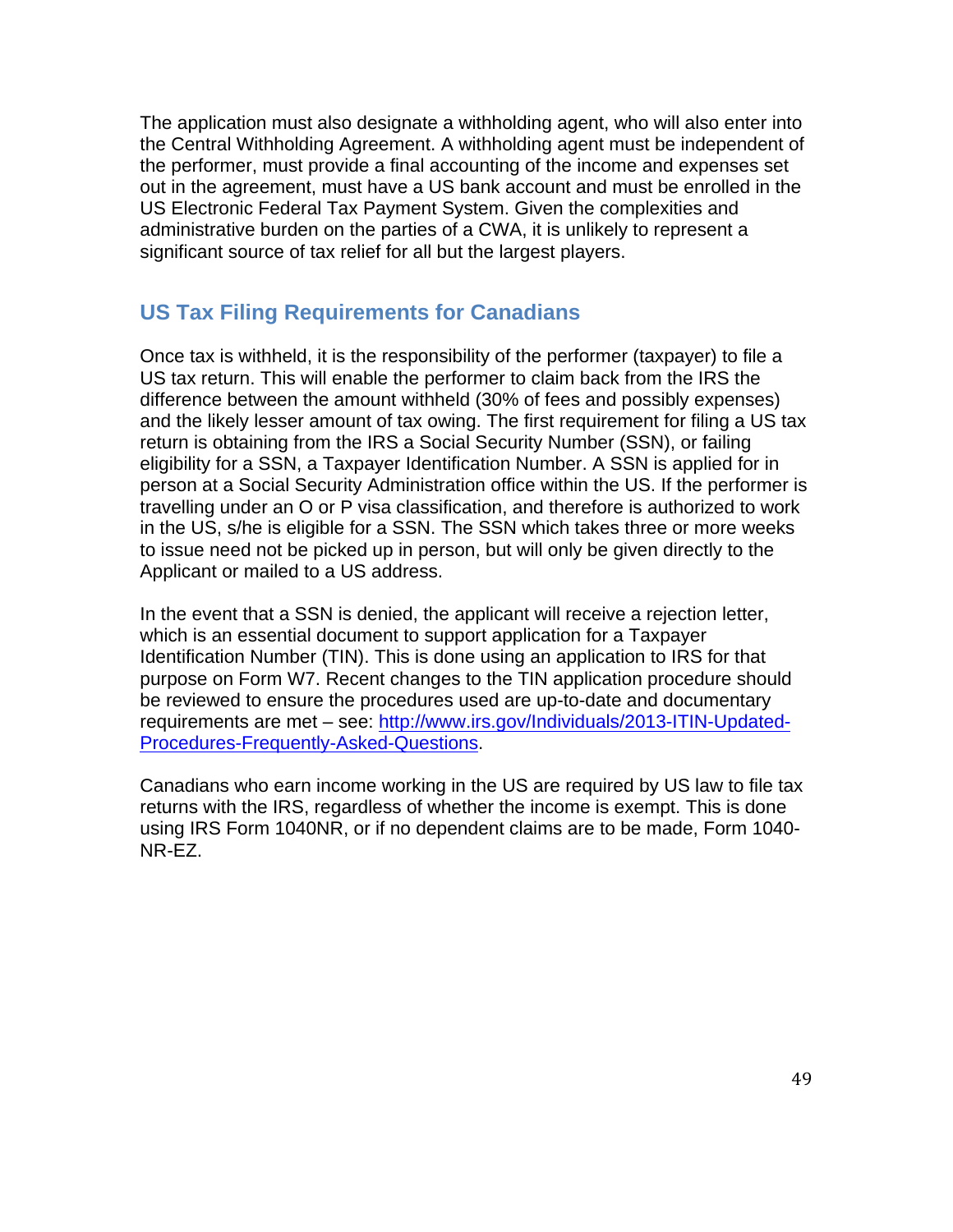# Section 6: Recommendations and Action Plan for Improved Access to the US Market for the Canadian Music Industry

The following are recommendations and an action plan for administrative and regulatory changes and trade development support to help firms in the Canadian music sector maintain and expand their business in the US market. The recommendations are based on the analysis from the previous sections and address directly the priority issues identified by CIMA members.

#### **RECOMMENDATION #1: Reciprocity in the treatment of Canadian musicians crossing the border to work in the United States**

1. Global Affairs Canada (GAC) and Heritage Canada should support CIMA in its efforts to work with A2IM to eliminate the visa requirement for Canadian artists touring the United States.

CIMA members interested in working in the United States on a temporary basis have a simple request: treat Canadian musicians at the US border the same way as US musicians are treated when they enter Canada on a temporary basis. This can be achieved by implementing the proposal from the American Association of Independent Musicians (A2IM) to eliminate visa requirements for Canadian artists touring in the United States. The rationale for this recommendation is stated clearly in A2IM's statement in May 2015:

*The Canadian government eliminated both its Labor Market Opinion fees and Visa requirements in 2014, removing all barriers for American artists to tour in Canada. A2IM feels strongly that Canadian artists should be given reciprocal, preferential treatment by the US over performing artists from outside of North America.* 

*Under current legislation, Canadian artists are only able to tour within the US after securing a P Visa, a practice that is mandated to be processed in two weeks but can often stretch to six months' time. This can stall tours and result in artists, US clubs and restaurants losing revenue. Relaxing Visa requirements would allow for an open exchange of ideas and cultural reciprocity between two neighbouring countries*.

By implementing this recommendation, Canadian musicians and their sponsors in the US will benefit from the corresponding cost reductions in time and money crossing the US border. US and Canadian musicians will benefit from increased opportunities to work together and collaborate on existing and future projects.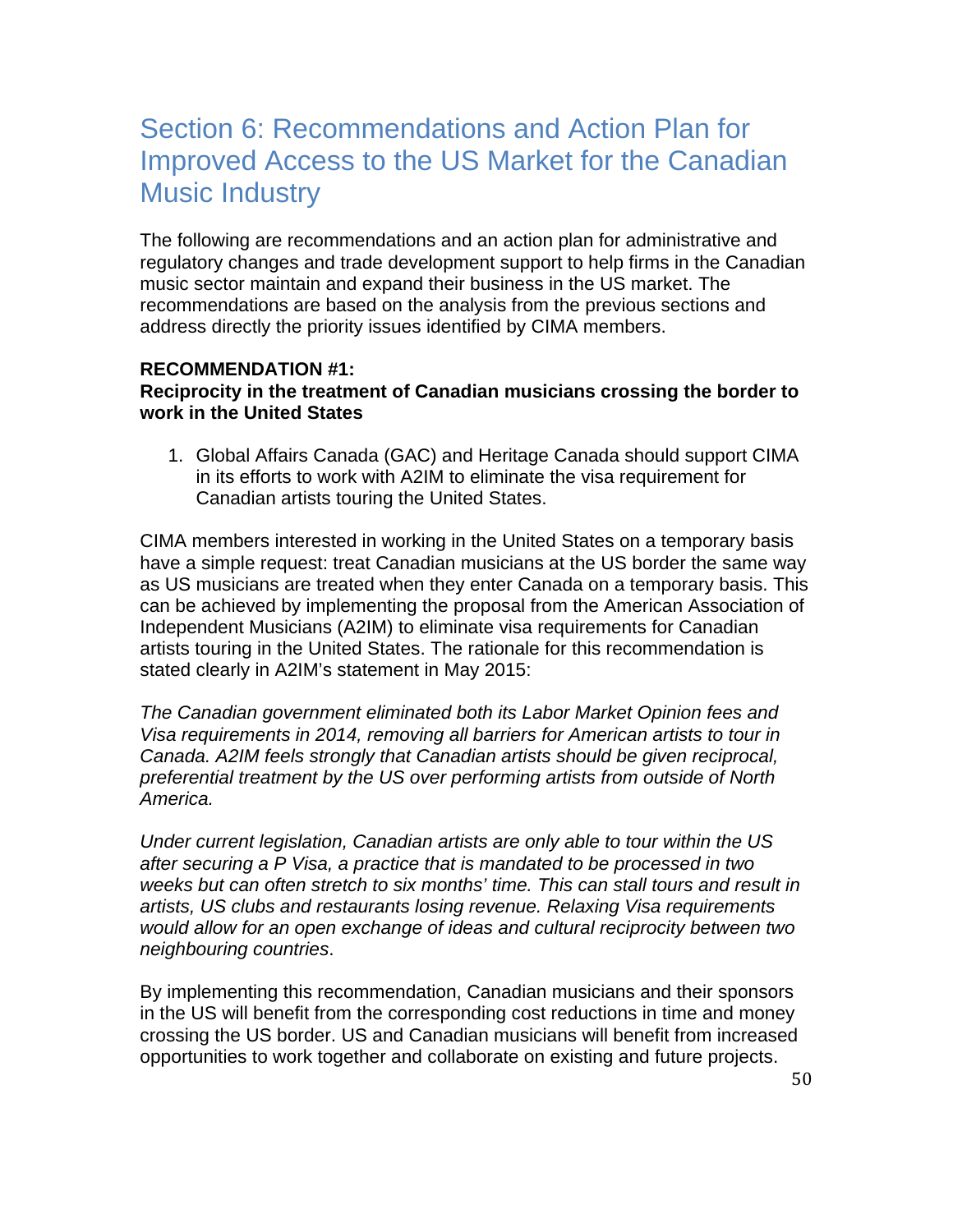The US consumer will benefit from increased choice in music and other services available to them in the US market. The US sponsors will benefit from the increased revenue generated at clubs, restaurants, and festival and other venues as a result of the increased availability of Canadian talent for their customers. With reduced administrative costs associated with entry to the US, Canadian companies will have more resources to spend on artist and career development opportunities in the US.

2. IRCC should work with USCIS to develop and implement an "express program" for both individual Canadian musicians/artists and Canadian music companies for expedited and pre-clearance service to facilitate twoway travel for business purposes. This program would be based on the experience and lessons learned from existing express programs, in consultation with CIMA, A2IM and other business associations.

#### Outcomes:

- Reduction in the time spent from visa application to visa approval as an interim measure until the visa requirement is eliminated
- A bilateral mechanism to submit recommendations directly to USCIS to improve operational efficiencies (e.g. increased use of online forms for work permit applications) based on feedback from the users of their services
- A bilateral mechanism to address Canadian interests on any new measure that the US may introduce at the border that has a negative effect on the ability of Canadian musicians to do business in the US
- 3. GAC should work with CIMA, A2IM and other US arts organization supporters of the ARTS Act to reintroduce this legislation in the US Congress and advocate for its implementation.

Outcome: A more permanent and predictable reduction in the time and cost of compliance with current and any future changes in US visa procedures.

4. GAC should work with CIMA to persuade US organization supporters of the ARTS Act to amend the legislation to exempt Canadian performing artists appearing alone or in a group in an artistic performance from the visa requirement.

Outcome: A more permanent exemption of Canadian performing artists from US visa requirements.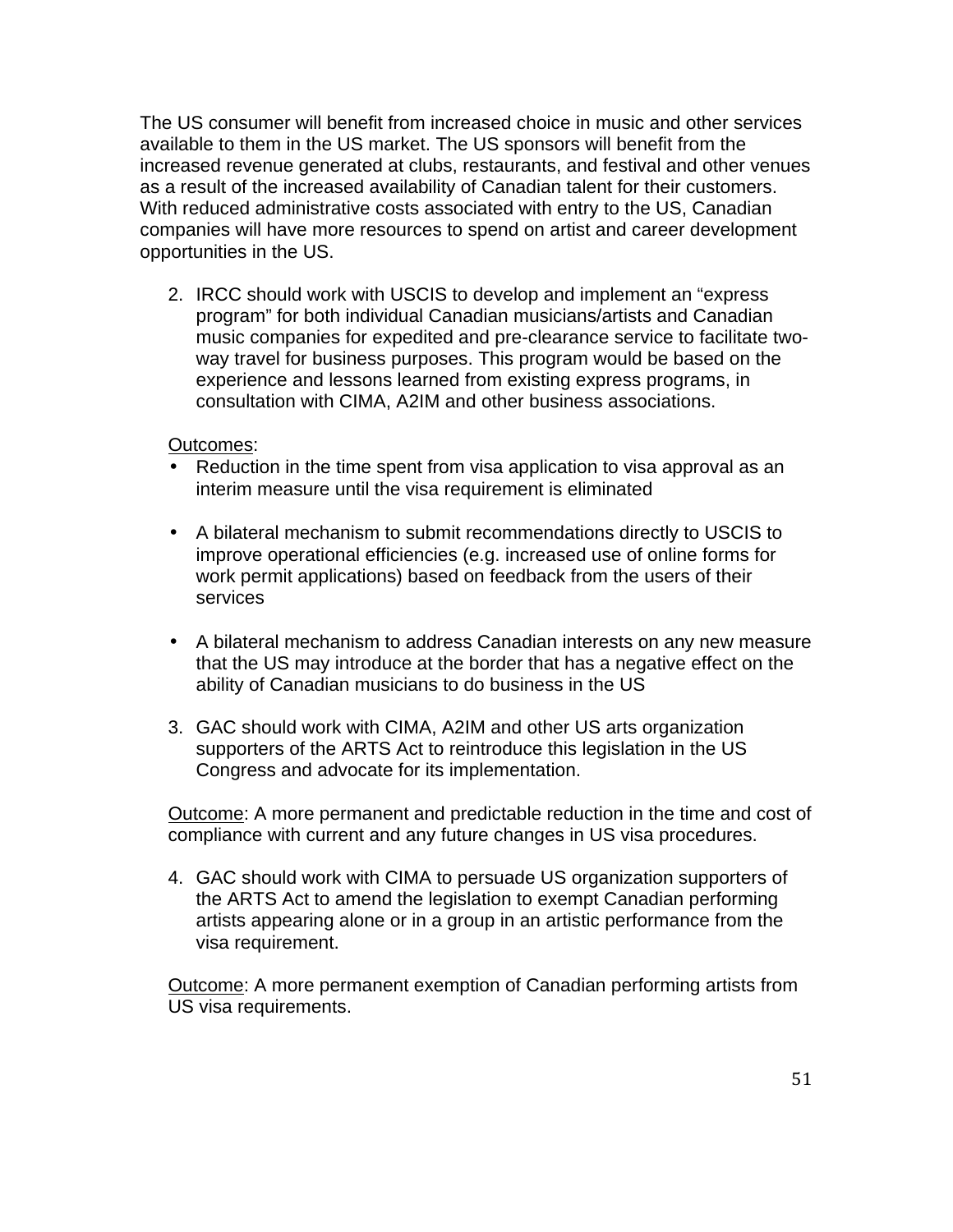#### **RECOMMENDATION #2:**

#### **Reciprocity in the application of the withholding tax rate for Canadian musicians doing business in the United States**

#### **ACTION PLAN**

1. Finance Canada should work with the IRS to introduce an amendment to the Canada-US Income Tax Convention to reduce the US federal withholding tax rate to 15%, the applied Canadian rate.

Outcome: A reduction of up to 50% in the amount of annual US income of Canadian music professionals held up at the border.

2. Finance Canada should seek from the IRS an immediate administrative reduction to 15% in the applied withholding tax rate on income generated by Canadian music professionals in the United States.

Outcome: An interim solution in the absence of agreement to amend the Canada-US Income Tax Convention to reflect this new withholding tax rate.

- 3. Finance Canada and the IRS should revise the Canada-US Income Tax Convention in two respects:
- First, include the category of "music professionals" in the application of its minimum threshold for tax exempt revenue;

#### Outcome:

A more permanent status for "music professionals" in the category of Canadian professionals to which the minimum threshold for tax exempt revenue applies.

• Second, increase the minimum threshold for tax-exempt revenue on income earned by music professionals to the \$20,000 level found in the US-Germany, US-United Kingdom and other treaties.

Outcome: A more permanent increase in the amount of annual revenue to which the minimum tax exemption threshold is applied for Canadian music professionals.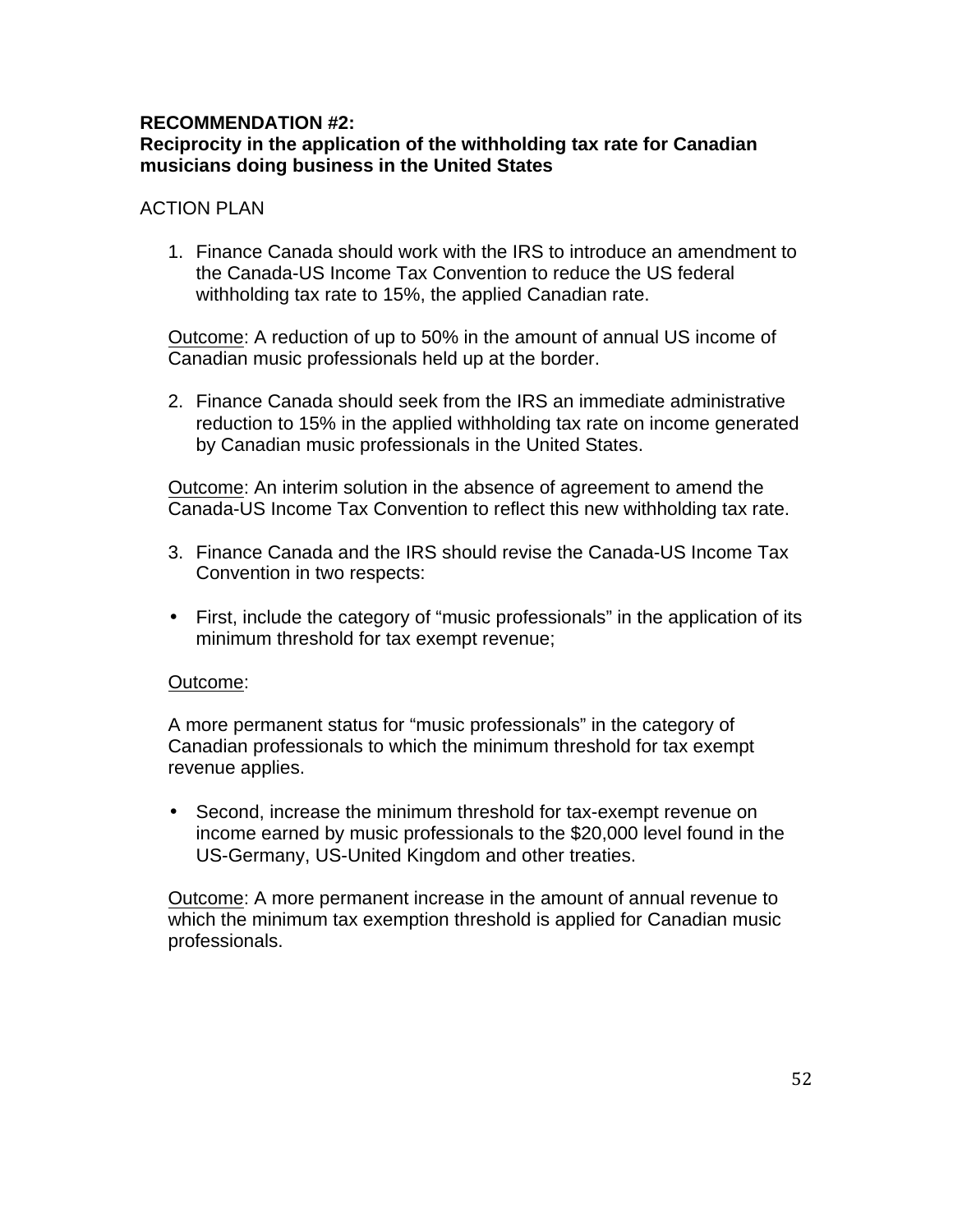#### **RECOMMENDATION #3:**

#### **Promoting the Canadian independent music industry in Canada's new foreign, international cultural and trade strategies**

The mandate letters from the Prime Minister to the Ministers of Foreign Affairs and International Trade include measures to be enacted that could have a positive impact on the international expansion plans of Canadian independent music industry.

According to his mandate letter, Foreign Affairs Minister Dion's first priority is to improve Canada's relations with the United States. This includes making "substantial progress on reducing impediments to trade and commerce…(including) facilitating the movement of people" between Canada and the United States. CIMA members consider reducing such obstacles as the single most effective way to help increase their presence in the US market.

Given that this will be the last year of President Obama's presidency, the more significant opening for a new approach arises from the US presidential election in November 2016. This election will produce a new Administration and a new Congress that provide a once in eight-year opportunity to recalibrate the Canada-US relationship. Effective reduction in the impediments to trade and commerce between Canada and the United States requires high-level engagement.

#### ACTION PLAN

1. The Canadian independent music industry and its stakeholders should work with Global Affairs Canada and Heritage Canada to establish with the new Administration in 2016 a bilateral agenda that includes reducing obstacles to the movement of professionals across the border.

Outcome: An agreed-upon bilateral agenda that includes addressing obstacles to the movement of professionals could increase the probability of implementing Recommendations 1 and 2 of this report.

Promoting Canadian cultural products and services abroad is also a priority for Minister Dion. Prime Minister Trudeau has mandated him to "increase Canada's…cultural interaction with the world." Such a strategy should include working with the Minister of Canadian Heritage "to restore the Promart and Trade Routes International cultural promotion programs, update their design, and increase related funding."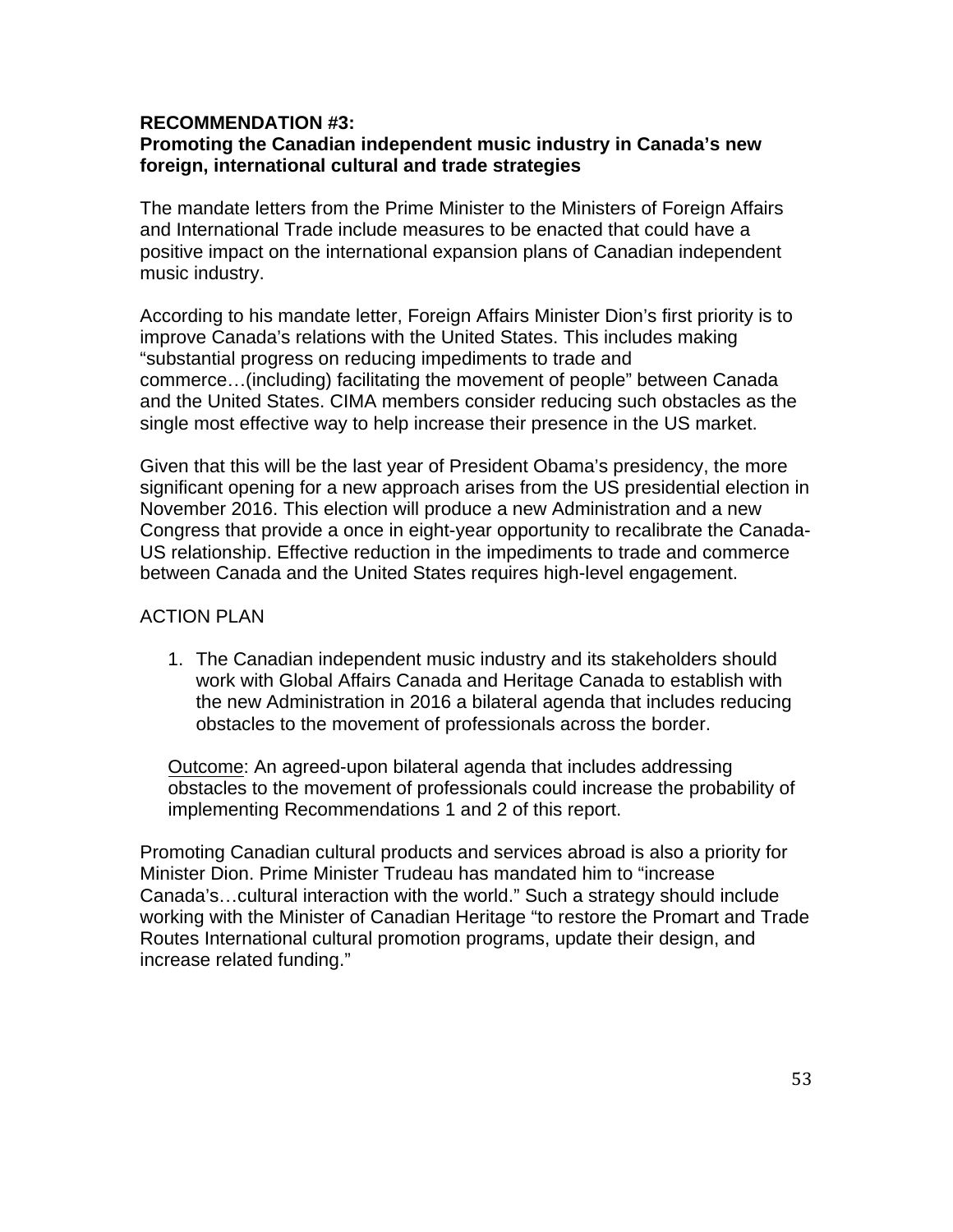2. The Ministers of Foreign Affairs and Canadian Heritage have been tasked by Prime Minister Trudeau to implement an export promotion strategy for Canada's cultural industries. Such a strategy should include:

• Direct engagement of members of the Canadian independent music industry and firms that work with the industry in the design and implementation of this strategy.

Outcome: The competitiveness issues facing independent music professionals in the international markets are reflected and prioritized in Canada's new cultural industries' export strategy.

• The proposed cultural export strategy is expected to include the reestablishment of the Promart and Trade Routes International cultural promotion programs. These programs previously helped artists promote themselves in international markets, brought international buyers to Canada, and strengthened Canada's cultural industries. Their reestablishment should include online resources on the competitive challenges of doing business internationally and networking activities to promote the sharing of experiences and best practices to enter and succeed in the US market.

Outcome: An increase in the number of informed music professionals who can manage effectively through the technical, logistical, administrative and competitive challenges they face when doing business internationally.

3. Given the particular issues and challenges facing Canada's independent music community, CIMA should advocate for any official export promotion strategies, programs and tools to include support for the following initiatives:

- Training to increase the understanding of border officials of the competitive conditions of the independent music industry and the positive economic impact of temporary entry of music professionals on the domestic economy.
- Training (online and classroom-based) involving both Canadian and US border officials should be provided on a regular basis to both new and existing staff. The training should include case studies and practical exercises to illustrate the effect that delays at the border can have on the domestic industry. Other exercises should be used to encourage officials to find practical on-the-job solutions to these and other challenges at the border.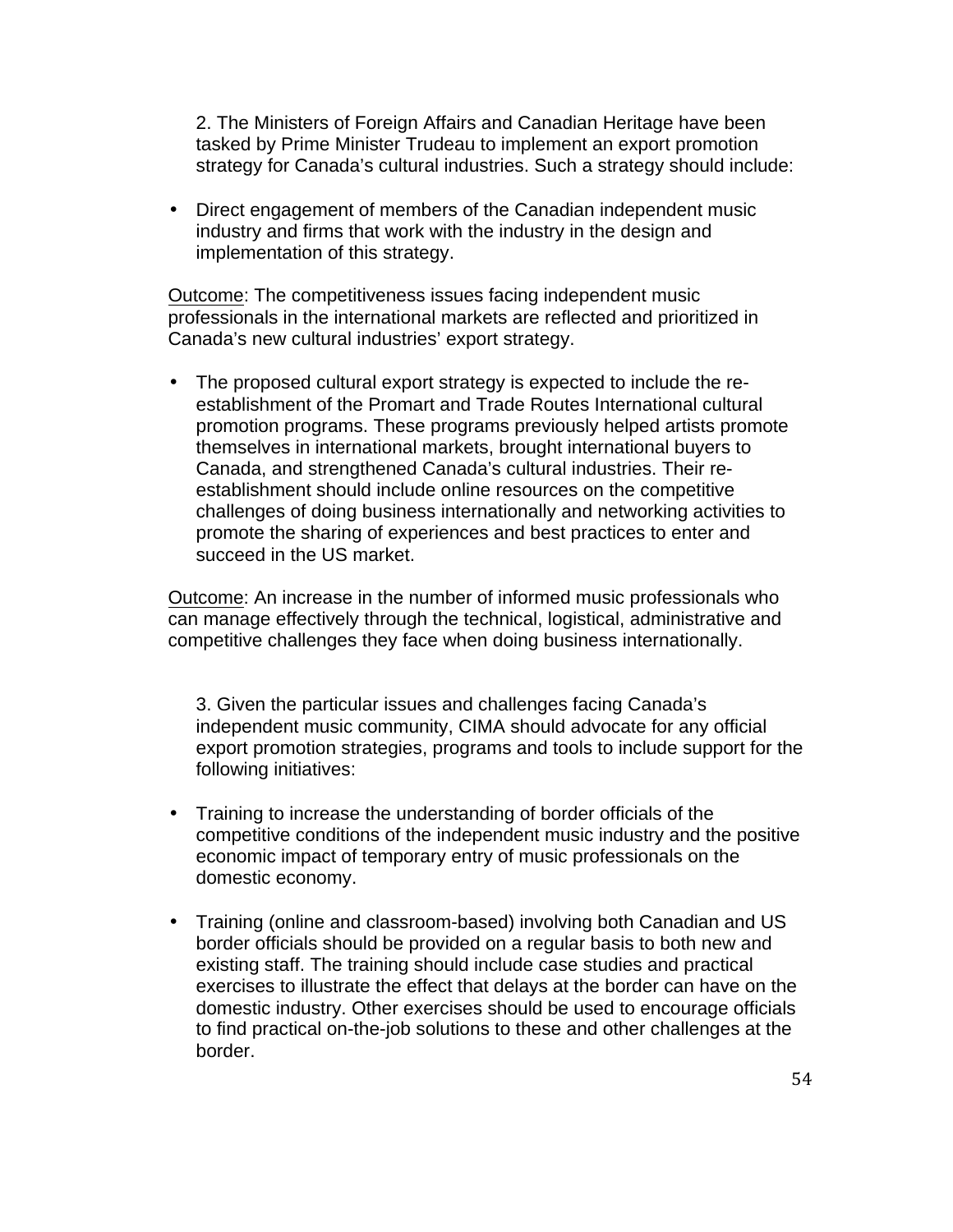Outcome: Having border officials who are better informed about the nature of the independent music industry and the benefits of trade to the domestic economy will lead to more informed decisions when assessing border-crossing applications from Canadian music professionals.

• Training to increase the effectiveness of the Trade Commissioner Service in supporting Canada's cultural industries in international markets. This training should begin with the course modules being provided to border officials. These courses should be complemented by practical training and case exercises on how to support the export strategies of independent music professionals. These courses should be offered online in order to be accessible to largest number of trade commissioners. Online courses also offer the opportunity to connect trade commissioners and music professionals during and after the training.

Outcome: Increased awareness of Trade Commissioners in Canadian missions in the United States and other key international markets about the interests of the Canadian music industry and how best to support them in their international expansion plans.

• More Trade Commissioners in US missions who are sensitive to Canadian music industry issues and corresponding budgetary resources.

Outcome: Increased engagement and support of trade commissioners in helping Canadian music professionals and firms seek business opportunities and address the challenges of doing business in the US market, their primary export market.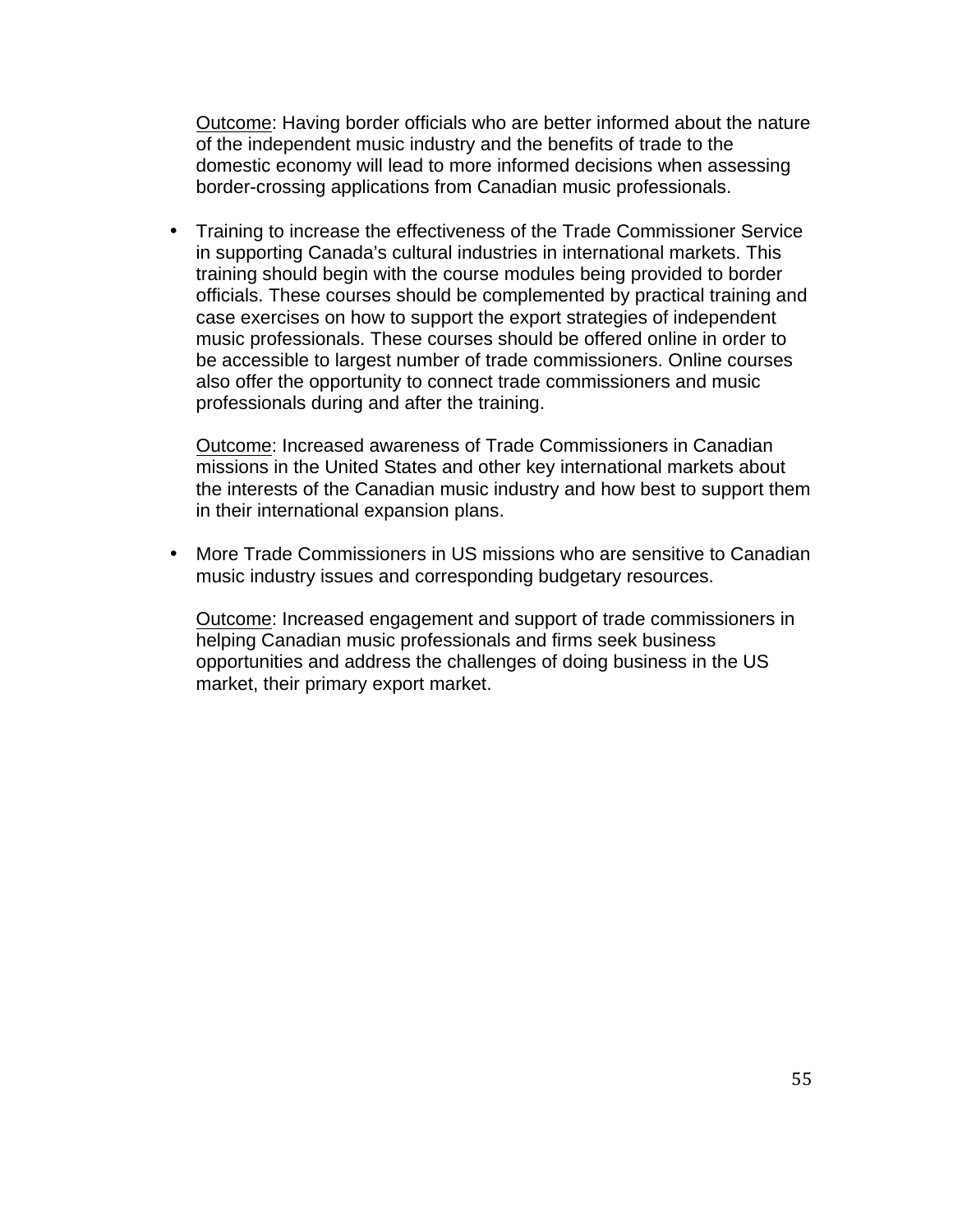# Annex 1

#### **Theoretical Background**

Formally, across a widely used class of theoretical trade models, the gains from trade can be evaluated based on the share of imports in total domestic expenditure and the trade elasticity.<sup>1</sup> Arkolakis et al. (2012) show that the real income gains from moving from autarky to an observed level of import penetration under widely used applied trade models can be calculated by the following expression:  $1 - \lambda^{-1/\epsilon}$ , where  $\lambda$  is the share of domestic goods in domestic expenditure and ε is the elasticity which measures the degree of substitutability of imports for domestic production.

Based on this equation, the gains from trade are greater: (a) the higher the share of imports in domestic final expenditure; and (b) the less that domestic production is substitutable for imports (i.e. the lower the trade elasticity).

The intuition is straightforward: the United States, while a major global producer of goods and services, accounting for 24.3% of global GDP in 2015 based on the April 2015 IMF World Economic Outlook data, nonetheless produces only a fraction of all the varieties of goods and services produced in the world, including intermediate production inputs. The more differentiated is Canadian-produced music compared to domestic US product, the greater the welfare gain to the US economy from access to Canadian-produced music.

Arkolakis et al. (2012) evaluate the gains from trade for the United States at 0.7% to 1.4% range for the United States. However, Ossa (2012), in his paper entitled "Why Trade Matters After All", applies the same approach but disaggregates imports across sectors and takes into account that some goods and services are non-traded and that in some industries critical inputs must be imported (i.e. there is no domestic supply and as a result the trade elasticity falls to near zero). Using 2000 data, he estimates the US welfare gains from trade at between 23.5 and 42% of GDP. As the title of his article states, trade is important after all.

Costinot and Rodriguez-Clare (2013) develop this point further; they provide estimates of the income gains from trade for the United States under various theoretical models; these estimates range from 1.8% in the simplest one-sector model to 10.3% in a Melitz-type model with imperfect competition. Melitz and

<sup>&</sup>lt;sup>1</sup> Note: the trade elasticity has different structural interpretations in the various models. This affects how we understand the gains to arise but not affect the size of the gains in these models.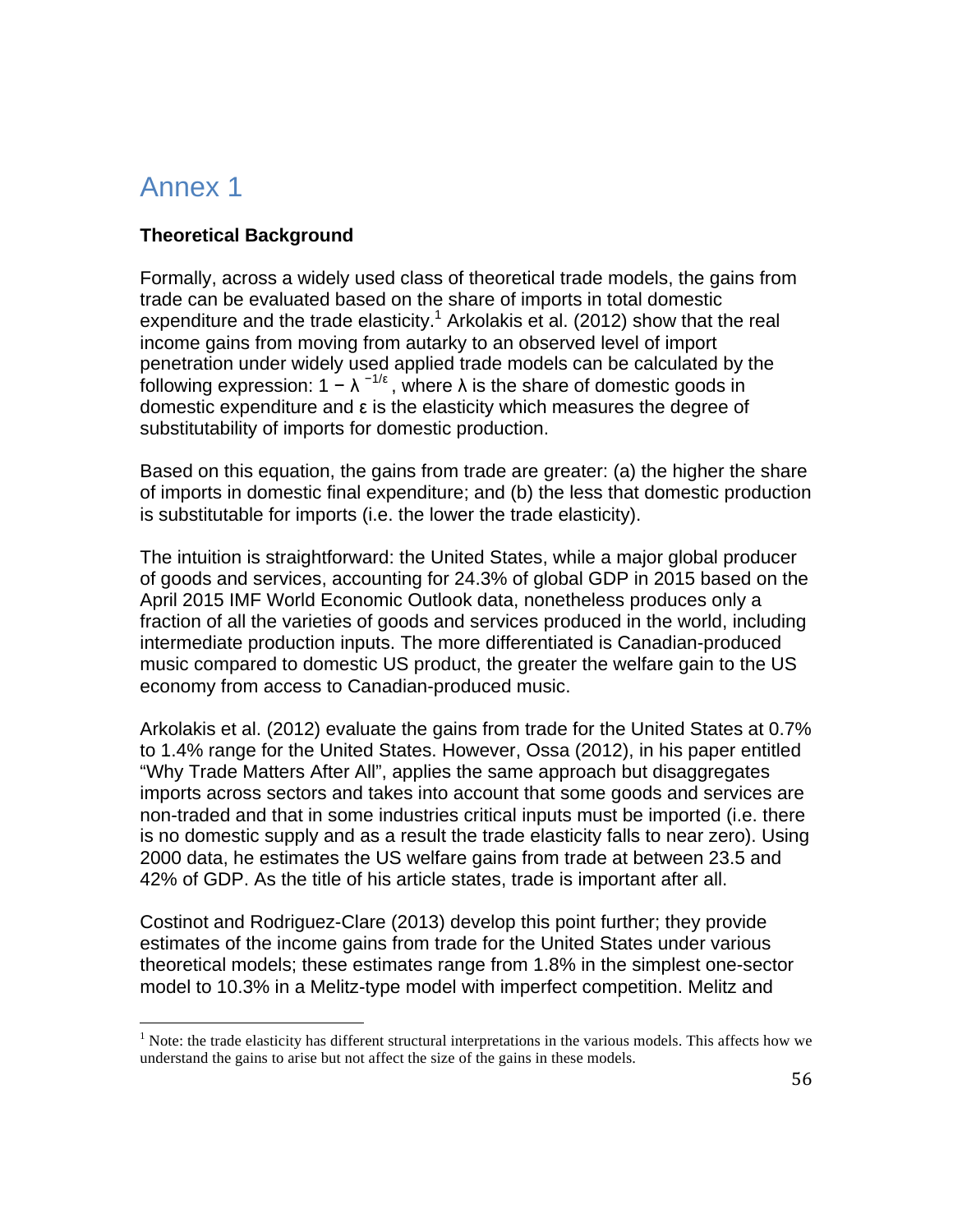Redding (2014) show that, when productivity of firms is increased by trade, the gains from trade expand as the stages of production in a sequential production model increase. Accordingly, insofar as Canadian music serves as an intermediate input into US-produced cultural products, access to this music drives US economic welfare gains.

To summarize, a theoretically rigorous estimate of the economic welfare gains for the United States from the Canadian music industry can be developed based on the sales of the Canadian industry to the United States, the total domestic expenditures of the United States on music, and trade elasticity developed in the economic literature.

#### **Quantification**

The global music industry is worth about US \$15 billion. The United States accounts for almost one-third of this at US \$4.9 billion. This total includes the major modes of music sales, namely physical music recordings, digital recordings, performance rights, and synchronization. While precise estimates of the share of Canadian sales captured by Canadian industry are not readily available, a reasonable approximation based on various occasional studies for different segments is about 25%; this percentage was confirmed as reasonable by music industry reviewers.

Estimates of the export orientation of the Canadian music industry are likewise not readily available. Different analytical studies conducted for different segments and survey information, suggest that about 25% of industry revenues are derived from sales to the United States.

Armed with these estimates, we can calculate an approximation of the Canadian share of the US market. These calculations are shown below in Table 1. The upper panel shows the calculation of Canadian and US global market shares based on IFPI annual reports; the lower panel walks through the calculation of the implied share of the US market captured by the Canadian music industry, based on the assumptions described above.

|                           | 2004       | 2005       | 2006                                 | 2007       | 2008       | 2009       | 2010       | 2011       | 2012  | 2013       | 2014       | Ave  |
|---------------------------|------------|------------|--------------------------------------|------------|------------|------------|------------|------------|-------|------------|------------|------|
|                           |            |            | US and Canadian Global Market Shares |            |            |            |            |            |       |            |            |      |
| <b>US Market</b>          | 12,15      | 11.19<br>5 | 9,651                                | 7,98<br>6  | 5,977      | 4,562      | 3,63<br>5  | 4,373      | 4.482 | 4,47<br>4  | 4,898      |      |
| Canadian<br><b>Market</b> | 694        | 708        | 668                                  | 562        | 530        | 402        | 343        | 434        | 454   | 424        | 343        |      |
| <b>Global Total</b>       | 33.61<br>4 | 31.59<br>5 | 28.12                                | 25,2<br>58 | 23.49<br>0 | 18.60<br>6 | 16.1<br>47 | 16.64<br>6 | 16.48 | 15,0<br>30 | 14.96<br>6 |      |
| <b>US Share</b>           | 36%        | 35%        | 34%                                  | 32%        | 25%        | 25%        | 23%        | 26%        | 27%   | 30%        | 33%        | 30%  |
| <b>Canadian Share</b>     | 2.1%       | 2.2%       | 2.4%                                 | 2.2%       | 2.3%       | 2.2%       | $2.1\%$    | 2.6%       | 2.8%  | 2.8%       | 2.3%       | 2.4% |

#### **Table 1: Estimation of Canadian share of the US music market.**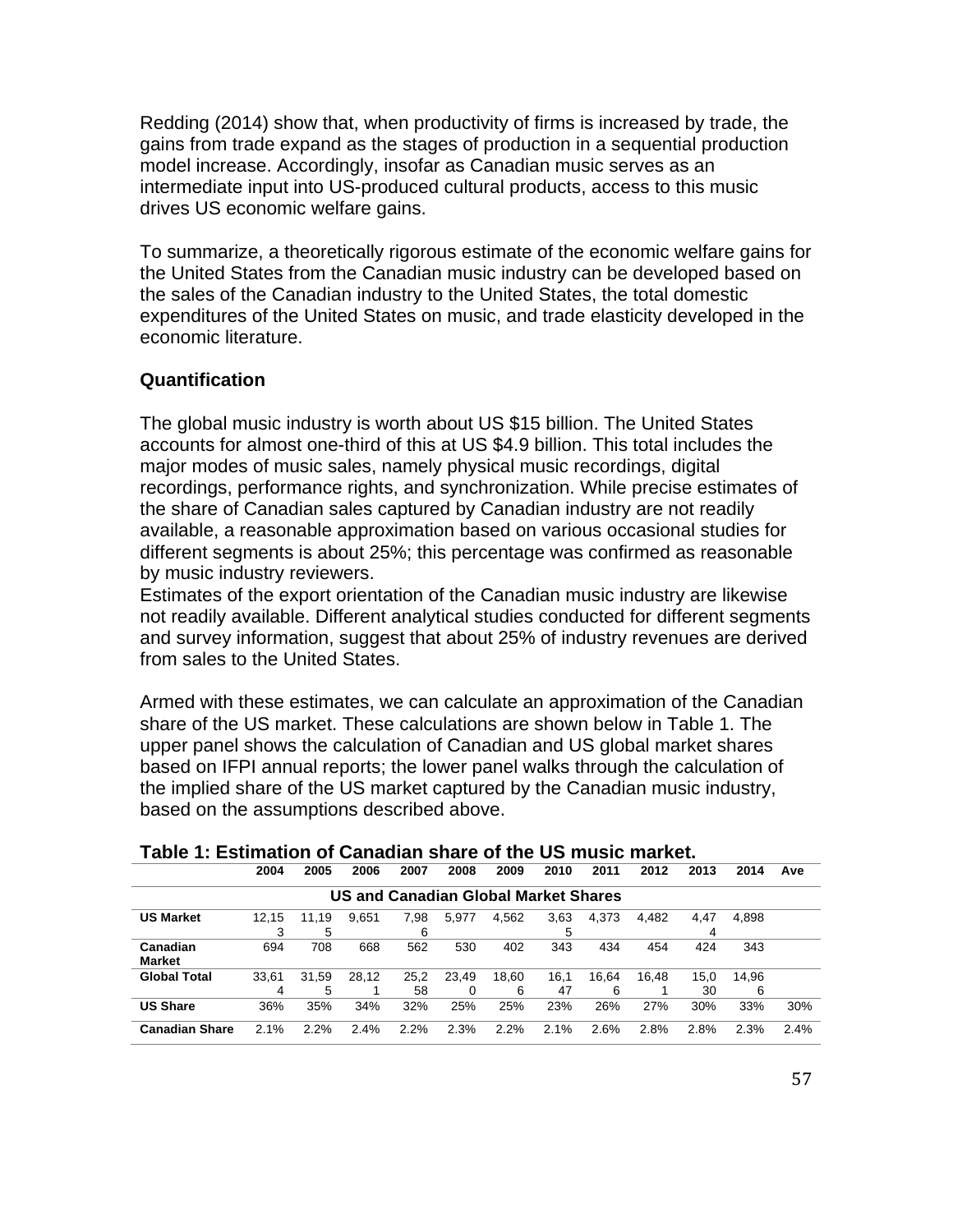|                                                                                  |           | <b>Estimates of Canadian Market share in the United States</b> |           |           |           |              |           |           |           |           |           |           |
|----------------------------------------------------------------------------------|-----------|----------------------------------------------------------------|-----------|-----------|-----------|--------------|-----------|-----------|-----------|-----------|-----------|-----------|
| Canadian<br><b>Industry</b><br><b>Domestic Sales</b><br>(@ 25% of the<br>market) | 173       | 177                                                            | 167       | 140       | 133       | 100          | 86        | 109       | 113       | 106       | 86        |           |
| Canadian<br>Industry total<br>sales                                              | 231       | 236                                                            | 223       | 187       | 177       | 134          | 114       | 145       | 151       | 141       | 114       |           |
| Canadian<br><b>Industry</b><br><b>Exports to US</b><br>(@ 25% of<br>sales)       | 58        | 59                                                             | 56        | 47        | 44        | 33           | 29        | 36        | 38        | 35        | 29        |           |
| <b>Estimated US</b><br>market import<br>share of Cdn<br>music                    | 0.48<br>% | 0.53<br>%                                                      | 0.58<br>% | 0.59<br>% | 0.74<br>% | 0.73<br>$\%$ | 0.79<br>% | 0.83<br>% | 0.84<br>% | 0.79<br>% | 0.58<br>% | 0.68<br>% |

Source: International Federation of the Phonographic Industry (IFPI) Annual Reports and calculations by the author.

For trade elasticities, we draw on commonly cited recent estimates from Simonovska and Waugh (2014), which place this elasticity in a range from 2.81 to 5.21, with a mean of 3.91, depending on the underlying theoretical model. Since this elasticity is developed for aggregate trade, it might however overstate the elasticity for more highly differentiated products. Noting that the elasticity of substitution in the widely used GTAP data set for services is 1.9, compared to an average of 3.4 across goods sectors, or about 54% of the size of the goods sector estimate, it is reasonable to conclude that appropriate range for the music industry is wider.

Armed with the estimated share of the US market captured by the Canadian music industry of 0.68%, and with the alternative estimates of the trade elasticity, we can calculate the economic benefits to the United States from access to Canadian music production, following Arkolakis et al. (2012) as described above. We estimate the gains for four estimates of the trade elasticity, three taken from Simonovska and Waugh (S&W), and one inferring a lower estimate for music based on higher product differentiation.

|              | <b>Table 2. Ediminated UO moding gams from avocso to Odnagian masiv</b> |                   |                                   |  |  |  |  |
|--------------|-------------------------------------------------------------------------|-------------------|-----------------------------------|--|--|--|--|
| $\mathbf{A}$ | Upper Bound (=0.54 times $S&@$ lowest estimate) $\varepsilon = 1.53$    |                   | US \$22 million                   |  |  |  |  |
| B.           | S&W lowest estimate                                                     |                   | $\epsilon = 2.81$ US \$12 million |  |  |  |  |
| $\mathbf{C}$ | S&W mean estimate                                                       |                   | $\epsilon = 3.91$ US \$9 million  |  |  |  |  |
| D            | S&W highest estimate                                                    | $\epsilon = 5.21$ | US \$6 million                    |  |  |  |  |

#### **Table 2: Estimated US income gains from access to Canadian music**

Source: calculations by the author

As can be seen from Table 1, the sales of the Canadian music industry in the United States are limited. Nonetheless, on the reasonable assumption that Canadian musical products are distinctive and capture market share in the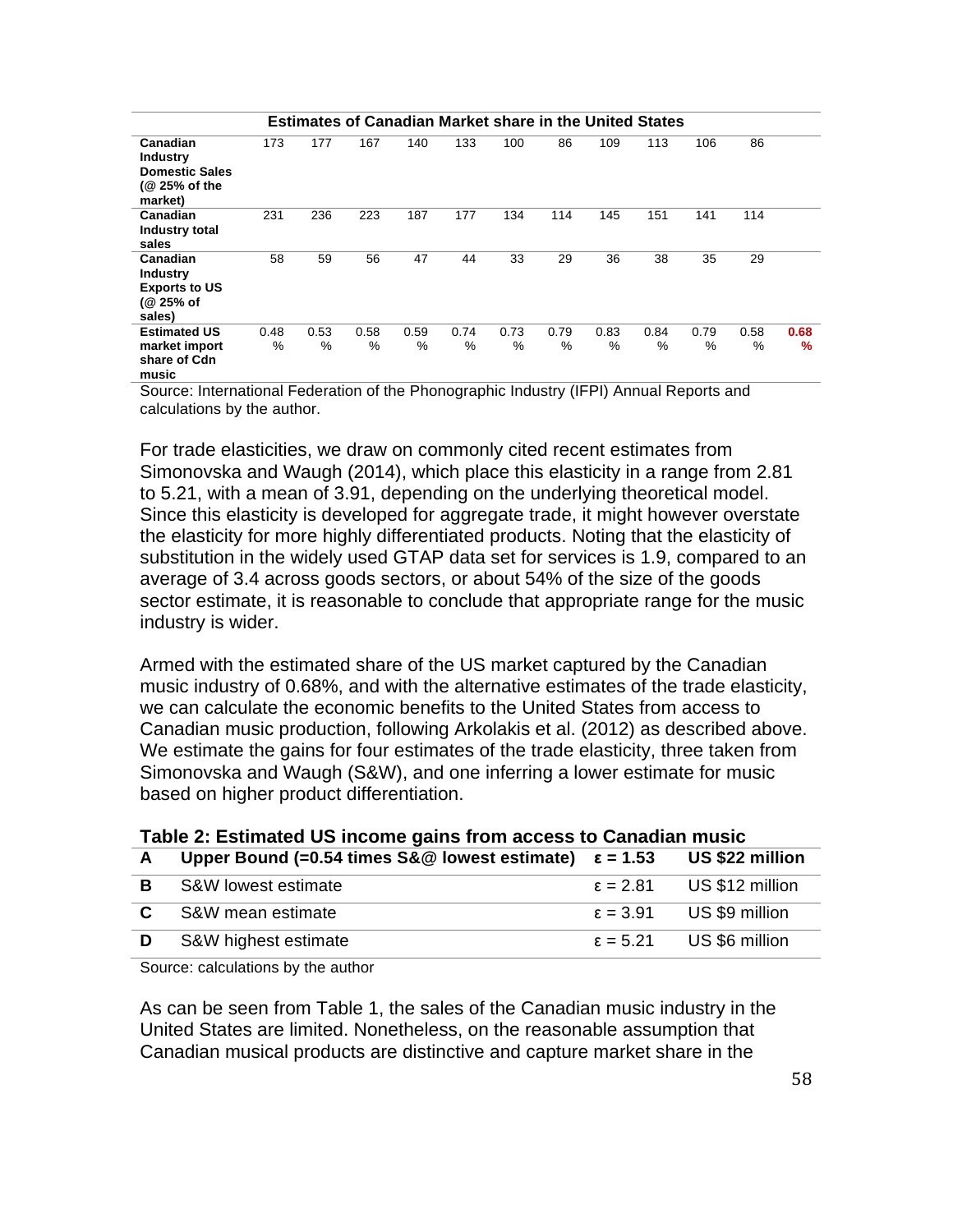United States because they do not have close generic substitutes, the access by US consumers and downstream producers of cultural products using Canadian music are significant compared to the level of overall sales. We believe a figure on the order of US \$25-30 million is a "best guess" at the value that the Canadian music industry contributes annually to the US economy. This figure may be interpreted as the boost to US economic welfare as commonly cited from empirical studies of trade agreements.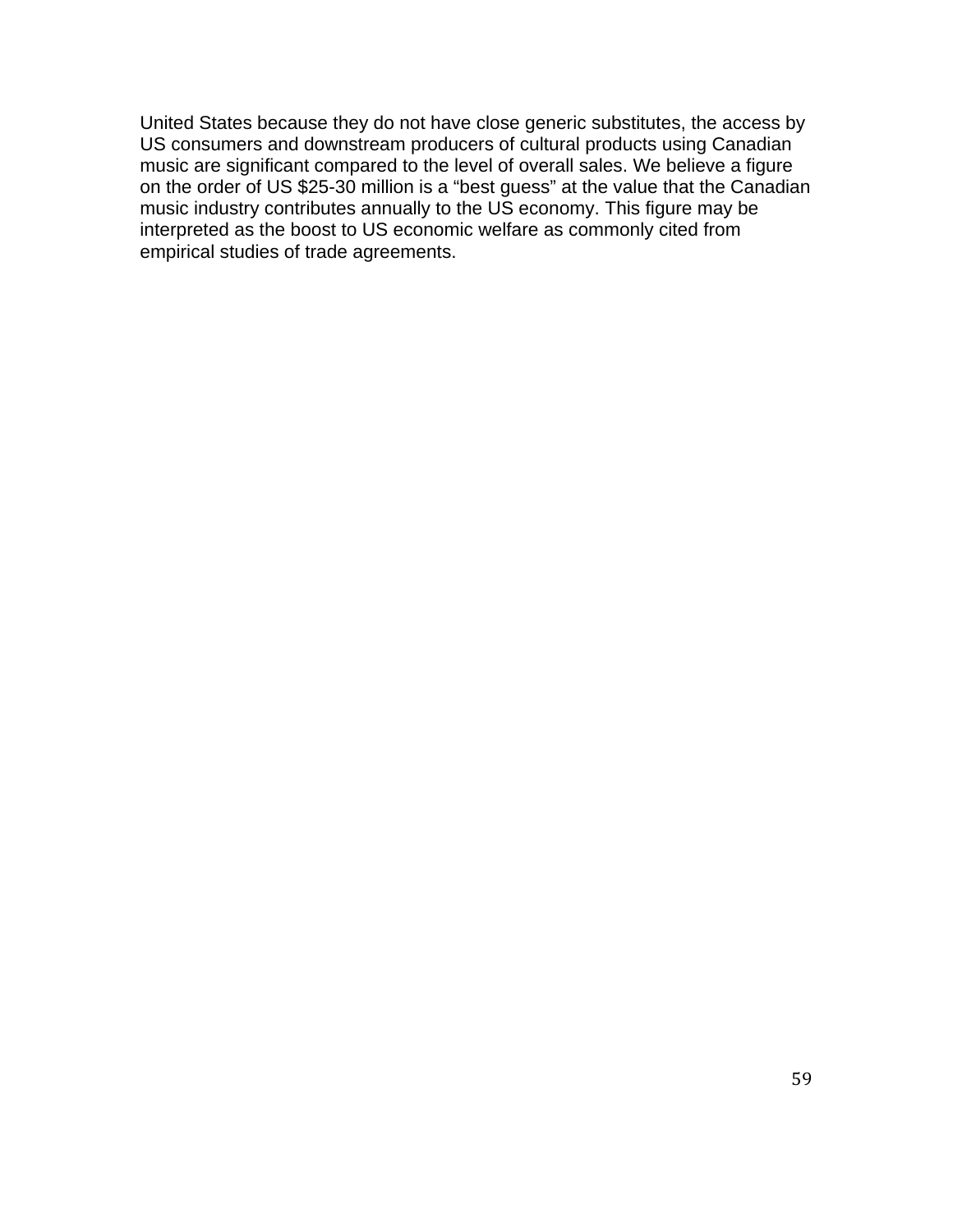# Annex 2

## **CIMA Accessing the US Market – 2015 Questionnaire**

## **General Information**

|           | 1. Province/Territory where company is headquartered |
|-----------|------------------------------------------------------|
| $\bullet$ | Alberta                                              |
| $\bullet$ | <b>British Colombia</b>                              |
| $\bullet$ | Manitoba                                             |
| $\bullet$ | <b>New Brunswick</b>                                 |
| $\bullet$ | Newfoundland and Labrador                            |
| $\bullet$ | <b>Northwest Territories</b>                         |
| $\bullet$ | Nova Scotia                                          |
| $\bullet$ | Nunavut                                              |
| $\bullet$ | Ontario                                              |
| $\bullet$ | <b>Prince Edward Island</b>                          |
| ٠         | Quebec                                               |
| $\bullet$ | Saskatchewan                                         |
| $\bullet$ | Yukon                                                |
| $\bullet$ | US based company                                     |
| $\bullet$ | Other (please specify)                               |
| 2.        | For the following questions, please indicate your    |
|           | company/organization's activities.                   |
| $\bullet$ | Artist                                               |
| $\bullet$ | Artist management                                    |
| $\bullet$ | <b>Booking Agency</b>                                |
| $\bullet$ | <b>Concert/Festival/Event Promoter</b>               |
| $\bullet$ | <b>Digital Application/Development</b>               |
| $\bullet$ | <b>Digital Content Aggregator</b>                    |
| $\bullet$ | <b>Distributor</b>                                   |
| $\bullet$ | Label/Record Company                                 |
| $\bullet$ | Producer                                             |
| $\bullet$ | Publisher                                            |
| $\bullet$ | Other (please specify)                               |
|           | 3. Size of your business (# of employees)            |
| $\bullet$ | $1 - 5$                                              |
| $\bullet$ | $6 - 10$                                             |
|           | $11 - 25$                                            |
| $\bullet$ | $25+$                                                |
| $\bullet$ | $100+$                                               |
|           |                                                      |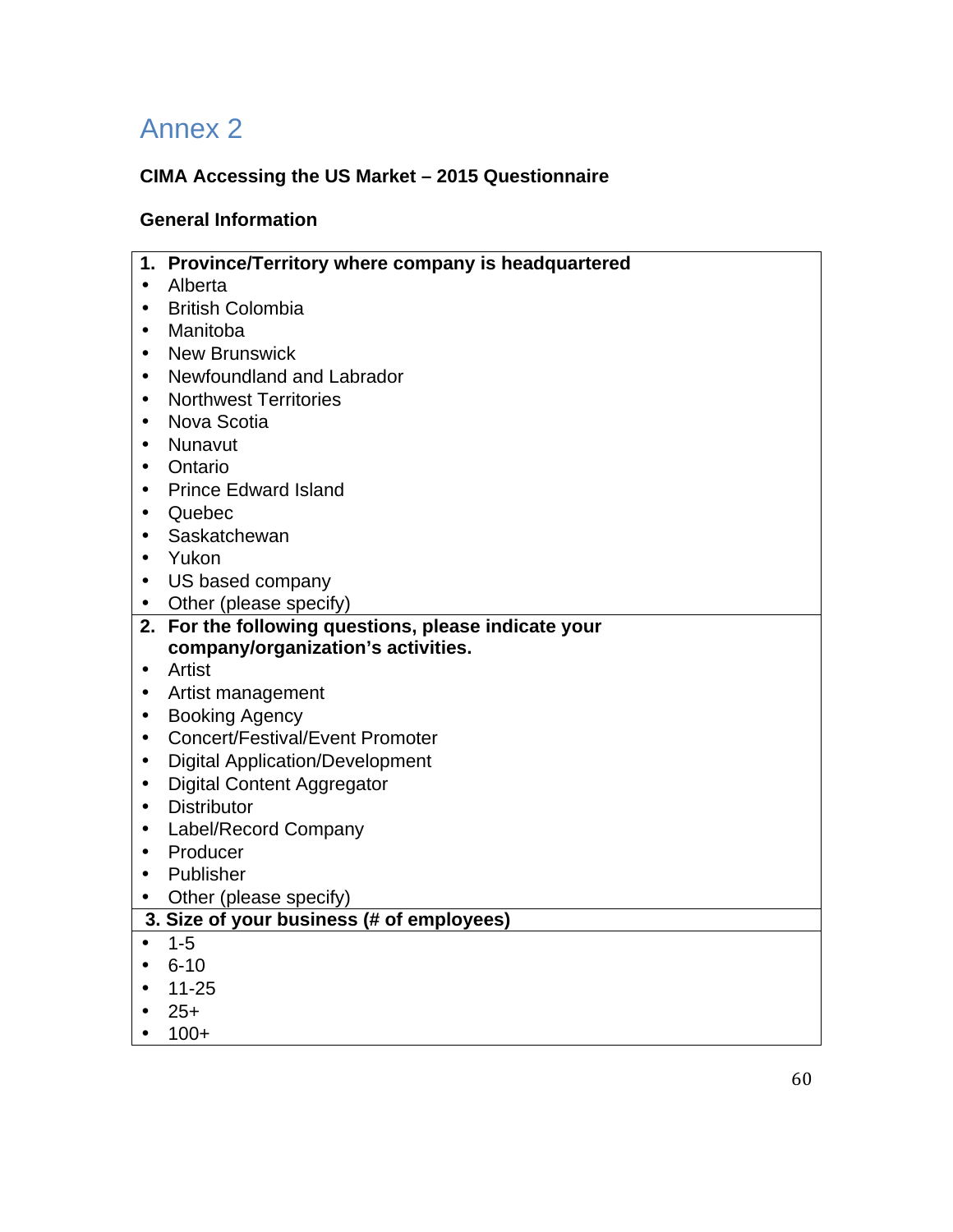| 4. Size of your business (by annual revenues) |
|-----------------------------------------------|
| 0-\$49,999                                    |
| $$50,000 - $99,999$<br>$\bullet$              |
| $100,000 - 149,999$<br>$\bullet$              |
| $150,000 - 249,999$<br>$\bullet$              |
| $+$ \$250,000<br>$\bullet$                    |
| 5. Years in the music industry                |
| $0 - 4$<br>$\bullet$                          |
| $5 - 9$<br>$\bullet$                          |
| $10 - 14$<br>$\bullet$                        |
| $15 - 19$<br>$\bullet$                        |
| $20+$<br>$\bullet$                            |

#### **Previous experience in doing business in the United States**

#### **6. Over the last five years, how important has the US market been to your business?**

- Very important
- Somewhat important
- Important
- Not important (please go to Question 9)
- No opinion at this time (please go to Question 9)

#### **7. Over the last five years, what kind of business activity have you been conducting in the US (check all that apply)?**

- Distribution
- Licensing
- Publishing
- Touring
- Festivals Booking
- Sales/Distribution
- Other (please specify)

#### **8. Over the last five years, what percentage of your overall business did the US market represent?**

- 0-10%
- $\cdot$  11-20%
- $\cdot$  21-30%
- $31 40%$
- 41-50%
- $50 + \%$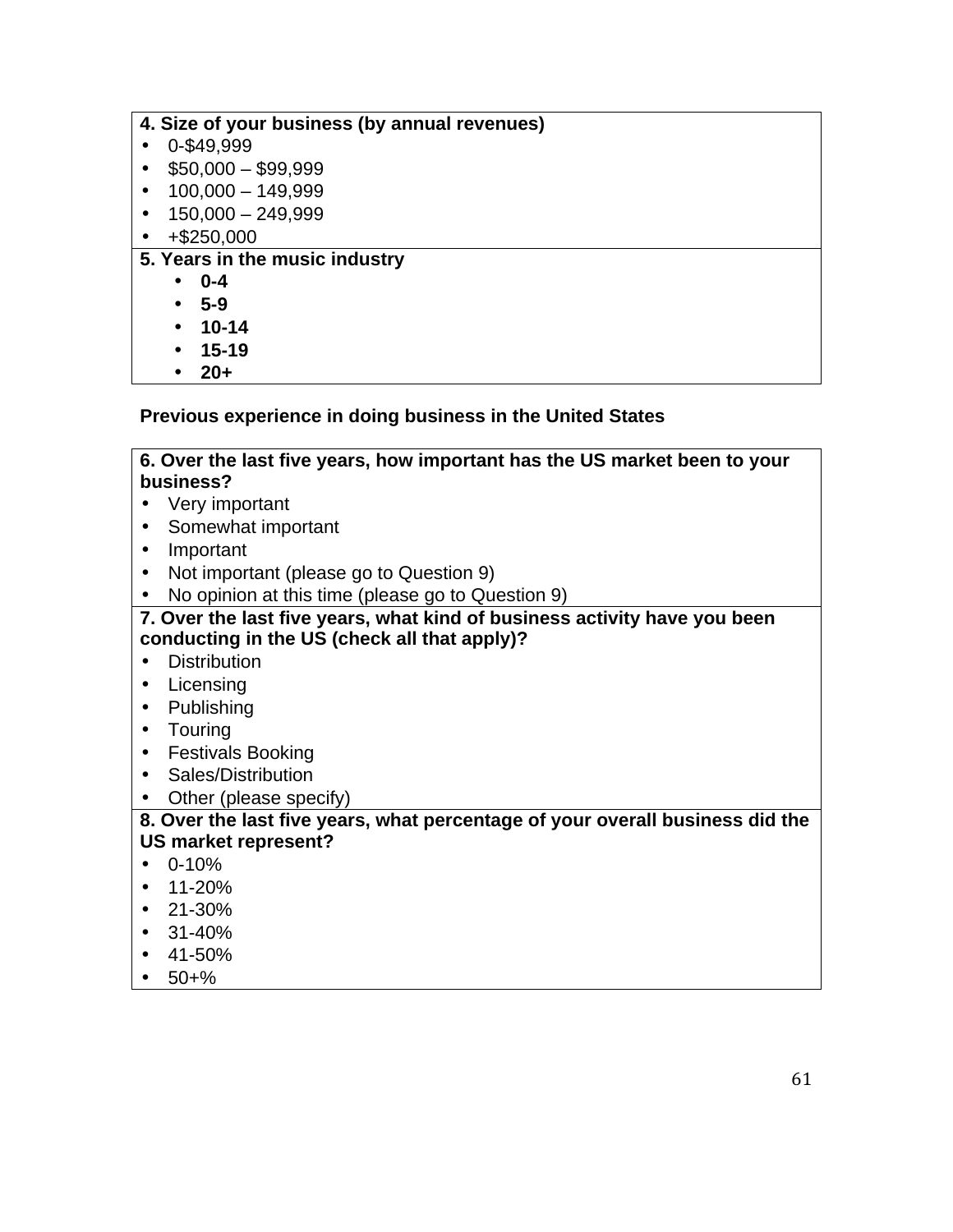## **Current experience in the US market**

| 9. How important is the US market to your current business?               |
|---------------------------------------------------------------------------|
| Very important                                                            |
| Somewhat important<br>$\bullet$                                           |
| Important                                                                 |
| Not important<br>$\bullet$                                                |
| No opinion at this time<br>$\bullet$                                      |
| 10. What kind of business activity are you currently conducting in the US |
| (check all that apply)?                                                   |
| <b>Distribution</b>                                                       |
| Licensing<br>$\bullet$                                                    |
| Publishing<br>$\bullet$                                                   |
| Touring<br>$\bullet$                                                      |
| <b>Festivals Booking</b>                                                  |
| Sales/Distribution<br>$\bullet$                                           |
| Other (please list types)<br>$\bullet$                                    |
| 11. What % of your business does the US market currently represent?       |
| $0 - 10%$                                                                 |
| 11-20%<br>$\bullet$                                                       |
| 21-30%<br>$\bullet$                                                       |
| 31-40%<br>$\bullet$                                                       |
| 41-50%<br>$\bullet$                                                       |
| $50 + \%$                                                                 |

## **Importance of the US market to the future growth of your business**

| 12. How important is the US market to your future business?                |
|----------------------------------------------------------------------------|
| Very important                                                             |
| Somewhat important                                                         |
| Important                                                                  |
| Not important                                                              |
| No opinion at this time.                                                   |
| 13. What do you see as the potential growth areas for your business in the |
| US market (check all that apply)?                                          |
| <b>Distribution</b>                                                        |
| Licensing                                                                  |
| Publishing                                                                 |
| Touring                                                                    |
| <b>Festivals Booking</b>                                                   |
| Sales/Distribution                                                         |
| Other (please list types)                                                  |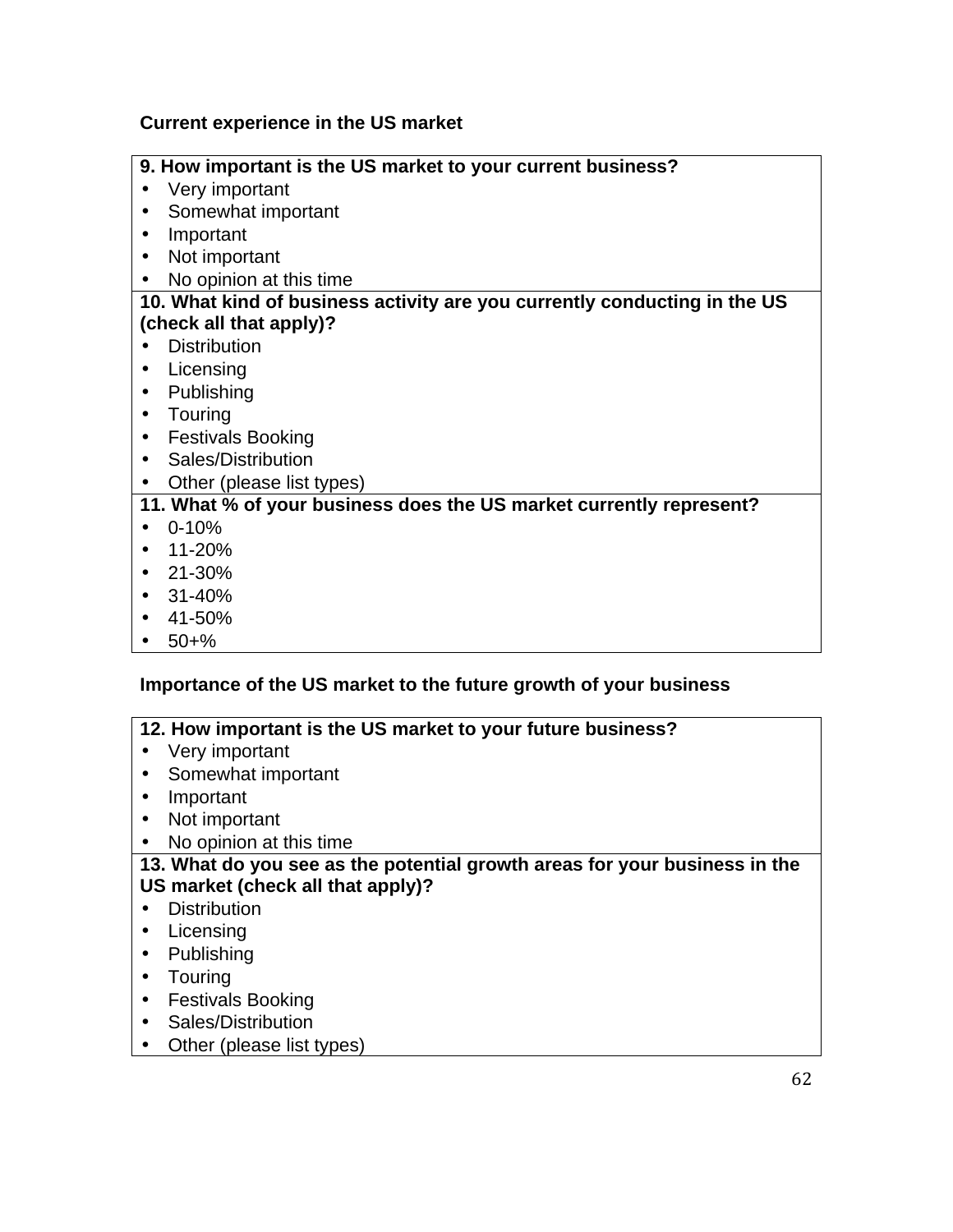## **14. How important is the US market in your business development strategy going forward?**

- Very important
- Somewhat important
- Important
- Not important
- No opinion at this time

#### **15. What percentage of your overall business do you hope that the US market will represent within the next five years?**

- $\cdot$  0-10%
- 11-20%
- $\cdot$  21-30%
- 31-40%
- 41-50%
- $\cdot$  50+%

#### **Understanding your current business strategy for the US market**

#### **16. What top US cities do you do business / have an office set up in?**

- New York City
- Nashville
- Los Angeles
- Chicago
- Other (please specify)

#### **17. In general terms, what is your overall business objective(s) in the US market (check all that apply)?**

- open new sales territory
- establish new business contacts
- license your masters
- license foreign masters
- licensing your publishing rights
- establishing new distribution networks for physical and digital goods
- importing foreign finished goods
- gaining a better understanding of the US music marketplace
- gaining a better understanding of the US digital marketplace
- strengthen relationships with established contacts
- exploiting opportunities for live booking for your artists
- showcasing opportunities
- establish more touring opportunities
- Signing with a US label
- Establish new business contacts with artists or new talent
- Other (please specify)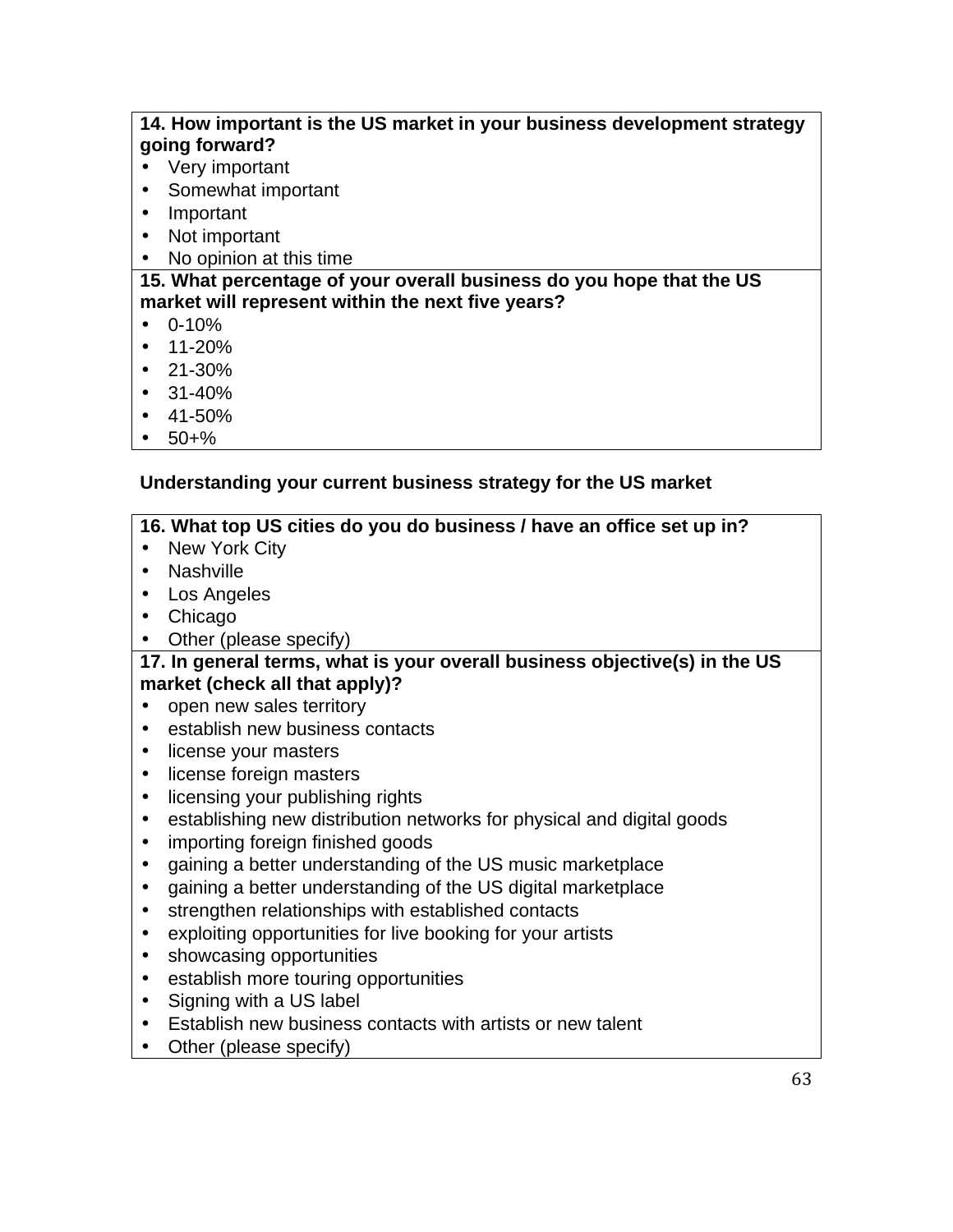**18. How long are you estimating it will take to achieve these objectives?** 

- 0-6 months
- 12 months
- $\cdot$  12-24 months
- +24 months

#### **19. How much money do you estimate you invested in your US business strategy before generating the first revenues from these efforts?**

- $\cdot$  \$0-\$5,000
- $\cdot$  \$5,001-7,500
- $\cdot$  \$7,501-10,000
- $\cdot$  +10,000

#### **20. When did you make or expect a return on your investment in the US market?**

- Immediately
- Within the first 12 months
- Within the first 24 months
- More than 24 months
- Don't expect a return
- Don't know
- Other (please explain)

#### **21. In general, from your experience how profitable is the US market to your business, relative to Canada?**

- A lot more profitable
- More profitable
- About the same
- Less profitable
- A lot less profitable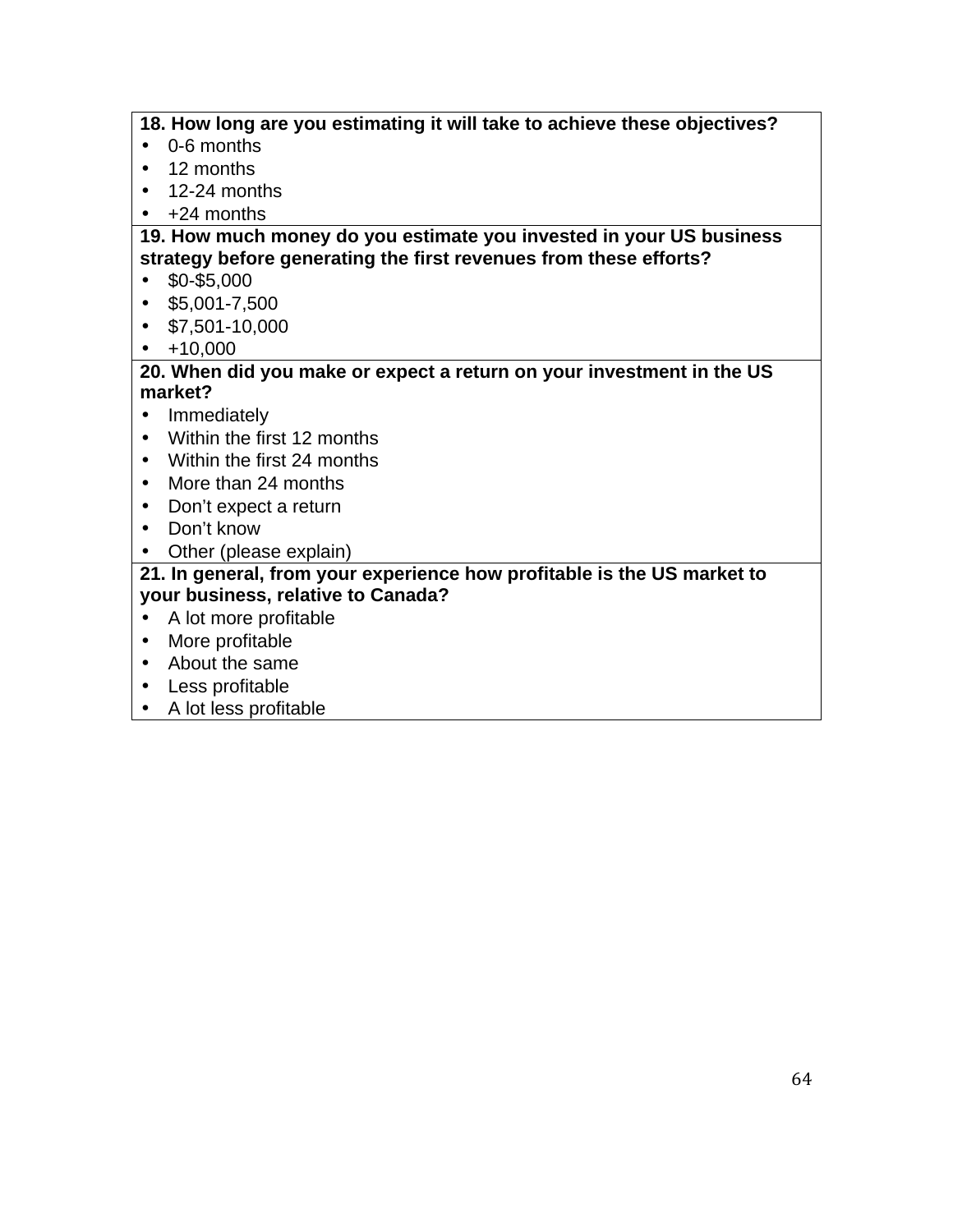## **Challenges in doing business in the United States**

|           | 22. To what extent is doing business in the United States different from<br>doing business in Canada? Please rate how the challenges below impact |
|-----------|---------------------------------------------------------------------------------------------------------------------------------------------------|
|           | your ability to do business in the United States with 1 being least important                                                                     |
|           | and 5 being most important.                                                                                                                       |
| $\bullet$ | Time and money spent finding sufficiently good opportunities to consider the                                                                      |
|           | US market seriously                                                                                                                               |
| $\bullet$ | Time and money spent developing an appropriate business strategy for the                                                                          |
|           | <b>US market</b>                                                                                                                                  |
| $\bullet$ | Time and money spent preparing documentation prior to US visit                                                                                    |
| $\bullet$ | Time and money spent completing border-related documentation                                                                                      |
| $\bullet$ | Time and money spent before you began to generate revenues from your                                                                              |
|           | business development efforts                                                                                                                      |
| $\bullet$ | Access to financing for your US business strategy                                                                                                 |
| $\bullet$ | US tax law                                                                                                                                        |
| $\bullet$ | If US-tax law presents a challenge, please describe how.                                                                                          |
| $\bullet$ | State-specific laws                                                                                                                               |
| $\bullet$ | If State-specific laws present a challenge, please describe how.                                                                                  |
|           | 23. Which if any of the following governmental, professional, personal or                                                                         |
|           | commercial resources have you been able to rely on to enable or improve                                                                           |
|           | US business opportunities (check all that apply)?                                                                                                 |
| $\bullet$ | Government resources: websites, publications, consulates, conferences                                                                             |
| $\bullet$ | Industry resources: websites, publications, conferences                                                                                           |
| $\bullet$ | US agent                                                                                                                                          |
| $\bullet$ | Employer                                                                                                                                          |
| $\bullet$ | Accountant                                                                                                                                        |
| $\bullet$ | Lawyer                                                                                                                                            |
| $\bullet$ | Professional advisor                                                                                                                              |
| $\bullet$ | Industry network                                                                                                                                  |
| $\bullet$ | <b>Personal contact</b>                                                                                                                           |
| $\bullet$ | Union/Federation                                                                                                                                  |
|           | <b>Music Industry Association</b>                                                                                                                 |
|           | Other                                                                                                                                             |
| ٠         | None (no particular resources are needed)                                                                                                         |
|           | 27. The following are common reasons cited by Canadian businesses for                                                                             |
|           | not pursuing opportunities in the US market. Please rate the following on a                                                                       |
|           | scale of 1-5 (with 5 being very important) as factors in your decision to not                                                                     |
|           | pursue business opportunities in the US at this time:                                                                                             |
|           | Lack of significant opportunities for your business at this time                                                                                  |
|           | Access to information about business opportunities                                                                                                |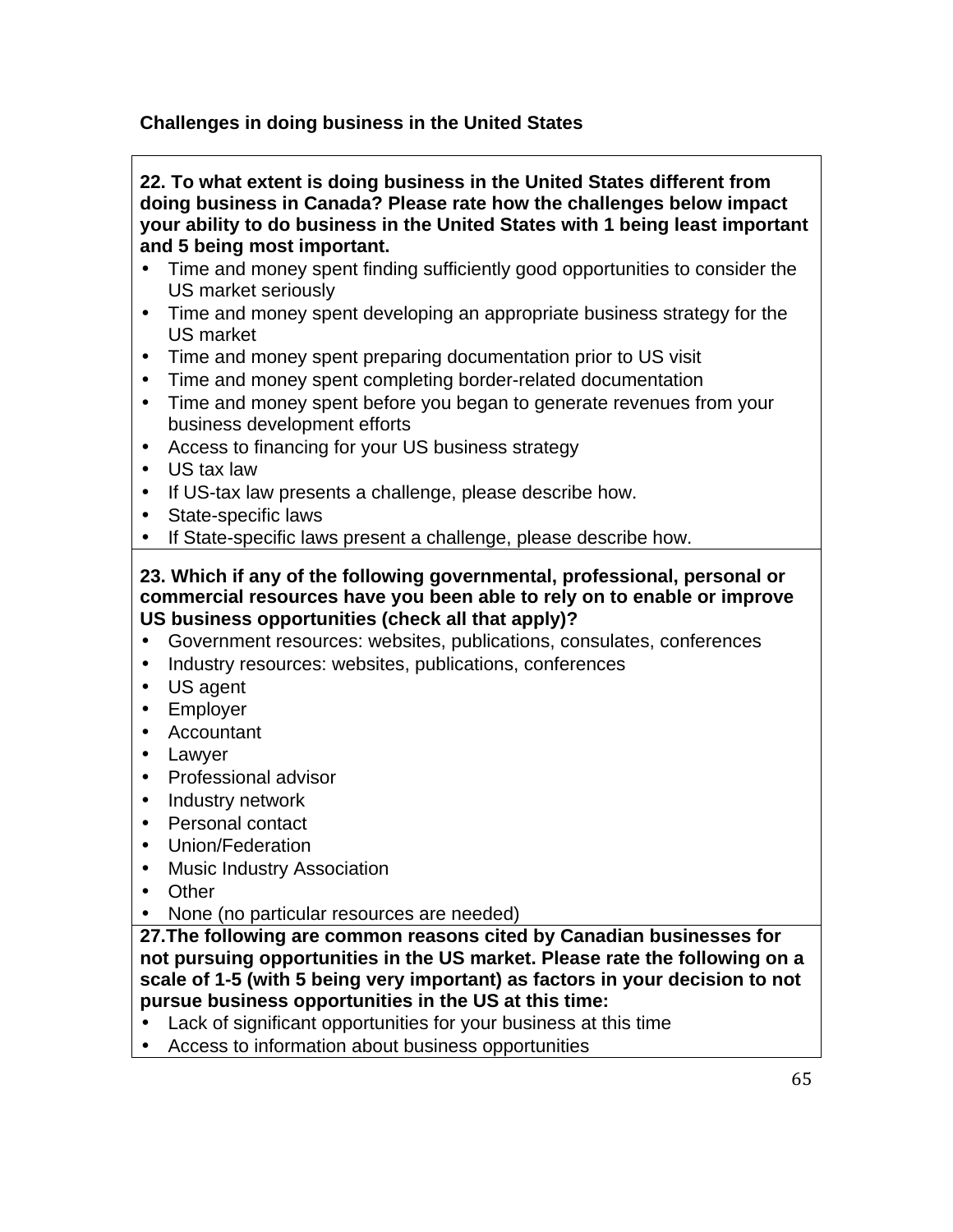- Access to sufficient financing to pursue business opportunities
- Border-related issues related to visas/work permits
- Other border requirements
- Incorrect application of work permit/visa regulations by border officials
- Inconsistent application of work permit/visa regulations by border officials
- Tax laws, state employment laws and related domestic regulations
- Other (please specify)
- **Which of the following measures do you believe would most effectively reduce obstacles to pursuing music industry opportunities in the US market (with 1 being least helpful and 5 being most helpful)?**
- Access to additional legal information/resources about working in the US
- Conferences, trade shows, networking events, and promotional events
- Changes to work permits/visa regulations
- Improve collaboration with US music industry organizations
- More effective guidelines for border officials to reduce discretion in ruling on individual cases
- More resources or services to help access the US market

#### **Final Comments**

**Any final comments?**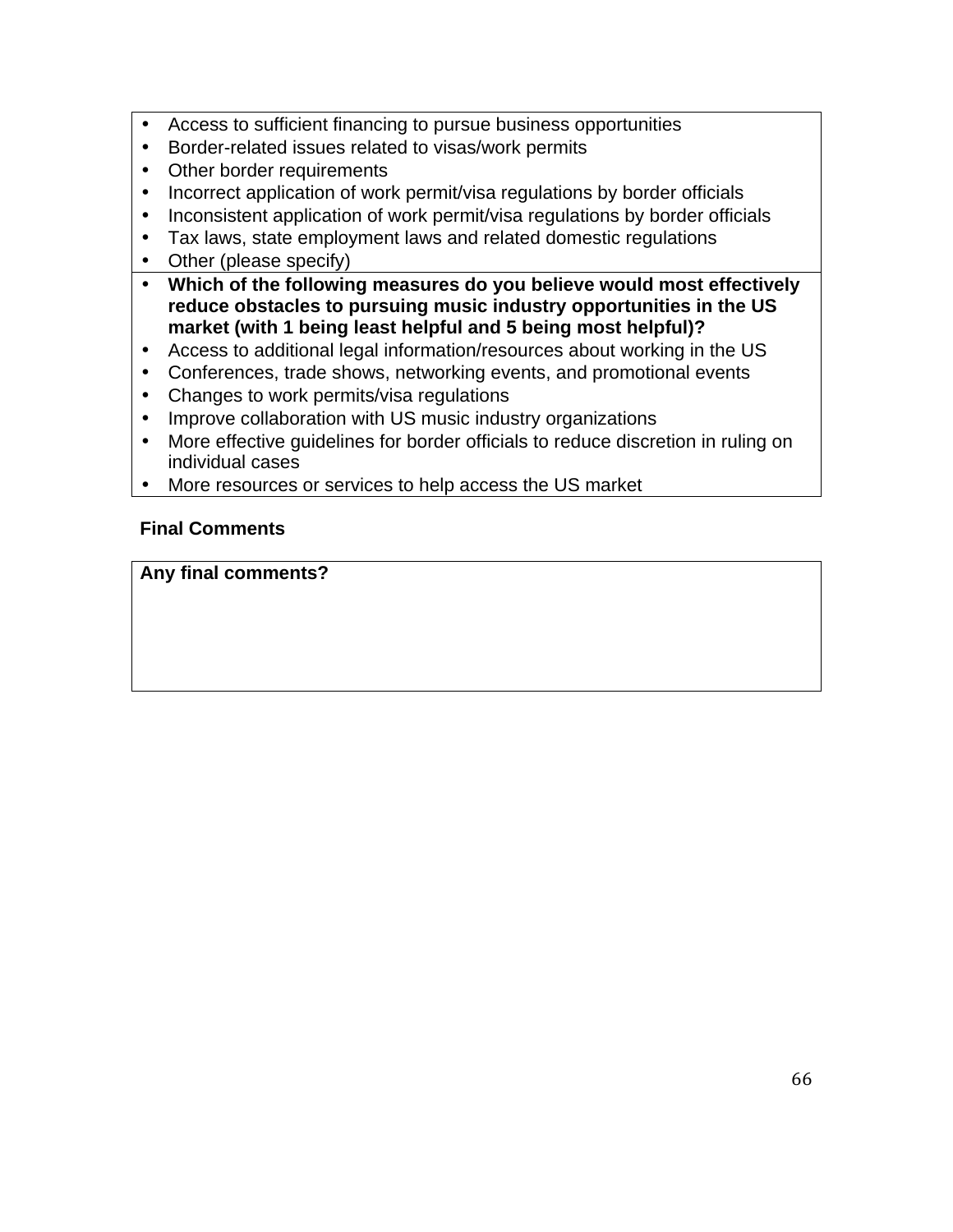# Annex 3

## **FORMS**

- All CIS Forms: http://www.uscis.gov/forms
- Petition for Visa Approval Form I-129: http://www.uscis.gov/i-129
- Canadian Chamber of Commerce ATA Carnet application forms: http://www.chamber.ca/carnet/forms/
- IRS Forms W8BEN and W8BEN-E: http://apps.irs.gov/app/picklist/list/formsPublications.html;jsessio nid=d-1uDUotLybVoCqHzoWTeA\_\_?value=w8ben&criteria=formNumb er&submitSearch=Find
- IRS Form W8IMY: http://apps.irs.gov/app/picklist/list/formsPublications.html?value= w8IMY&criteria=formNumber&submitSearch=Find
- IRS Application for Individual taxpayer Identification Number: http://www.irs.gov/pub/irs-pdf/fw7.pdf
- IRS Instructions for Tax Return Form 1040-NR: http://www.irs.gov/pub/irs-pdf/i1040nr.pdf
- IRS Instructions for Tax Return Form 1040-NR-EZ: http://www.irs.gov/pub/irs-pdf/i1040nre.pdf
- IRS Tax Return Form 1040NR: http://www.irs.gov/pub/irspdf/f1040nr.pdf
- IRS Tax Return Form 1040NR-EZ: http://www.irs.gov/pub/irspdf/f1040nre.pdf
- IRS Non-Resident Tax Materials: http://www.irs.gov/uac/Form-1040NR-Other-Related-Items

## **WEBLINKS TO LAW, GUIDELINES and POLICY**

- Visa information at US Embassy in Ottawa: http://canada.usembassy.gov/visas.html
- List of US Consulates: http://www.usembassy.gov/
- AFM/CFM P-2 Visa application procedures: http://cfmusicians.org/services/work-permits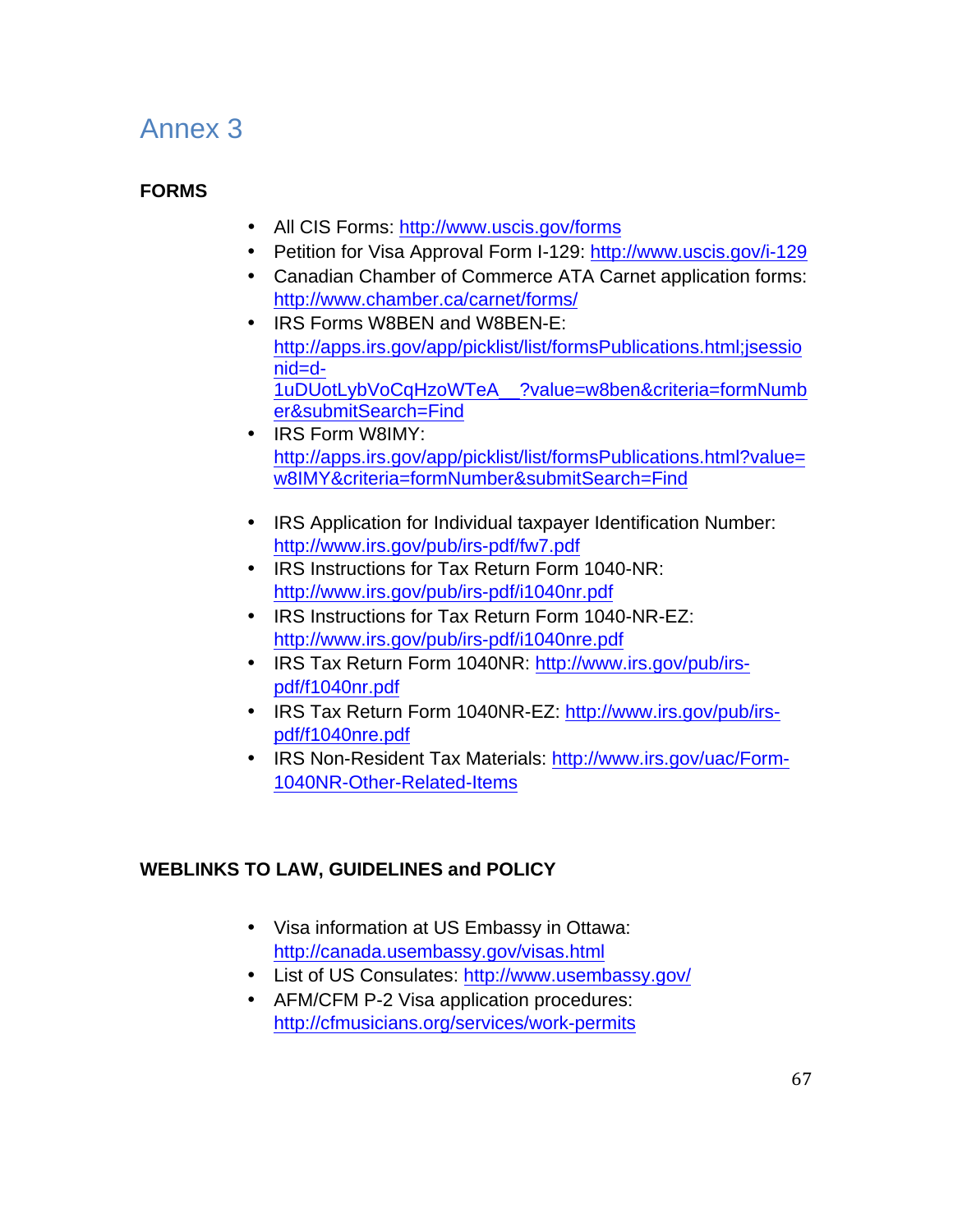- B-1 Visa information in US Foreign Affairs Manual: http://www.state.gov/documents/organization/87206.pdf
- Online entry authorization record by US CBP: www.cbp.gov/l94
- US CIS Policy Memorandum on O visa validity period: http://www.uscis.gov/sites/default/files/USCIS/Laws/Memoranda/ 2010/July/guidance-O-petition-gap\_memo-07-20-10.pdf
- US CIS Multiple employer O and P visa policy: http://www.uscis.gov/sites/default/files/USCIS/New/Structure/La ws and Regulations/Memoranda/2009/o-p-visa-agents-11-20- 2009.pdf
- CBSA Policy on ATA Carnets: http://www.cbsaasfc.gc.ca/publications/dm-md/d8/d8-1-7-eng.html
- IRS Accountable Plan Regulations: http://www.ecfr.gov/cgibin/textidx?c=ecfr&sid=dd8843dd9b03892bed2a32155316a5dd&rgn=di v8&view=text&node=26:2.0.1.1.1.0.2.21&idno=26
- IRS Policy Memo on Withholding Tax for Nonresident Aliens: http://www.irs.gov/pub/irs-pdf/p515.pdf
- IRS Instructions on How to Apply for a Central Withholding Agreement: http://www.irs.gov/pub/irs-pdf/f13930.pdf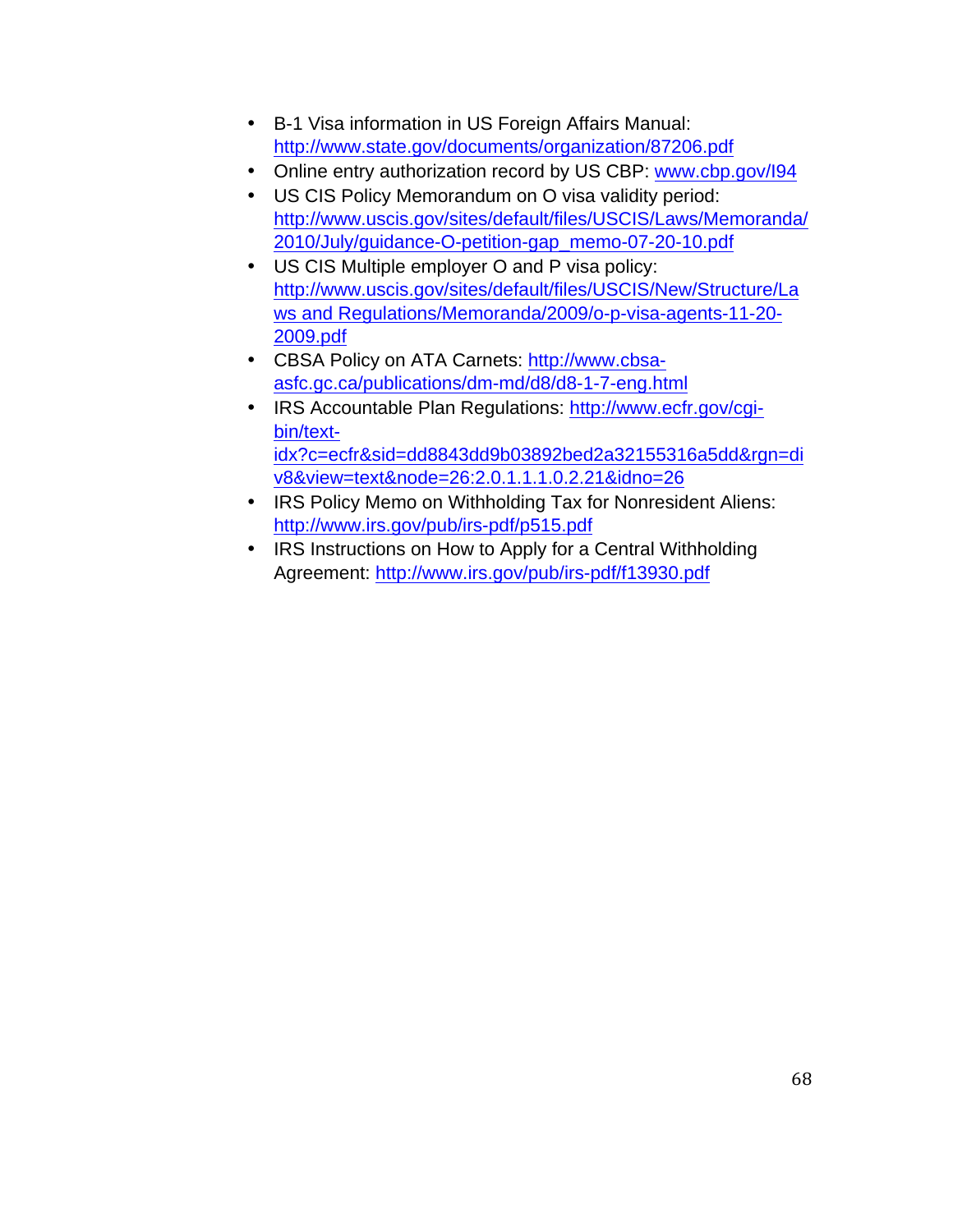# Annex 4

#### **GLOSSARY OF USCIS, CBP and IRS TERMINOLOGY**

**Alien:** An alien can be a beneficiary of a petition filed by a petitioner with US Citizenship and Immigration Services (USCIS) for an immigration benefit or an applicant to USCIS for related benefits. An alien can also be an applicant to a US consulate for a visa, and an applicant to US Customs and Border Protection (CBP) for entry.

**AFM:** American Federation of Musicians

**AGMA:** American Guild of Musical Artists

**AGVA:** American Guild of Variety Artists

**CBSA:** Canada Border Services Agency

**CBP:** US Customs and Border Protection, part of the Department of Homeland Security (DHS). CBP conducts inspections at all US POEs and PFIs and determines whether to admit travelers and, if so, in what status and for how long.

**CFM:** Canadian Federation of Musicians, the Canadian office of the AFM.

**Classification:** A non-immigrant visa classification or status such as O or P, meaning a particular legal category that permits an traveler temporarily to engage in defined activities in the US per USCIS regulations, as disclosed in an underlying petition to USCIS for classification in a particular status.

**Consular Section, Consular Post, Consulate:** Each US embassy abroad has an independent consular section responsible for issuing visas, among other things. Consular posts, or consulates, perform the same functions but are located elsewhere than the Embassy.

**Counterfoil:** The receipt portions of the carnet document that are used as official confirmation that goods exported match the goods returned, and are turned over with the Carnet cover pages to the Canadian Chamber of Commerce on cancellation of the Carnet.

**CSC:** California Service Center, one of two US Citizenship and Immigration Services (USCIS) Service Centers that process I-129 petitions and I-539 applications.

**DOS:** US Department of State

**EAD:** Employment Authorization Document, issued by USCIS service centers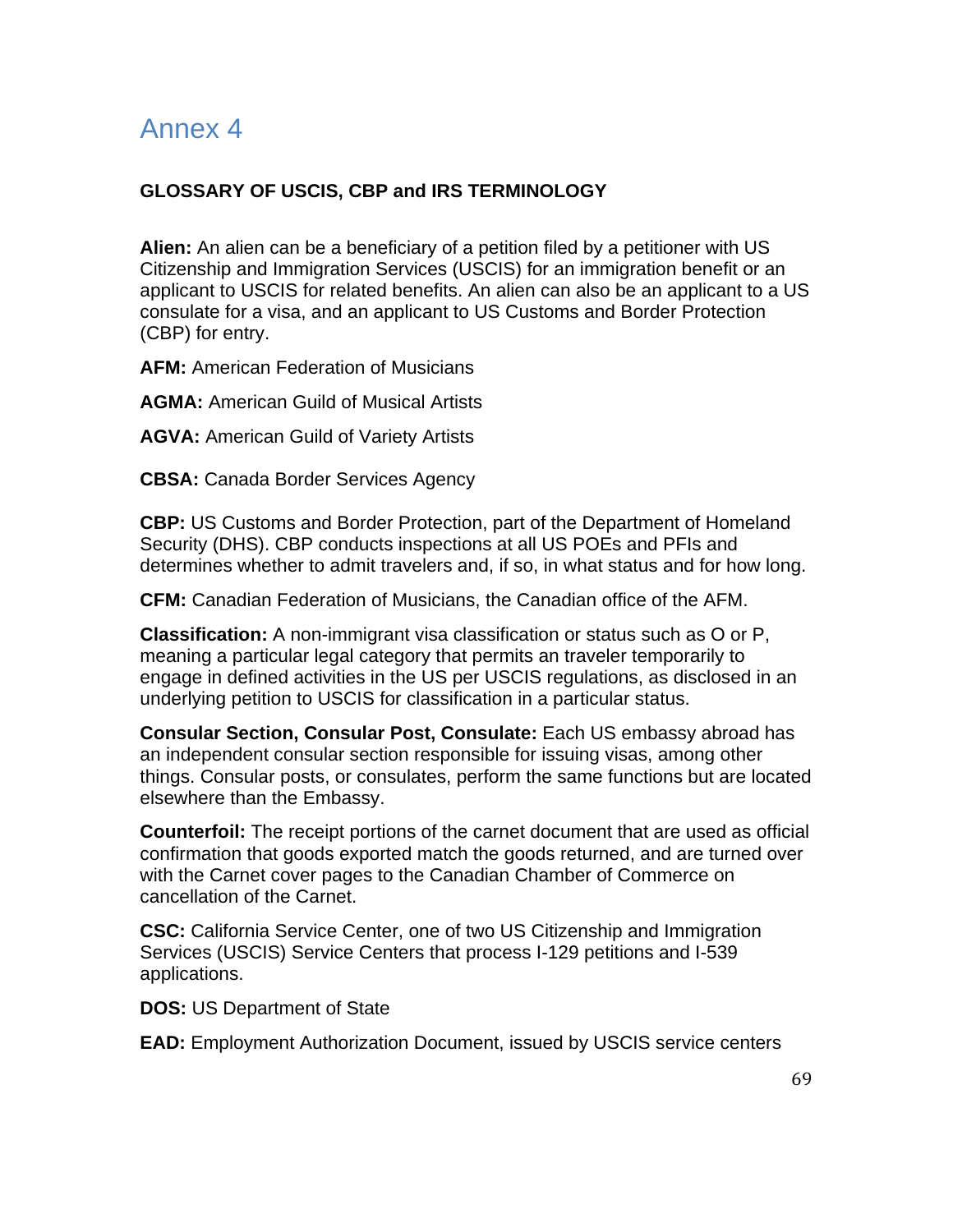**ESTA:** Electronic System of Travel Authorization. Registration in ESTA is required before nationals of 36 countries may participate in the Visa Waiver Program.

**I-129 Petition:** used to apply for the O and P work-related non-immigrant classifications, among others.

**I-539 Application:** used to extend the stay and/or change the status of spouses and dependents (unmarried children under age 21) of travelers already in the US in a non-immigrant status (such as O or P).

**I–797:** The document USCIS generates when it acts on a petition or application, such as by issuing a filing receipt, a Request for Evidence (RFE) or an approval or denial notice.

**I-94:** If CBP admits a traveler at an airport PFI or POE, it will stamp the traveler's passport with the visa classification and length of time for which the traveler is admitted. The CBP online database will be updated with the information in an I-94 record of admission. Starting in 2013, CBP began recording the I-94 record online at www.cbp.gov/I94. Once in the US, the I-94 record is the traveler's key record. It is the departure date on the I-94 that governs the legality of the stay, not the expiration of the visa. Notwithstanding everything being in order, CBP inspectors at Points Of Entry have discretion to ignore a prior approval by USCIS of a petition or visa if they suspect error, fraud, or misrepresentation, and if so, will deny the traveler an I-94 record, preventing lawful entry.

**Non-immigrant:** A traveler admitted to the US temporarily, in either a workrelated or non-work-related visa classification who does not intend to remain permanently. "Non-immigrant intent," i.e. absence of an intention to immigrate to the US, is a necessary consideration for all travelers seeking O-2 and any P status, and their dependents.

**NCSC:** National Customer Service Center (part of USCIS), the toll-free number for most forms of assistance from USCIS, 1-800-375-5283.

**Petitioner:** The individual (US citizen or permanent resident), entity, employer, agent, sponsor or other party who files a petition on behalf of an traveler for a visa.

**PFI:** Pre-Flight Inspection facility, where travelers are inspected by CBP prior to boarding flights to the US.

**POE:** Port of Entry (air, land or sea)

**RFE:** Request for Evidence (referenced in definition of I-797 above)

**USCIS:** US Citizenship and Immigration Services, part of the Department of Homeland Security.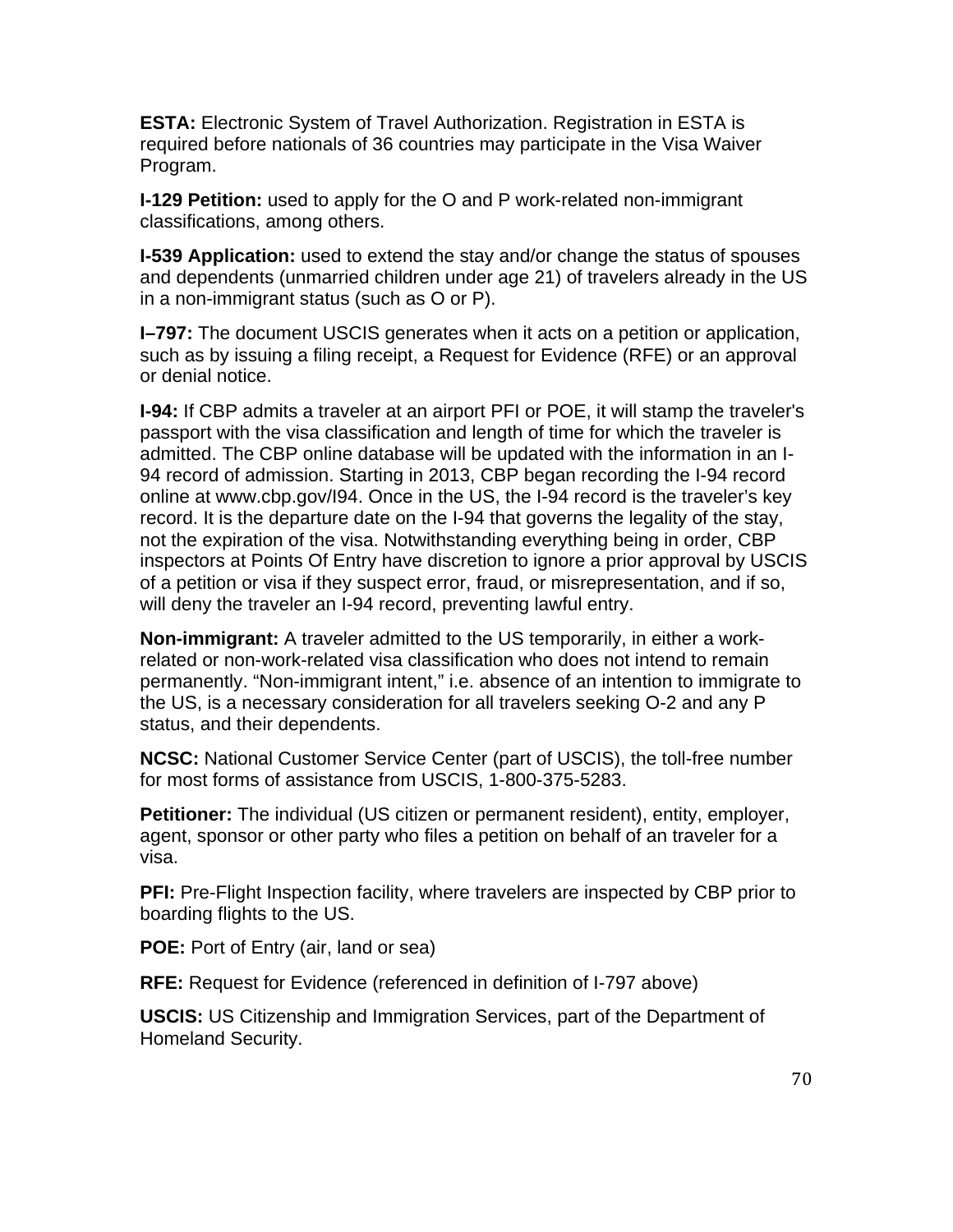**Visa:** A physical item embossed in a passport that contains a biometric data, including the non-immigrant classification authorized. A visa does not in itself impart right or status of any kind; rather, it is a travel document establishing USCIS approval the traveler to present himself/herself at a POE or PFI for admission as specifically authorized. A traveler can apply for entry at any point during the visa's validity. That the visa may expire while the traveler is in the US is irrelevant to the duration of legal stay, which is governed by the expiration date on the I-94 form issued by CBP to the traveler on entry. The I-94 departure date is supposed to be on, or no more than 10 days after, the expiration date of the underlying visa, as it is the I-94 date, not the visa expiration date, to which CBP is supposed to admit the traveler. In general, all travelers require visas to enter the US The visa requirement is waived for certain travelers, including those entering in Visa Waiver Program and Canadian citizens. *Visas can last for varying periods of time, depending on a variety of factors.* Work-related visas, such as Os and Ps, expire at the end of the approved classification period.

**VO:** Visa Office of the Department of State

**Voucher:** Pages of an ATA Carnet completed and removed from the carnet package by the CBSA to evidence inspection of the equipment exported and reimported.

**VSC:** Vermont Service Center is one of two US Citizenship and Immigration Services (USCIS) Service Centers that process I-129 petitions and I-539 applications.

**Work-related:** The category in question permits the traveler to work in the US Travelers in the US on B visas cannot work in the US, except in very narrow circumstances. Travelers in the employer-specific classifications such as O and P may work only in accordance with the itinerary, venues or activities specified in the petition.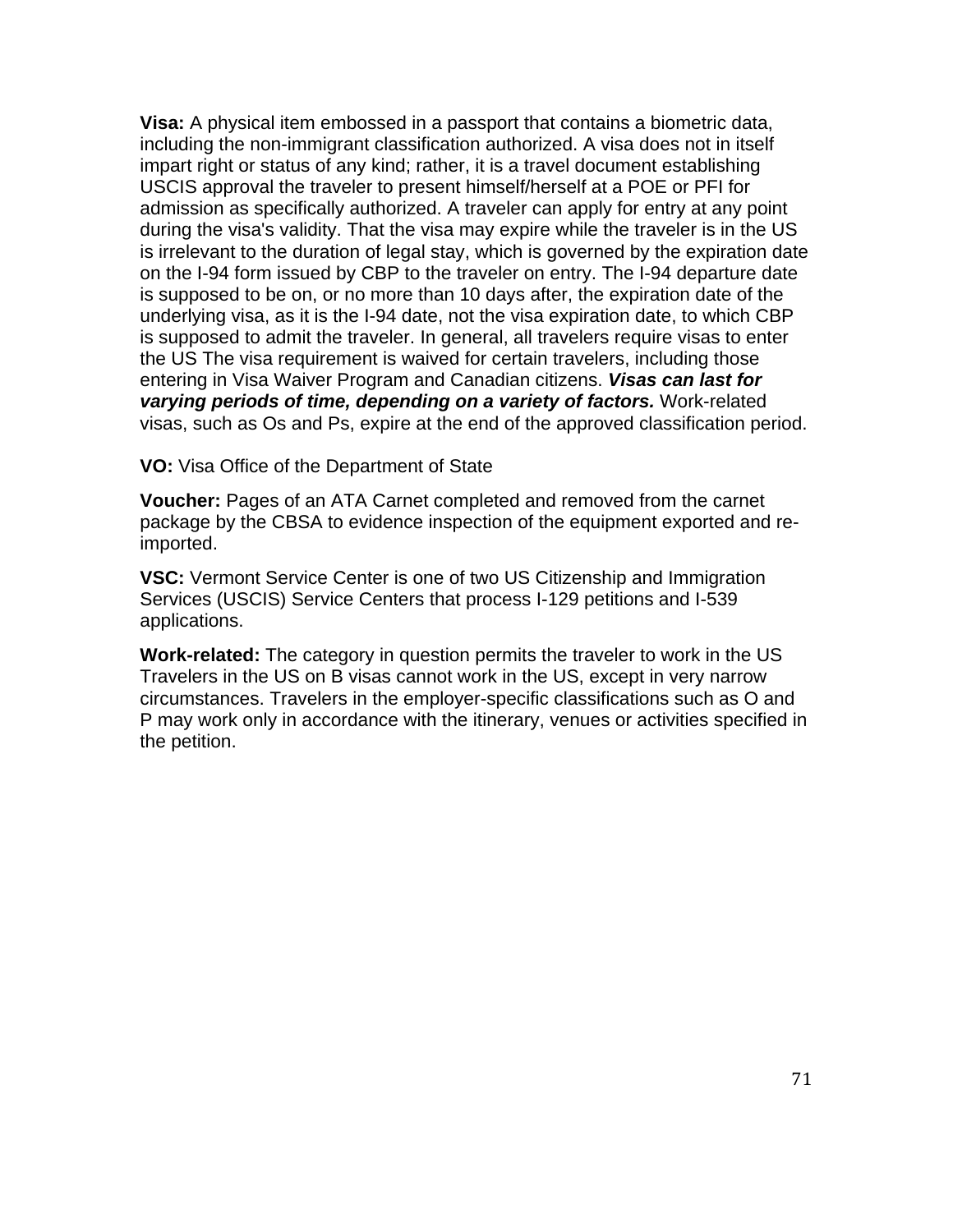## **References:**

- Arkolakis, Costas, Arnaud Costinot and Andréz Rodríguez-Clare. 2012. "New Trade Models, Same Old Gains?" *American Economic Review* 2012, 102(1): 94–130.
- Costinot, Arnaud and Andrés Rodríguez-Clare. 2013. "Trade Theory with Numbers: Quantifying the Consequences of Globalization," *Handbook of International Economics*, Volume 4, edited by Gita Gopinath, Elhanan Helpman, and Kenneth Rogoff, North Holland.

Melitz, Marc J. and Stephen J. Reddding. 2014. "Missing Gains from Trade?" NBER Working Paper No. 19810, January 2014.

Ossa, Ralph. 2012. "Why Trade Matters After All," NBER Working Paper No. 18113.

Simonovska, Ina and Michael E. Waugh. 2013. "Different Trade Models, Different Trade Elasticities," *Journal of International Economics* 92(1), January: 34–50.